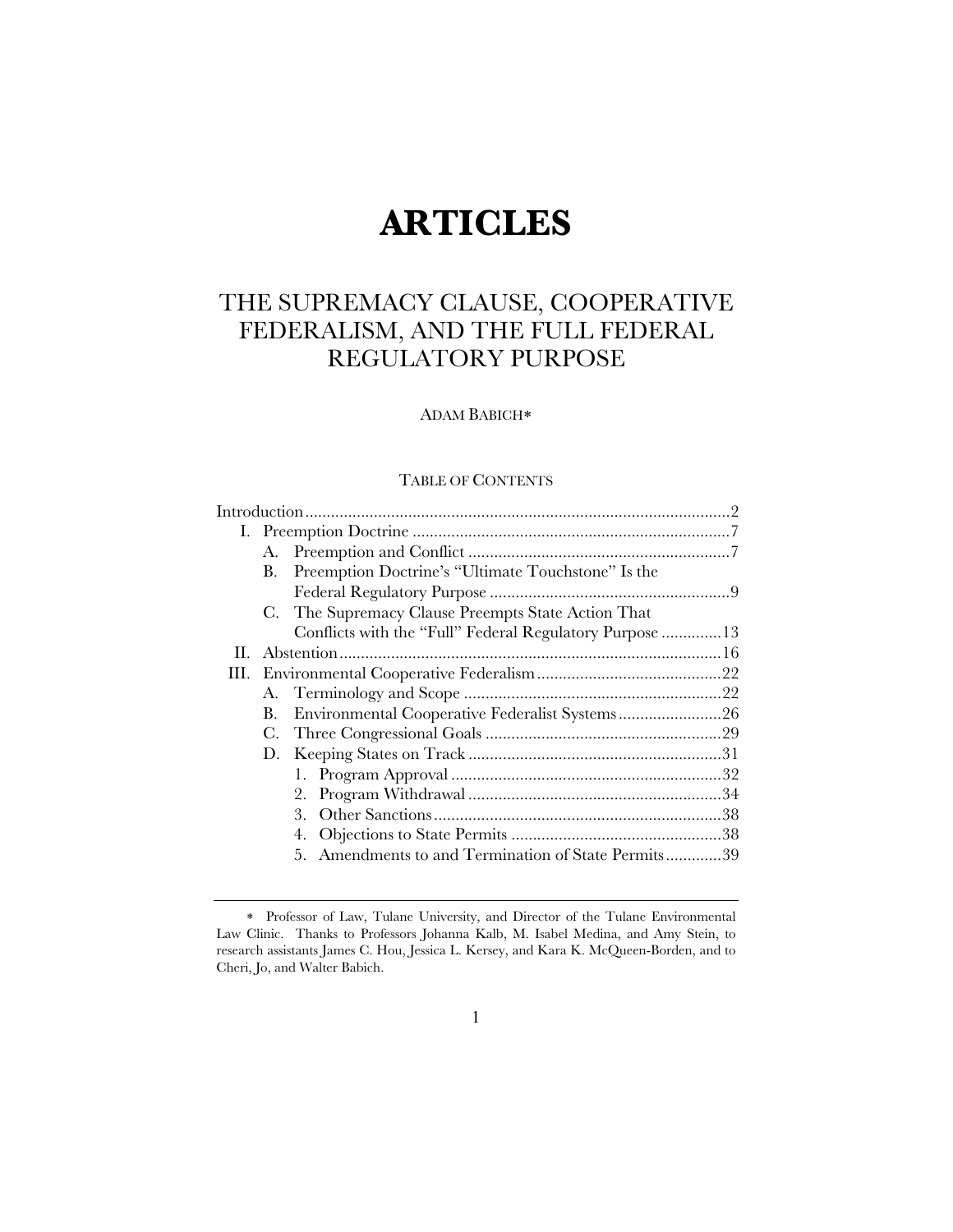#### 2 *ADMINISTRATIVE LAW REVIEW* [64:1]

|             | IV. Preemption Analysis Applied: Sorting False from True |  |  |  |
|-------------|----------------------------------------------------------|--|--|--|
|             |                                                          |  |  |  |
|             |                                                          |  |  |  |
|             |                                                          |  |  |  |
|             | 2. Systemic Conflicts Subject to Robust Federal          |  |  |  |
|             |                                                          |  |  |  |
|             |                                                          |  |  |  |
| B.          |                                                          |  |  |  |
| C.          |                                                          |  |  |  |
| $D_{\rm c}$ |                                                          |  |  |  |
|             |                                                          |  |  |  |
|             |                                                          |  |  |  |
|             |                                                          |  |  |  |

## **INTRODUCTION**

The Supremacy Clause is a slippery thing, considering its few, straightforward words.<sup>1</sup> The U.S. Supreme Court says the Clause "is not a source of any federal rights" but merely governs the priority of rights and duties when our sovereigns' laws conflict.2 Nonetheless, the Clause gives rise to a stand-alone private cause of action for preemption of state (and local<sup>3</sup>) laws.<sup>4</sup> Preemption claims are therefore available to members of the regulated community to fend off state regulation that is inconsistent with

<sup>1.</sup> U.S. CONST. art. VI, cl. 2 states:

This Constitution, and the Laws of the United States which shall be made in Pursuance thereof; and all Treaties made, or which shall be made, under the Authority of the United States, shall be the supreme Law of the Land; and the Judges in every State shall be bound thereby, any Thing in the Constitution or Laws of any State to the Contrary notwithstanding.

<sup>2.</sup> Golden State Transit Corp. v. City of L.A., 493 U.S. 103, 107 (1989) (quoting Chapman v. Hous. Welfare Right Org., 441 U.S. 600, 613 (1979)).

<sup>3.</sup> For simplicity's sake, the balance of this Article refers to state and local law together as "state" law. *See* Wis. Pub. Intervenor v. Mortier, 501 U.S. 597, 612 (1991) ("The term 'State' is not self-limiting since political subdivisions are merely subordinate components of the whole.").

<sup>4. 28</sup> U.S.C. § 1331 (2006); Verizon Md. Inc. v. Pub. Serv. Comm'n, 535 U.S. 635, 642 (2002) ("We have no doubt that federal courts have jurisdiction under § 1331 to entertain such a suit."); Indep. Living Ctr. of S. Cal., Inc. v. Shewry, 543 F.3d 1050, 1065 (9th Cir. 2008) ("Under well-established law of the Supreme Court, this court, and the other circuits, a private party may bring suit under the Supremacy Clause to enjoin implementation of state legislation allegedly preempted by federal law."). *Cf*. Bond v. United States, 131 S. Ct. 2355, 2364 (2011) ("An individual has a direct interest in objecting to laws that upset the constitutional balance between the National Government and the States when the enforcement of those laws causes injury that is concrete, particular, and redressable.").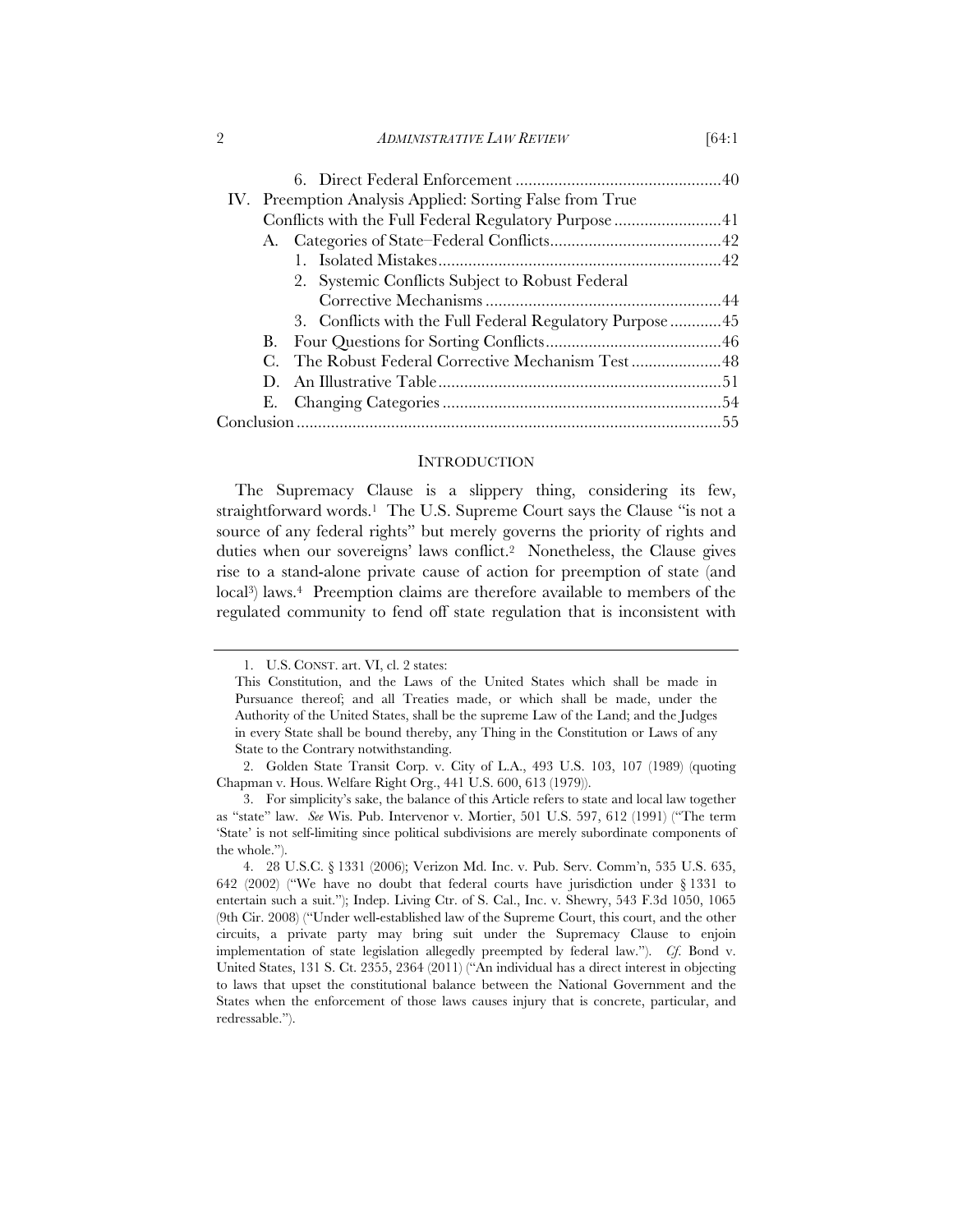national programs for protecting public health and welfare.5 More questionable, however, is the extent to which members of the public may use the Clause to challenge state action that undermines national health and welfare standards.6 This is because the Supremacy Clause becomes even more slippery in the context of federal laws that employ a scheme known as cooperative federalism to allocate responsibility between sovereigns. But if the regulated community can wield preemption claims to fend off overreaching state law, why not also allow people who seek full implementation of national health and welfare standards to assert preemption?7

6*. See* Wis. Dep't of Health & Family Servs. v. Blumer, 534 U.S. 473, 495 (2002) (explaining that in the context of cooperative federalism, the Court has "not been reluctant to leave a range of permissible choices to the States, at least where the superintending federal agency has concluded that such latitude is consistent with the statute's aims"); N.Y. State Dep't of Soc. Servs. v. Dublino, 413 U.S. 405, 421 (1973) ("Where coordinate state and federal efforts exist within a complementary administrative framework, and in the pursuit of common purposes, the case for federal pre-emption becomes a less persuasive one."); *see also* Legal Envtl. Assistance Found., Inc. v. Pegues, 904 F.2d 640, 644 (11th Cir. 1990) (affirming dismissal of an environmental group's preemption challenge to an allegedly illegal state-issued permit). *But see* Boyes v. Shell Oil Prods. Co., 199 F.3d 1260, 1270 (11th Cir. 2000) ("[The Resource Conservation and Recovery Act] sets a floor for regulation of hazardous waste . . . and to allow the Florida program to restrict or limit the federal remedy would lower that floor." (citation omitted)).

7. It is, however, not unusual for the law to favor economic interests over those favoring health protection and quality of life. *See, e.g*., Oliver A. Houck, *Standing on the Wrong Foot: A Case for Equal Protection*, 58 SYRACUSE L. REV. 1, 31 (2007) (arguing that, according to some judges and scholars, "courts are for private interests and not for those of the public at large").

<sup>5</sup>*. See* Int'l Paper Co. v. Ouellette, 479 U.S. 481, 497 (1987) ("Vermont nuisance law is inapplicable to a New York point source" because the Clean Water Act "precludes . . . those suits that may require standards of effluent control that are incompatible with those established by the procedures set forth in the Act."); North Carolina., *ex rel.* Cooper v. Tenn. Valley Auth., 615 F.3d 291, 303 (4th Cir. 2010) (holding a North Carolina public nuisance suit to require control of power plant emissions in Alabama and Tennessee is preempted because, *inter alia*, "Congress has chosen to grant states an extensive role in the Clean Air Act's regulatory regime through the [state implementation plan] and permitting process, [and therefore] field and conflict preemption principles caution at a minimum against according states a wholly different role and allowing state nuisance law to contradict joint federal–state rules so meticulously drafted."); Fireman's Fund Ins. Co. v. City of Lodi, 302 F.3d 928, 952 (9th Cir. 2002) (holding that parts of a City of Lodi municipal ordinance are "preempted by CERCLA [i.e., the federal Comprehensive Environmental Response Compensation and Liability Act] only to the extent that they permit Lodi to order use of procedures more stringent than the [federal National Contingency Plan]."), *cert. denied*, 538 U.S. 961 (2003); Rollins Envtl. Servs. (FS), Inc. v. Parish of St. James, 775 F.2d 627, 637 (5th Cir. 1985) (holding that a St. James Parish, Louisiana, ordinance was an "impermissible intrusion into territory preempted under [the Toxic Substances Control Act].").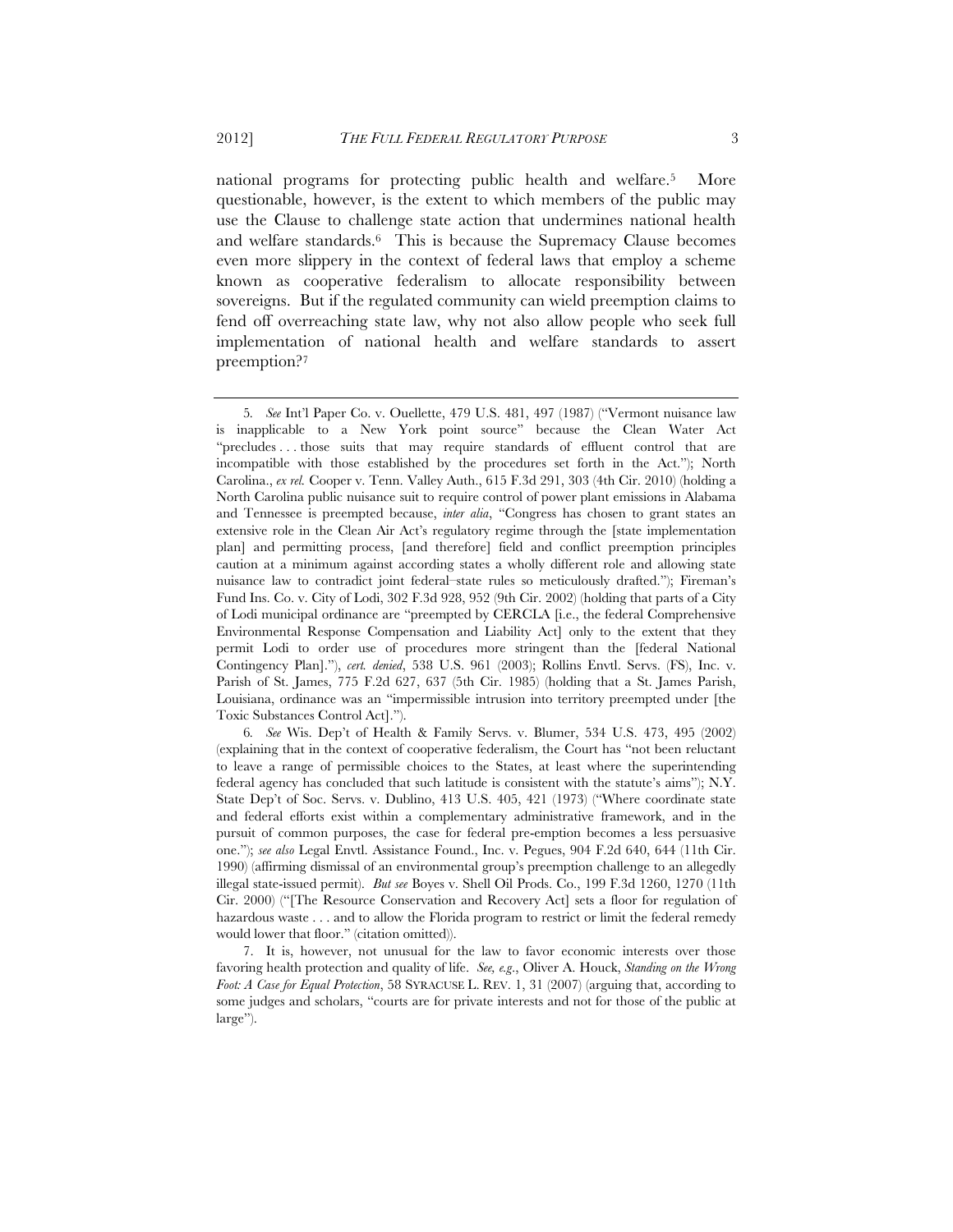This Article shows that private litigants may use the preemption doctrine to police the national standards of cooperative federalist regulatory programs without undermining the state primacy that Congress intended those programs to preserve. It focuses on the environmental cooperative federalist schemes that Congress employs in many antipollution laws. These schemes provide for Environmental Protection Agency (EPA) authorization for states to administer federal regulatory programs, so long as those states conform to minimum national standards for protection of public health and welfare. State laws, regulations, or orders that authorize activities inconsistent with these minimum federal standards create a potential for preemption claims. This is because under "conflict preemption" doctrine, federal law preempts state action that "stands as an obstacle to the accomplishment and execution of the full purposes and objectives of Congress."8

On its face, conflict preemption would seem to apply to every state departure from federal mandates in a cooperative federalist regulatory scheme. But if that were the law, affected parties would be able to run to federal court with a preemption claim every time an EPA-authorized state issued an illegal permit, arguably to the detriment of the states' ability to "function as political entities in their own right."9 It is difficult to believe that Congress intended to launch this "parade of horribles"10 every time it employed a cooperative federalist system to allow states to administer health and welfare protections.<sup>11</sup> It is equally difficult to believe, however, that Congress meant to suspend operation of preemption doctrine and allow state regulatory programs to drift away from national goals to the detriment of public health and welfare. Careful analysis of conflict preemption doctrine in the context of cooperative federalist schemes

<sup>8.</sup> Hines v. Davidowitz, 312 U.S. 52, 67 (1941).

<sup>9.</sup> *Bond*, 131 S. Ct. at 2364 (explaining that the "allocation of powers in our federal system" serves in part to preserve "the integrity, dignity, and residual sovereignty of the States.").

<sup>10</sup>*. See* Antonin Scalia, *Assorted Canards of Contemporary Legal Analysis*, 40 CASE W. RES. L. REV. 581, 590 (1989) (explaining that "parade of horribles" refers to a "contention that the principle embraced by the other side will produce certain specified undesirable consequences").

<sup>11.</sup> Of course, similar arguments—based on similar parades of horribles—could be made about preemption in other contexts. *See* North Dakota v. United States, 495 U.S. 423, 459 n.6 (1990) (Brennan, J., concurring in part and dissenting in part) ("The plurality suggests that my recognition of this aspect of federal immunity doctrine will lead to a parade of horribles: Every state regulation will be potentially subject to challenge. But this particular parade has long been braved by our court system, not only under the doctrine of federal immunity but also under the much broader doctrine of pre-emption." (citation omitted)).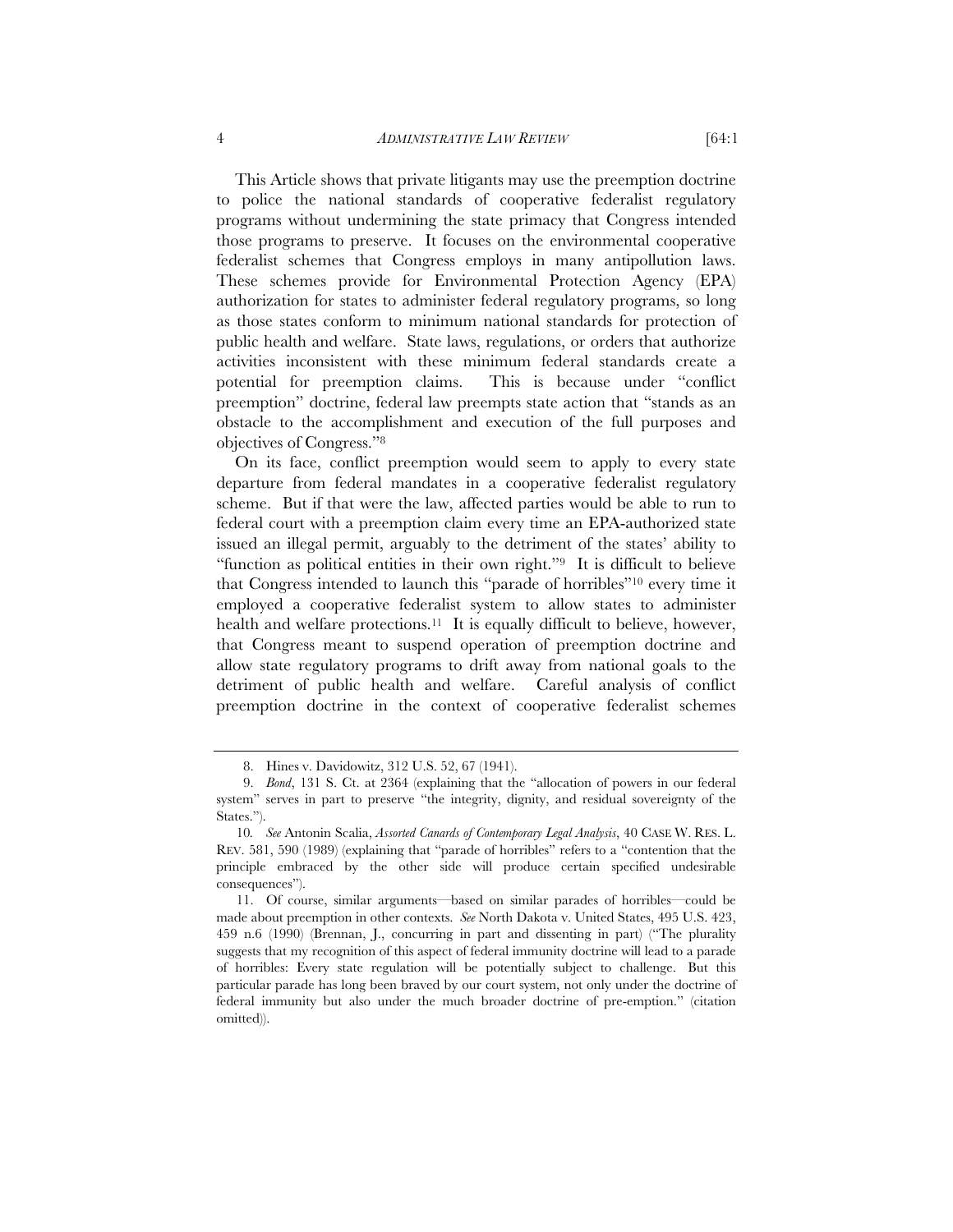eliminates this conundrum.

This Article demonstrates that state actions which conflict with federal mandates do not *always* pose a true obstacle to accomplishment of the "full purposes and objectives" of the federal regulatory program that imposes the mandates.12 Instead, state–federal conflicts within cooperative federalist systems fall within one of the three categories described below. Once these conflicts are sorted into appropriate categories they can be handled under familiar Supremacy Clause principles.

"Category 1" conflicts arise from the types of isolated mistakes that occur inevitably in any regulatory system. When federal agencies make such mistakes they are simply mistakes. When state agencies make mistakes on decisions governed by national standards, those mistakes constitute state action that conflicts with federal law. By employing a cooperative federalist system to achieve its purposes, however, Congress implicitly decided to tolerate these types of conflicts, unless it specified otherwise. Therefore, Category 1 conflicts do not pose a true obstacle to accomplishment of the full federal regulatory purpose<sup>13</sup> and should not give rise to preemption.

"Category 2" conflicts are systemic conflicts rather than isolated mistakes, but they are subject to "robust corrective mechanisms" under the relevant federal regulatory scheme. Robust corrective mechanisms are mechanisms that are reasonably calculated to remove any state-law obstacle to achievement of the full federal regulatory purpose. When the cooperative federalist system has such mechanisms, conflicts are handled within the system and therefore do not pose true obstacles to the full federal regulatory purpose that would give rise to preemption.

"Category 3" conflicts arise when state actions pose systemic conflicts with federal mandates and are not subject to robust federal corrective mechanisms. Because these are not conflicts that Congress implicitly decided to tolerate or that the federal regulatory program handles in a robust way, they pose an obstacle to achievement of cooperative federalist systems' full federal regulatory purposes. Thus, Category 3 conflicts are true conflicts, and courts should hold that the federal mandates at issue preempt the conflicting state actions in this category.

Part I of this Article reviews Supremacy Clause jurisprudence to show that all preemption questions can be treated as arising under the doctrine of conflict preemption—which is usually analyzed as one of three types of

<sup>12</sup>*. See Hines*, 312 U.S. at 67.

<sup>13.</sup> As used in this Article, the phrase "full federal regulatory purpose" should not imply that state laws must conflict with *all* of Congress's purposes to be preempted*.* Rather the phrase suggests that when federal regulatory programs are driven by multiple goals, state law conflicts must be assessed in light of the federal purposes considered as a whole.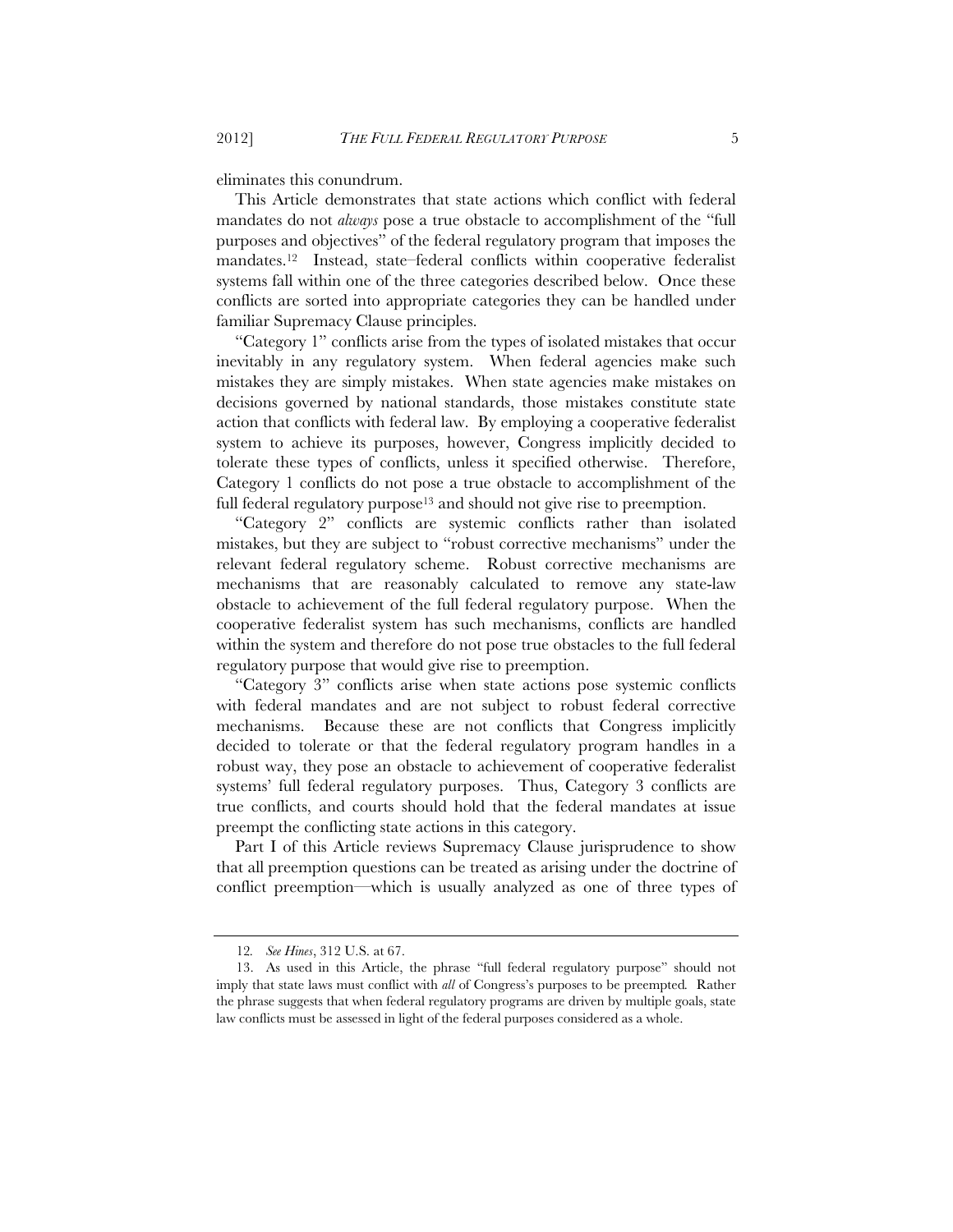preemption. This Part then discusses the "ultimate touchstone in every pre-emption case," which the U.S. Supreme Court has identified as "the purpose of Congress."14 As used by the Court in this context, however, the phrase "purpose of Congress" is a term of art that refers to the full federal regulatory purpose, including the purposes behind regulations that administrative agencies promulgate. This Part also shows that state action may sometimes be inconsistent with a specific federal mandate without posing a true obstacle to accomplishment of the *full* federal regulatory purpose.

Part II of the Article discusses abstention doctrine to show that the doctrine should not be a significant impediment to the use of the Supremacy Clause to police state implementation of national mandates imposed by cooperative federalist regulatory systems.

Part III of the Article reviews the basics of cooperative federalism in antipollution law, emphasizing Congress's three major goals for the approach, to: (1) achieve national standards to protect public health and welfare, (2) overcome bureaucratic inertia, and (3) preserve state primacy. These goals underlie the full federal regulatory purpose that serves as the ultimate touchstone for Part IV's preemption analysis. Part III also reviews typical mechanisms in antipollution laws for keeping EPA-authorized state programs on track and discusses the enforcement discretion doctrine's role in reducing the effectiveness of some mechanisms. These mechanisms are important to Part IV's discussion of whether cooperative federalist regulatory systems contain robust mechanisms to correct state-law conflicts with federal mandates.

Part IV of the Article analyzes the three categories of state–federal conflicts listed above and suggests a "robust federal corrective mechanism" test. It shows that courts should allow members of the public and the regulated community to wield preemption claims to block only state actions that pose true obstacles to accomplishment and execution of the *full* federal regulatory purpose. The Article concludes that once true conflicts are distinguished from false conflicts, the preemption doctrine can serve as a useful source of private claims to police cooperative federalist systems without undermining them.

<sup>14.</sup> Wyeth v. Levine, 555 U.S. 555, 565 (2009) ("[T]he purpose of Congress is the ultimate touchstone in every pre-emption case." (quoting Medtronic, Inc. v. Lohr, 518 U.S. 470, 485 (1996))).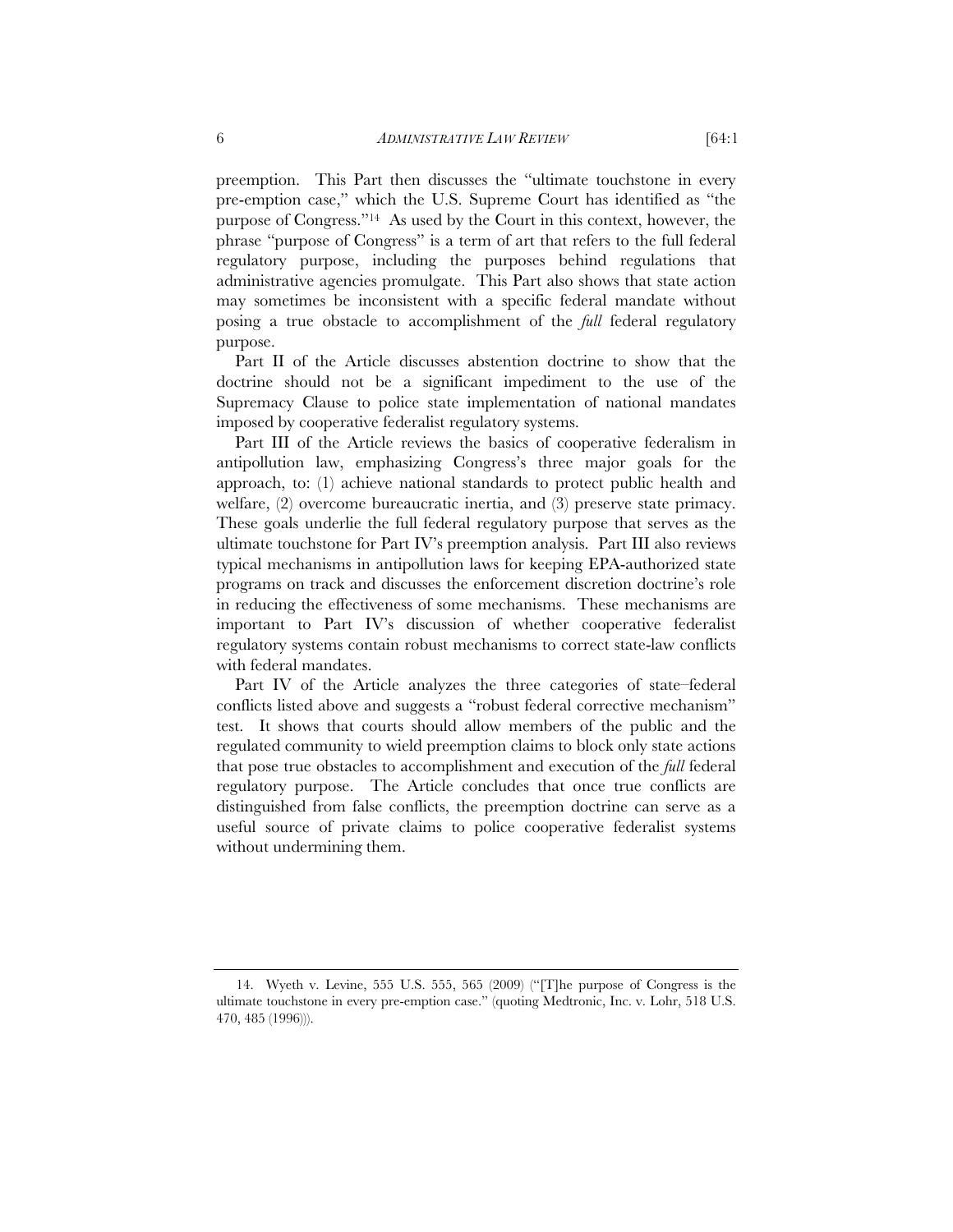#### I. PREEMPTION DOCTRINE

The Supremacy Clause establishes that the "Constitution, and the Laws of the United States" are "the supreme Law of the Land."15 Because federal law is supreme, it necessarily preempts inconsistent state law.16 This Part begins an analysis of how preemption should work in the context of cooperative federalist regulatory schemes. It shows that (A) the gravamen of preemption is conflict between state laws and federal regulatory objectives; (B) in preemption analysis, judicial inquiry into federal regulatory objectives is necessarily and appropriately wide-ranging; and (C) to advance the "full" federal purpose in the context of cooperative federalism, courts must strike a balance among multiple federal goals.

#### *A. Preemption and Conflict*

Federal preemption cases are typically sorted into one of three types: express, field, or conflict preemption.<sup>17</sup> But because the fundamental purpose of the Supremacy Clause is to establish the priority of federal rights "whenever they come in conflict with state law,"18 this Article invites the reader to view all federal preemption cases as subject to conflict preemption. In other words, conflict preemption essentially swallows all other preemption types.19 For example, the first type of preemption,

17*. See Mortier*, 501 U.S. at 604–05 (summarizing the three categories). Scholars have argued about whether there should be more categories. *See* Thomas W. Merrill, *Preemption and Institutional Choice*, 102 NW. U. L. REV. 727, 739–40 (2008) (noting that "the exact number [of preemption categories] depend[s] on who is doing the counting" and arguing for four: "express, field, conflict, and frustration").

18. Golden State Transit Corp. v. City of L.A., 493 U.S. 103, 107 (1989) (quoting Chapman v. Hous. Welfare Rights Org., 441 U.S. 600, 613 (1979)).

19. Similarly, the U.S. Supreme Court has recognized that the second step of the *Chevron* test essentially swallows the first. *See* Entergy Corp. v. Riverkeeper, Inc., 129 S. Ct. 1498, 1505 n.4 (2009) (explaining that the Court may skip the first part of the *Chevron* test for statutory interpretation in administrative law (whether Congress has spoken directly to the

<sup>15.</sup> U.S. CONST. art. VI, cl. 2.

<sup>16</sup>*. See* Wis. Pub. Intervenor v. Mortier, 501 U.S. 597, 604 (1991) ("Under the Supremacy Clause . . . state laws that 'interfere with, or are contrary to the laws of congress, made in pursuance of the constitution' are invalid." (citation omitted) (quoting Gibbons v. Ogden, 22 U.S. (9 Wheat.) 1, 211 (1824))); Sperry v. Florida *ex rel.* Fla. Bar, 373 U.S. 379, 383–84 (1963) ("'[T]he law of the State, though enacted in the exercise of powers not controverted, must yield' when incompatible with federal legislation." (quoting *Gibbons*, 22 U.S. (9 Wheat.) at 211)); *see also* JAMES T. O'REILLY, FEDERAL PREEMPTION OF STATE AND LOCAL LAW: LEGISLATION, REGULATION AND LITIGATION 5 (2006) ("Alexander Hamilton was sadly incorrect when he predicted that 'it will always be far more easy for the State governments to encroach upon the national authorities than for the national government to encroach upon the State authorities." (quoting THE FEDERALIST NO. 17).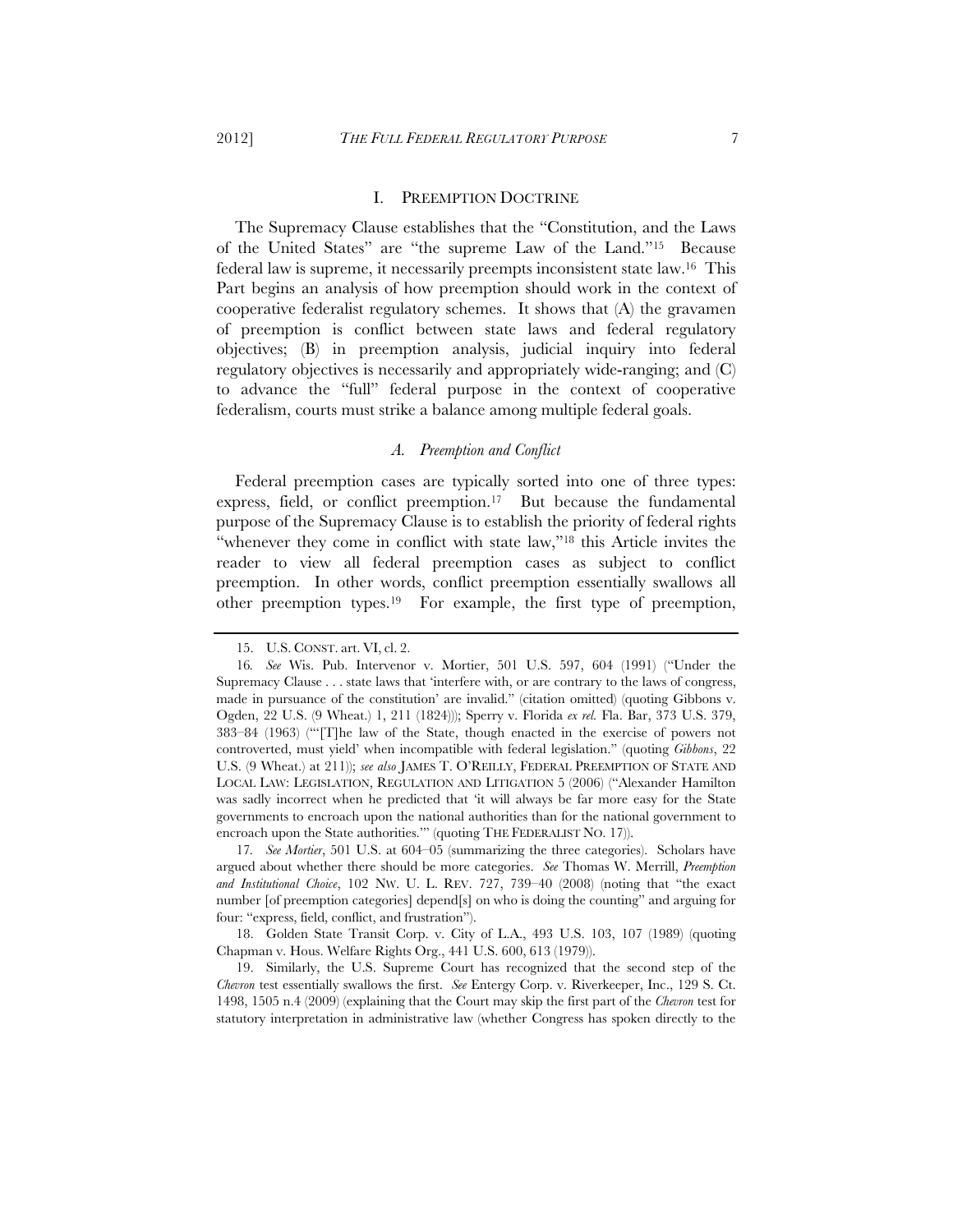"express preemption," occurs when Congress expressly displaces state law.20 In those cases, of course, state attempts to continue to regulate in the preempted area would conflict with Congress's purpose. Similarly, type two—"field preemption"—applies when Congress occupies an entire field with federal law (implicitly expressing its intent to bar state regulation of that field).<sup>21</sup> Again, therefore, any state regulation would pose a conflict.<sup>22</sup> This leaves the third and final type, which is already labeled "conflict preemption." This category covers two sets of circumstances, the second of which swallows the first: (1) when "compliance with both federal and state regulations is a physical impossibility,"23 and (2) when state law "stands as an obstacle to the accomplishment and execution of the full purposes and objectives of Congress."24

Assuming, therefore, that Congress has the power to enact the potentially preempting federal law, the bottom-line question underlying all preemption cases is: Does the state action at issue pose a conflict with

20*. See* California v. ARC Am. Corp*.*, 490 U.S. 93, 100 (1989) ("Congress has the authority, in exercising its Article I powers, to pre-empt state law."); *see also* Bruesewitz v. Wyeth LLC, 131 S. Ct. 1068, 1074–75 (2011) (holding that the National Childhood Vaccine Injury Act of 1986 "expressly eliminates liability for a vaccine's unavoidable, adverse side effects," including "those resulting from design defects").

21*. See* Barnett Bank of Marion Cnty., N.A. v. Nelson, 517 U.S. 25, 31 (1996) (explaining that Congress "may create a scheme of federal regulation 'so pervasive as to make reasonable the inference that Congress left no room for the States to supplement it.'" (quoting Rice v. Santa Fe Elevator Corp., 331 U.S. 218, 230 (1947))). Federal occupation of an entire field reveals "a clear, but implicit, pre-emptive intent." *Id.* at 31.

22. Indeed, the U.S. Supreme Court's decision in *Pacific Gas & Electric Co. v. State Energy Resources Conservation & Development Commission*, 461 U.S. 190 (1983)—which appears to turn on the boundaries of "the [federally] occupied field" at issue, *id.* at 216—makes more sense when viewed as a response to the question: Does the state action at issue conflict with Congress's full purposes and objectives? *See infra* note 58 and accompanying text.

23. Fla. Lime & Avocado Growers, Inc. v. Paul, 373 U.S. 132, 142–43 (1963).

question at issue) and move directly to the test's second step (whether the agency interpretation under review is reasonable) because "if Congress has directly spoken to an issue then any agency interpretation contradicting what Congress has said would be unreasonable" (citing Chevron U.S.A. Inc. v. Natural Res. Def. Council, Inc., 467 U.S. 837, 842 (1984))). This is logical; nonetheless, skipping directly to the bottom-line question posed by a multipart test may affect outcomes by changing the test's emphasis.

<sup>24.</sup> Hines v. Davidowitz, 312 U.S. 52, 67 (1941); *see also Barnett Bank*, 517 U.S. at 31 ("Alternatively, federal law may be in irreconcilable conflict with state law." (quoting Rice v. Norman Williams Co., 458 U.S. 654, 659 (1982)) (internal quotation marks omitted)). Conflict preemption only applies when the federal objective at issue is "significant." Williamson v. Mazda Motor of Am., Inc., 131 S. Ct. 1131, 1137 (2011) ("Like the regulation in [*Geier v. Am. Honda Motor Co.*, 529 U.S. 861 (2000)], the [seatbelt] regulation here leaves the manufacturer with a choice. And, like the tort suit in *Geier*, the tort suit here would restrict that choice. But unlike *Geier*, we do not believe here that choice is a significant regulatory objective.").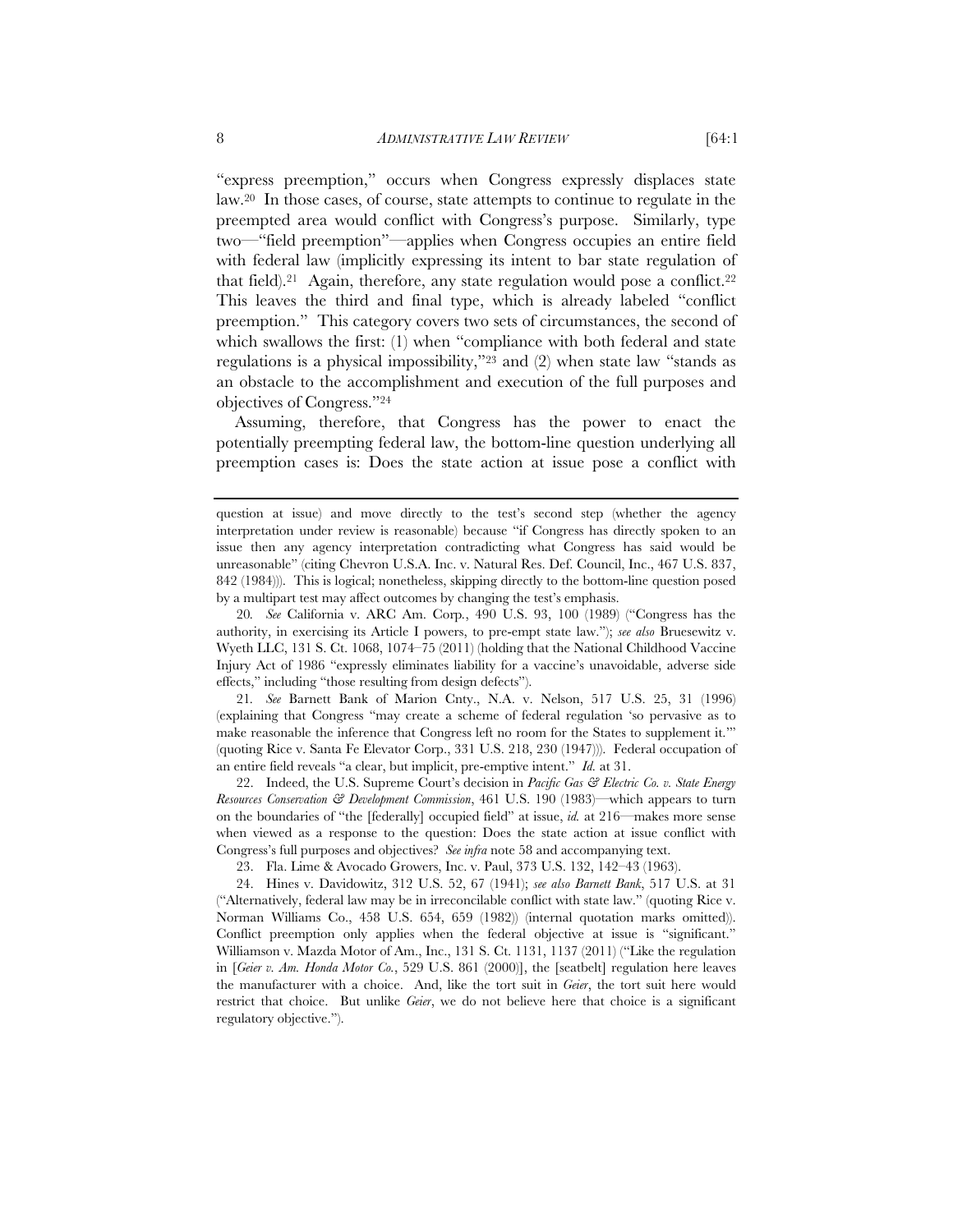achievement of a federal law's "full purposes and objectives"?25

#### *B. Preemption Doctrine's "Ultimate Touchstone" Is the Federal Regulatory Purpose*

The U.S. Supreme Court says that the "purpose of Congress is the ultimate touchstone in every pre-emption case."26 In this context, however, the phrase "purpose of Congress" is a term of art.27 What the Court really means is that the ultimate touchstone is the purpose of the regulatory program launched by congressional legislation.28 This is clear because lawful federal regulations have "no less pre-emptive effect than federal statutes."29 So the "purpose of Congress" in this context cannot be limited to specific evidence of congressional intent; it is a changeable concept. Regulatory programs develop and evolve to respond to new conditions and

28. The Court explained:

*Medtronic*, 518 U.S. at 486 (citations omitted) (internal quotation marks omitted); *see also* Farina v. Nokia Inc., 625 F.3d 97, 118 (3d Cir. 2010) (citing *Lohr*, 518 U.S. at 485–86); Nina A. Mendelson, Chevron *and Preemption*, 102 MICH. L. REV. 737, 754 n.67 (2004) ("As a general matter, assuming the agency was exercising properly delegated authority, Congress would have wanted the agency's decision to be effective and to control." (citing Benjamin W. Heineman, Jr. & Carter G. Phillips, *Federal Preemption: A Comment on Regulatory Preemption After* Hillsborough County, 18 URB. LAW. 589, 592 (1986))); Viet D. Dinh, *Reassessing the Law of Preemption*, 88 GEO. L.J. 2085, 2116 (2000) (arguing that "congressional intent and federal interests" are both "gleaned from the regulatory structure").

29. Capital Cities Cable, Inc. v. Crisp, 467 U.S. 691, 699 (1984) (quoting Fid. Fed. Sav. & Loan Ass'n v. De la Cuesta, 458 U.S. 141, 153 (1982)). This does not mean, however, that courts blindly defer to every administrative statement that a state law is preempted. *See* Desiano v. Warner–Lambert & Co., 467 F.3d 85, 98 n.9 (2d Cir. 2006) ("[W]hatever deference would be owed to an agency's view in contexts where a presumption against federal preemption does apply, [it is arguable that] an agency cannot supply, on Congress's behalf, the clear legislative statement of intent required to overcome the presumption against preemption."), *aff'd by an equally divided court sub nom.* Warner–Lambert Co. v. Kent, 552 U.S. 440, 441 (2008); Ernest A. Young, *Executive Preemption*, 102 NW. U. L. REV. 869, 883 (2008) (arguing that when courts "*review* an agency's interpretation of a federal statute's preemptive effect . . . the presumption against preemption may conflict with the *Chevron* rule, which requires courts to defer to agency interpretations of the statute").

<sup>25</sup>*. Davidowitz*, 312 U.S. at 67.

<sup>26.</sup> Wyeth v. Levine, 555 U.S. 555, 565 (2009) (quoting Medtronic, Inc. v. Lohr, 518 U.S. 470, 485 (1996)).

<sup>27.</sup> Once a phrase has "become a term of art . . . any attempt to break down the term into its constituent words is not apt to illuminate its meaning." Sullivan v. Stroop, 496 U.S. 478, 483 (1990).

Congress' intent, of course, primarily is discerned from the language of the preemption statute and the statutory framework surrounding it. Also relevant, however, is the structure and purpose of the statute as a whole, as revealed not only in the text, but through the reviewing court's reasoned understanding of the way in which Congress intended the statute and its surrounding regulatory scheme to affect business, consumers, and the law.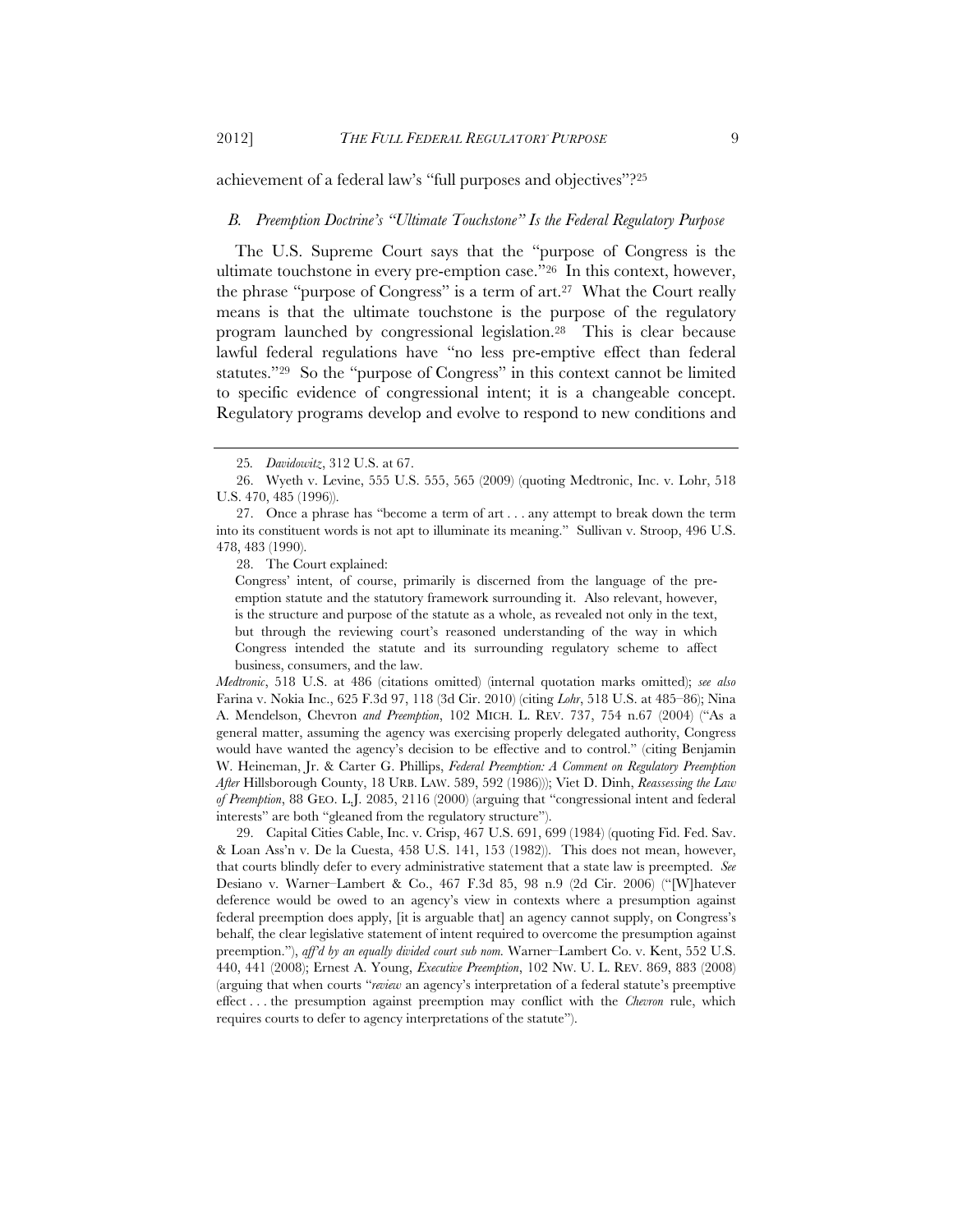policies, at least some of which Congress may not have contemplated specifically. Indeed, the U.S. Supreme Court's policy in reviewing regulatory programs is to avoid "ossification" of statutory meanings.30

The full federal regulatory purpose can be difficult to discern reliably no "rigid formula or rule . . . can be used as a universal pattern to determine the meaning and purpose of every act of Congress."31 Where the regulatory program "does not speak directly to the issue, the Court must be guided by the goals and policies of the Act in determining whether it in fact pre-empts an action based on the law of an affected State."32

At least in theory, courts begin their analyses of Congress's purpose with a rebuttable presumption "that the historic police powers of the States were not to be superseded."33 This is the famous "presumption against preemption."34 It is based on respect for the states as "independent sovereigns,"35 and has particular force in fields that have traditionally been the states' province.36 Nonetheless, even state laws "designed to protect vital state interests" are subject to federal preemption.37

Scholars point out that the Supreme Court has been inconsistent in its application of the "now-you-see-it, now-you-don't presumption against preemption."38 But by their nature presumptions are strange and

33. Wyeth v. Levine, 555 U.S. 555, 565 (2009) (quoting *Lohr*, 518 U.S. at 485).

34*. Id.* at 565 n.3.

35*. Id.* (quoting *Lohr*, 518 U.S. at 485) (rejecting the argument that the presumption should not apply "because the Federal Government has regulated drug labeling for more than a century"). *But see* United States v. Locke, 529 U.S. 89, 108 (2000) ("[A]n 'assumption' of nonpre-emption is not triggered when the State regulates in an area where there has been a history of significant federal presence.").

36*. See* CSX Transp., Inc. v. Easterwood, 507 U.S. 658, 664 (1993) ("[A] court interpreting a federal statute pertaining to a subject traditionally governed by state law will be reluctant to find pre-emption.").

37. De Canas v. Bica, 424 U.S. 351, 357 (1976); *see also* Livadas v. Bradshaw, 512 U.S. 107, 120 (1994) ("[U]nder the Supremacy Clause, [the Court's] office is not to pass judgment on the reasonableness of state policy.").

38*.* James M. Beck, *Notes on* Bruesewitz, LEXOLOGY (Feb. 23, 2011), http://www.lexology.com/library/detail.aspx?g=fe474bb5-61ab-4d18-8d23-5a02cf71cf5a; *see also* S. Candice Hoke, *Preemption Pathologies and Civic Republican Values*, 71 B.U. L. REV. 685, 733 (1991) (describing the U.S. Supreme Court's approach to the presumption as "fickle").

<sup>30</sup>*. See* Nat'l Cable & Telecomms. Ass'n v. Brand X Internet Servs., 545 U.S. 967, 983 (2005) (quoting United States v. Mead Corp., 533 U.S. 218, 247 (2001) (Scalia, J., dissenting)).

<sup>31.</sup> Hines v. Davidowitz, 312 U.S. 52, 67 (1941); *see also* Wis. Pub. Intervenor v. Mortier, 501 U.S. 597, 617 (1991) (Scalia, J., concurring) (emphasizing "how unreliable [congressional] Committee Reports are—not only as a genuine indicator of congressional intent but as a safe predictor of judicial construction [since the Court uses] them when it is convenient, and ignore[s] them when it is not").

<sup>32.</sup> Int'l Paper Co. v. Ouellette, 479 U.S. 481, 493 (1987).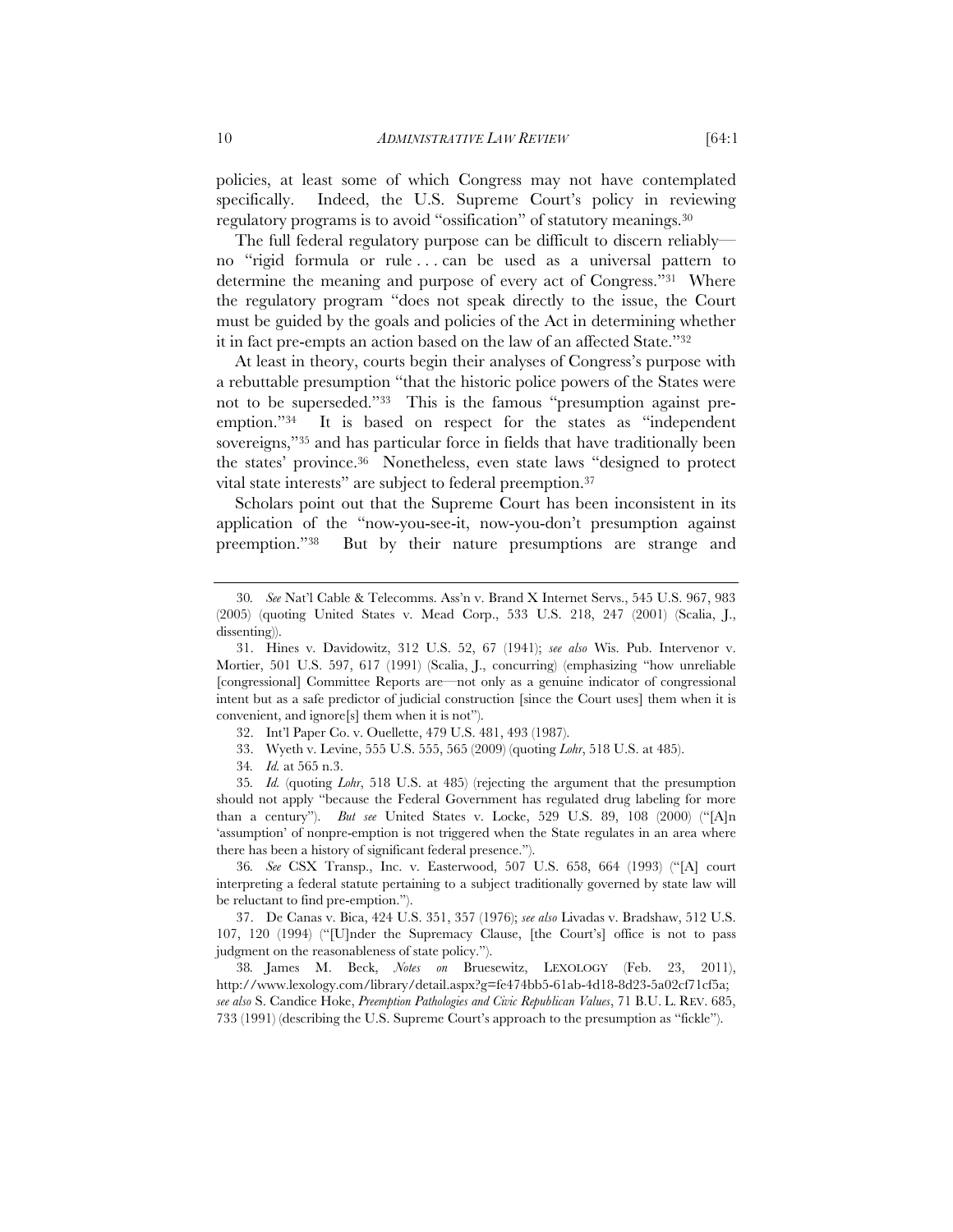unpredictable things.39 Whether a presumption is even worth talking about may depend on the strength of the evidence offered to rebut it. Presumptions, after all, are the "bats of the law flitting in the twilight, but disappearing in the sunshine of actual facts."40

Scholars also criticize the Court's wide-ranging inquiry into the "purpose of Congress" as unpredictable.41 Professor David A. Dana argues that courts are attempting to answer "a wholly hypothetical question: if Congress had spoken directly and unambiguously to the precise preemption question at hand, which it did not, what would it have said?"<sup>42</sup> Fair enough. But what Professor Dana describes is the essence of the judicial function—to weigh relevant factors despite uncertainty and reach decisions that resolve the disputes at hand and, over time, shed light on gray areas in the law.43 Court decisions are unpredictable in large part because courts

42. David A. Dana, *Democratizing the Law of Federal Preemption*, 102 NW. U. L. REV. 507, 510 (2008).

43. Jonathan T. Molot, *The Judicial Perspective in the Administrative State: Reconciling Modern Doctrines of Deference with the Judiciary's Structural Role*, 53 STAN. L. REV. 1, 8 (2000) ("If we gain something in dispute resolution by shifting authority to resolve legal ambiguity from judges to agencies, we also lose an influence over lawmaking that was an important component of the Founders' constitutional design."); Cass R. Sunstein, *Law and Administration After* Chevron, 90 COLUM. L. REV. 2071, 2074 (1990) (the *Chevron* principle "is quite jarring to those who recall the suggestion, found in *Marbury v. Madison* and repeated time and again in American

<sup>39</sup>*. See* Adam Babich, *Can Preemption Protect Public Participation?*, 61 CASE W. RES. L. REV. 1109, 1131 & nn.124–29 (2011) ("Sometimes [presumptions] merely assign the burden of producing evidence to the disfavored party .... Other[s] ... change the burden of persuasion. Still others behave like a thumb on the scale of justice . . . add[ing] a vague persuasive force to the favored party's evidence." (footnotes omitted)).

<sup>40.</sup> MCCORMICK'S HANDBOOK OF THE LAW OF EVIDENCE § 345, at 821 (Edward W. Clearly ed., 2d ed. 1972) (quoting Mackowik v. Kan. City, St. J. & C.B.R. Co., 94 S.W. 256, 262 (Mo. 1906)).

<sup>41</sup>*. See, e.g*., THOMAS O. MCGARITY, THE PREEMPTION WAR: WHEN FEDERAL BUREAUCRACIES TRUMP LOCAL JURIES 51 (2008) ("[T]he Court has crafted an ornate, and often inconsistent, body of law to decide whether Congress has *impliedly* preempted state law."); Dinh, *supra* note 28, at 2085 ("[T]he Supreme Court's numerous preemption cases follow no predictable jurisprudential or analytical pattern."); Hoke, *supra* note 38, at 716 ("[P]liant standards governing the degree of clarity with which Congress or an agency must speak for a rule to be preemptive . . . [lead to a] substitution of judicial policymaking for political decision . . . ."); Merrill, *supra* note 17, at 741 ("[T]he doctrine . . . systematically exaggerates the role of congressional intent, attributing to Congress judgments that are in fact grounded in judicial perceptions about the desirability of displacing state law in any given area."); Garrick B. Pursley, *Preemption in Congress*, 71 OHIO ST. L.J. 511, 515 (2010) ("Judicial preemption doctrine is thin and confusing."); Susan Raeker-Jordan, *The Pre-Emption Presumption that Never Was: Pre-Emption Doctrine Swallows the Rule*, 40 ARIZ. L. REV. 1379, 1388 (1998) ("[O]nce courts delve into the murky realm of congressional purposes to ascertain whether Congress intended to displace state law, it naturally follows that courts may overstep the federalism line . . . .").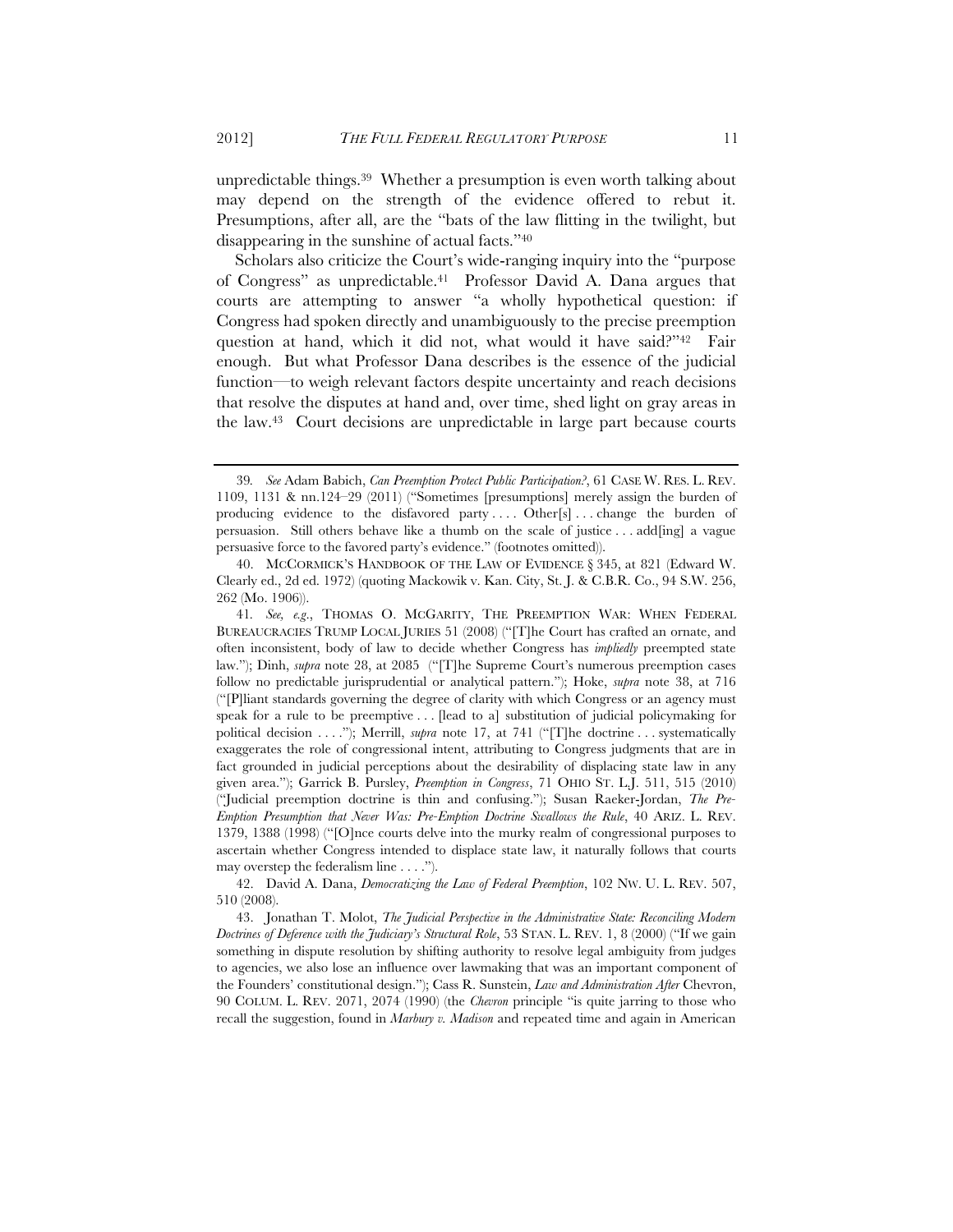reach those results in hard cases. The easy cases—those governed by bright lines—mostly settle out of court.44 Because the parties to disputes cannot predict the results of difficult cases on their own, society carefully selects Article III judges.<sup>45</sup> Judges "are not automata,"<sup>46</sup> and—by and large—our expectation is that these judges will not rule according to rigid formula but instead apply their wisdom to traditional and evolving tools of legal and factual analysis, tempered by a humble appreciation of the Judiciary's limited role in making policy.<sup>47</sup> Undoubtedly, judges sometimes get it wrong and—perhaps unconsciously—allow their policy preferences to

affect results. But the same can be said of judgments based on almost any legal doctrine.48 Like many aspects of U.S. government, the role of the Judiciary makes sense only when compared to the available alternatives.49 Should courts ignore conflicts between state and federal law unless and

until Congress unambiguously specifies otherwise?<sup>50</sup> That approach would ask courts to stand by passively as states frustrate attainment of congressional objectives expressed in lawfully enacted statutes.51 Granted,

45. Universal Camera Corp. v. NLRB, 340 U.S. 474, 489 (1951) ("The ultimate reliance for the fair operation of any standard is a judiciary of high competence and character and the constant play of an informed professional critique upon its work.").

46*. Id.*

47. *See* Henry P. Monaghan, Marbury *and the Administrative State*, 83 COLUM. L. REV. 1, 14 (1983) ("*Marbury*'s justification for judicial review, grounded as it is in the 'ordinary and humble judicial duty' of the common law courts, seems necessarily to entail a general obligation of independent law-exposition by article III courts. This is what courts 'do'; it is their 'job.'").

48*. See* Richard J. Pierce, Jr., *What Do the Studies of Judicial Review of Agency Actions Mean?*, 63 ADMIN. L. REV. 77, 97 (2011) ("I now share the view of many scholars that courts will never announce a doctrine that cannot accommodate the powerful tendency of judges and Justices to act in ways that are consistent with their strongly held political and ideological perspectives.").

49*. Cf*. Winston S. Churchill, Speech at the House of Commons (Nov. 11, 1947), *in* 7 WINSTON S. CHURCHILL: HIS COMPLETE SPEECHES, 1897–1963, at 7563, 7566 (Robert Rhodes James ed., 1974) ("[I]t has been said that democracy is the worst form of Government except all those other forms that have been tried from time to time . . . .").

50*. See* Robert S. Peck, *A Separation-of-Powers Defense of the "Presumption Against Preemption*,*"* 84 TUL. L. REV. 1185, 1198 (2010) (explaining why "determining congressional intent [on preemption] can be challenging").

51*. But see* AT&T Mobility LLC v. Concepcion, 131 S. Ct. 1740, 1748 (2011) (holding that even "a federal statute's saving clause cannot in reason be construed as [allowing] a common law right, the continued existence of which would be absolutely inconsistent with

public law, that it is for judges, and no one else, to 'say what the law is'" (footnote omitted)).

<sup>44</sup>*. See* Matthew K. Roskoski, *Zen and the Art of Jurisprudence*, 98 MICH. L. REV. 1529, 1532 (2000) (reviewing PAUL F. CAMPOS, JURISMANIA: THE MADNESS OF AMERICAN LAW (1998)) ("[T]he *really* easy cases settle, the *relatively* easy cases are decided at trial and not appealed, and since the Supreme Court only grants certiorari on the *extremely* difficult cases, the Supreme Court is almost invariably making it up as it goes along.").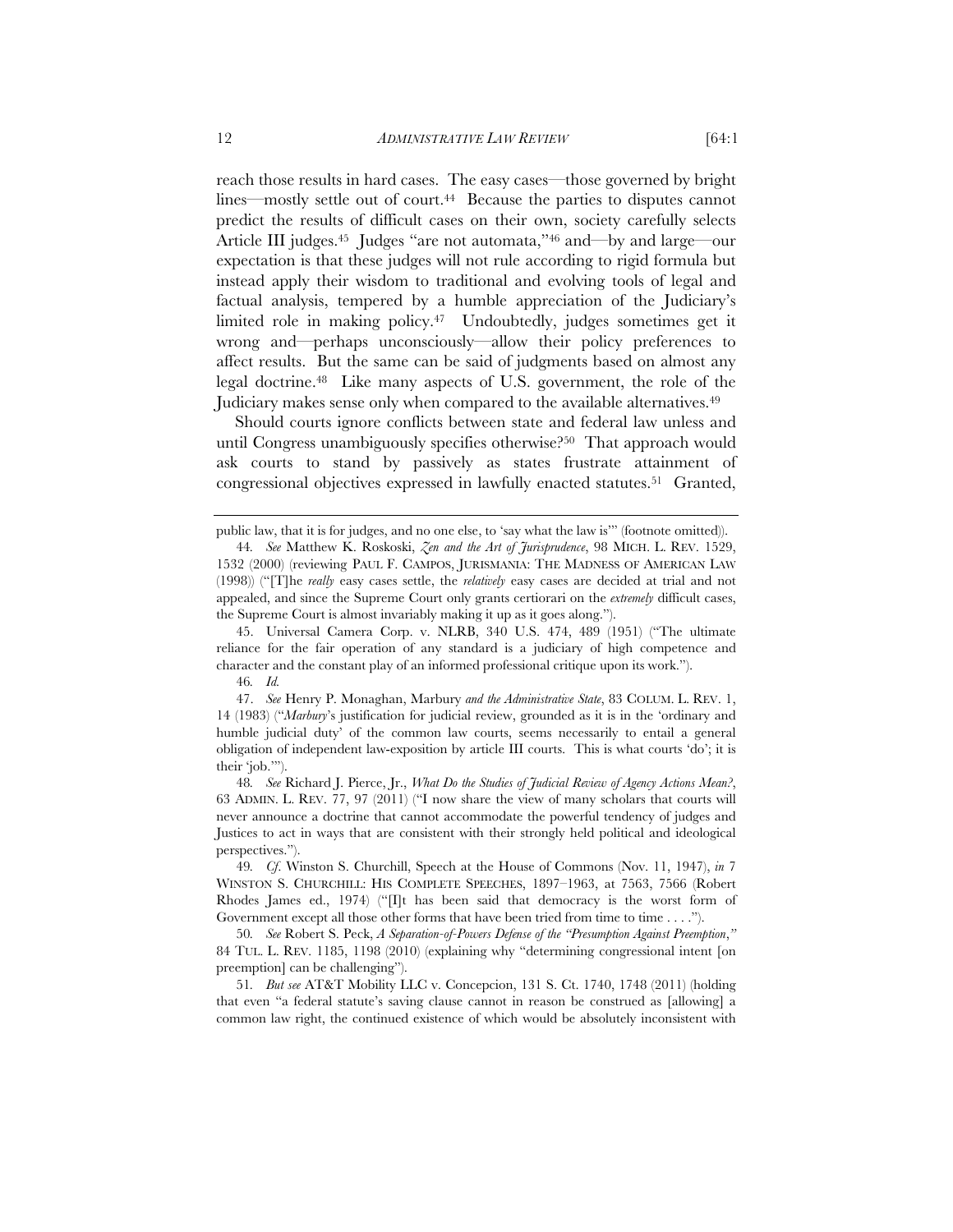after watching enough of its programs fail, Congress *might* learn to include detailed instructions about preemption in every statute.52 The onus would be on the congressional drafters and their constituents to hold together or reassemble their coalitions and to draft legislative language and amendments that anticipate and expressly preempt whatever types of state law might pose an obstacle, and then to repeat this process as necessary when unanticipated situations arise and courts—purporting to exercise restraint—allow national goals to fall by the wayside. Given the biases for stalemate and ineffectiveness that are already built into the federal legislative system,53 would such a laissez-faire judicial approach to state obstruction of federal statutory purposes really serve the Constitution and the public interest better than current doctrine?

At any rate, for purposes of this Article, it is unnecessary to resolve scholarly debates about preemption doctrine's merits. For our purposes, it is enough to note that under current doctrine, litigants and courts base their analyses of the federal regulatory purpose on a wide-ranging inquiry.

# *C. The Supremacy Clause Preempts State Action That Conflicts with the "Full" Federal Regulatory Purpose*

Federal law preempts state action that conflicts with the "full purposes and objectives of Congress,"<sup>54</sup> i.e., the full federal regulatory purpose.<sup>55</sup> Preemption analysis, therefore, requires recognition that Congress (and the federal agencies that Congress assigns to administer its regulatory statutes)

the provisions of the act. In other words, the act cannot be held to destroy itself." (alteration in original) (quoting Am. Tel. & Tel. Co v. Cent. Office Tel., Inc., 524 U.S. 214, 227–28 (1998)) (internal quotation marks omitted)).

<sup>52</sup>*. See* Peter M. Shane, *Federalism's "Old Deal": What's Right and Wrong with Conservative Judicial Activism*, 45 VILL. L. REV. 201, 206 n.37 (2000) (arguing that by requiring a clear and manifest expression of congressional intent, the Court "in essence, is instructing Congress  $\dots$ .").

<sup>53</sup>*. See* Richard H. Fallon, Jr., *Constitutional Constraints*, 97 CALIF. L. REV. 975, 985 (2009) ("[T]he Constitution embodies the assumption, whether right or wrong, that presidential and legislative action is more dangerous than presidential and legislative inaction and, accordingly, that presidential and congressional action should be subject to an especially dense network of constitutional constraints."); *see also* Victoria Nourse, *Misunderstanding Congress: Statutory Interpretation, the Supermajoritarian Difficulty, and the Separation of Powers*, 99 GEO. L.J. 1119, 1130 (2011) ("The filibuster rule exponentially increases the power of small minorities to block congressional action. Positive political theorists now agree that since the 1980s the filibuster threat has meant that legislation on even remotely salient political issues requires a supermajority—one must garner sixty votes on nearly every bill.").

<sup>54.</sup> Hines v. Davidowitz, 312 U.S. 52, 67 (1941).

<sup>55</sup>*. See supra* notes 26–30 and accompanying text (showing that the phrase "purposes of Congress" in this context really means the federal regulatory purpose).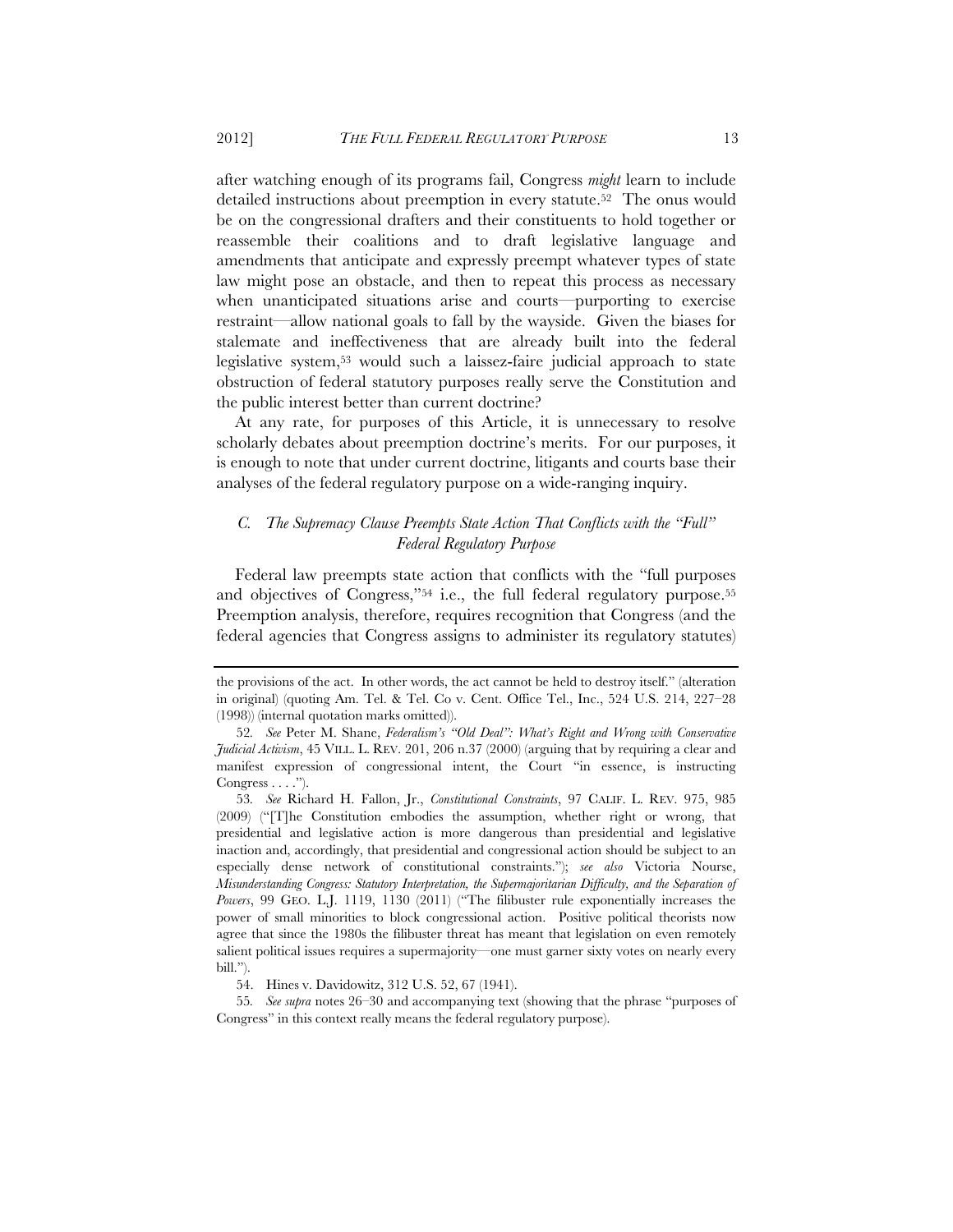can act with multiple purposes, some of which may themselves conflict.<sup>56</sup> Analysis of the *full* federal regulatory purpose may reveal that state action that conflicts with a particular federal mandate does not pose a true conflict when it is considered in context of the full and multiple purposes of the regulatory scheme that Congress launched. In other words, part and parcel of a federal regulatory decision to adopt multiple goals is sometimes "to tolerate whatever tension there [is] between them."57 When Congress and federal administrative agencies decide to tolerate such tension, it follows that the courts "can do no less."58

In *Ruiz v. Commissioner of the Department of Transportation of New York*,<sup>59</sup> the Southern District of New York was faced with a city regulation that purported to limit truck weights in conflict with a federal law that Congress

57. Silkwood v. Kerr-McGee Corp., 464 U.S. 238, 256 (1984); *see also* Int'l Paper Co. v. Ouellette, 479 U.S. 481, 494 (1987) ("In determining whether Vermont nuisance law 'stands as an obstacle' to the full implementation of the [Clean Water Act (CWA)], it is not enough to say that the ultimate goal of both federal and state law is to eliminate water pollution. A state law also is pre-empted if it interferes with the methods by which the federal statute was designed to reach this goal.").

59. 679 F. Supp. 341 (S.D.N.Y. 1988)*.*

<sup>56</sup>*. Cf.* Ohio v. EPA, 997 F.2d 1520, 1532 (D.C. Cir. 1993) (upholding regulations as consistent with a law that "mandates the achievement of multiple goals" and distinguishing a situation in which a "court had before it a statute requiring a single goal to be achieved to the extent practicable"); Kevin O. Leske & Dan Schweitzer, *Frustrated with Preemption: Why Courts Should Rarely Displace State Law Under the Doctrine of Frustration Preemption*, 65 N.Y.U. ANN. SURV. AM. L. 585, 587 (2010) ("Congress often has competing objectives and crafts legislation as a product of compromise. For instance, Congress might conclude that a particular type of state tort action should proceed in order to provide remedies for injured consumers, even if it 'frustrates' to some degree the federal goal of uniformity."); Caleb Nelson, *Preemption*, 86 VA. L. REV. 225, 281 (2000) ("The mere fact that Congress enacts a statute to serve certain purposes, then, does not automatically imply that Congress wants to displace all state law that gets in the way of those purposes. . . . It follows that a general doctrine of 'obstacle preemption' will . . . imply preemption clauses that the enacting Congress might well have rejected." (footnote omitted)).

<sup>58</sup>*. Silkwood*, 464 U.S. at 256; *see also* Pac. Gas & Elec. Co. v. State Energy Res. Conservation & Dev. Comm'n, 461 U.S. 190 (1983) (upholding California's *economically motivated* regulation of nuclear power despite federal legislation occupying the field of nuclear *safety*); Christopher H. Schroeder, *Supreme Court Preemption Doctrine*, *in* PREEMPTION CHOICE: THE THEORY, LAW, AND REALITY OF FEDERALISM'S CORE QUESTION 119, 133 (William W. Buzbee ed., 2009) *("Pacific Gas and Electric* ... is exemplary in comprehending that while Congress surely has objectives for statutes when it enacts them, it may well not want those objectives pursued 'at all costs.'"). *Cf*. Wyeth v. Levine, 555 U.S. 555, 575 (2009) ("The case for federal pre-emption is particularly weak where Congress has indicated its awareness of the operation of state law in a field of federal interest, and has nonetheless decided to stand by both concepts and to tolerate whatever tension there [is] between them." (alteration in original) (quoting Bonito Boats, Inc. v. Thunder Craft Boats, Inc., 489 U.S. 141, 166–67 (1989))).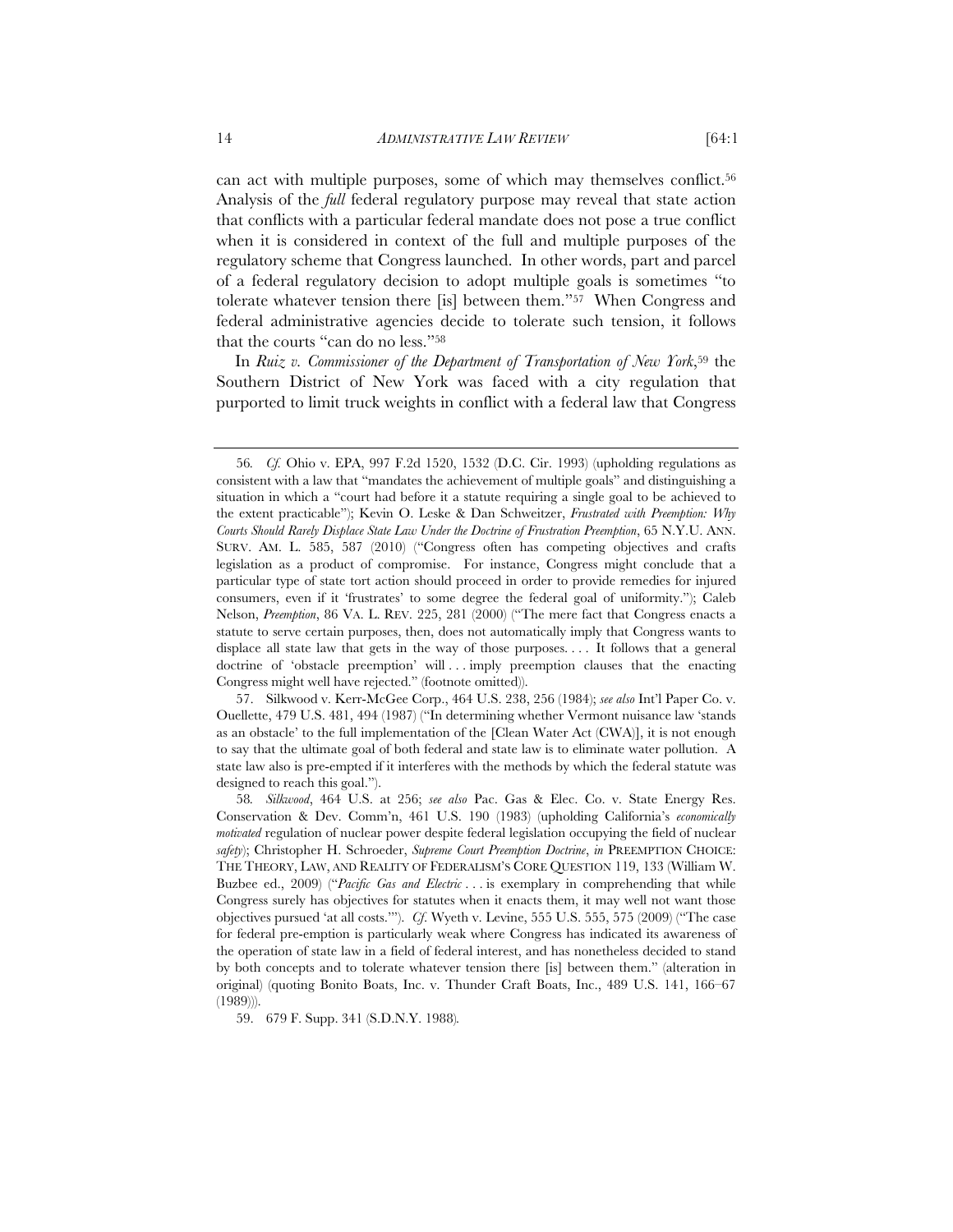intended "to promote a uniform weight limit for trucks on federal highways."<sup>60</sup> Congress, however, had "contemplated the existence of inconsistent local regulations" and selected a remedy: "withholding of federal highway funds" from noncompliant states.61 Because the court determined that Congress's decision was "to live with" some inconsistency, the court found that the city's weight regulations "cannot be considered, for federal preemption purposes, to have been an obstacle to the accomplishment of congressional purpose."62

It is far from clear that the *Ruiz* court got it right.<sup>63</sup> What federal purpose did the court serve by upholding inconsistent state regulation? To assume that Congress intends every specific remedy for a state's violation of national policy to eliminate the possibility of preemption would be unreasonable, especially if the remedy that Congress provided is not robust enough to restore the federal mandate's supremacy. Nonetheless, the *Ruiz* court's basic insight is valuable: identification of a state-law conflict with a specific federal mandate is not enough to prove preemption unless that state law conflicts with the *full* purpose of the national regulatory program that imposes the mandate. And Congress's specification of a particular mechanism for resolving the conflict at issue—while not necessarily dispositive of the preemption question—underscores the possibility that Congress's full purpose may be more nuanced than a simple command for nationwide conformity.

There is relatively little discussion of multiple federal purposes in preemption case law. In fact, it is easy to get the impression from court opinions that once a litigant establishes that state action conflicts with a lawfully enacted federal mandate, preemption of that state action inevitably follows.64 Nonetheless, considering common sense, the U.S. Supreme

<sup>60</sup>*. Id.* at 359*.*

<sup>61</sup>*. Id.* at 344, 359*.*

<sup>62</sup>*. Id.* at 359.

<sup>63</sup>*. See infra* notes 213–34 and accompanying text (explaining a "robust federal corrective mechanism" test). Whether the highway fund cutoff qualified as robust would depend on an analysis of the full federal regulatory purpose behind 23 U.S.C. § 127 (2006).

<sup>64</sup>*. See, e.g.*, Katharine Gibbs Sch. (Inc.) v. FTC, 612 F.2d 658, 667 (2d Cir. 1979) ("Where an explicitly formulated federal statute or regulation is in conflict with state law, preemption of state law follows inevitably from the supremacy clause of the Constitution."); *see also* Jessica Bulman-Pozen & Heather K. Gerken, *Uncooperative Federalism*, 118 YALE L.J. 1256, 1303 (2009) ("The Court's readiness to find field preemption and its capacious view of what constitutes an obstacle for purposes of conflict preemption have led some commentators to argue that there is a presumption in favor of preemption, despite the Court's refrain to the contrary."). In *PLIVA, Inc. v. Mensing*, 131 S. Ct. 2567, 2577 n.4 (2011), however, the Court referred to a prior suggestion that it "might" be possible for state and federal law to conflict directly when it is not impossible to comply with both, perhaps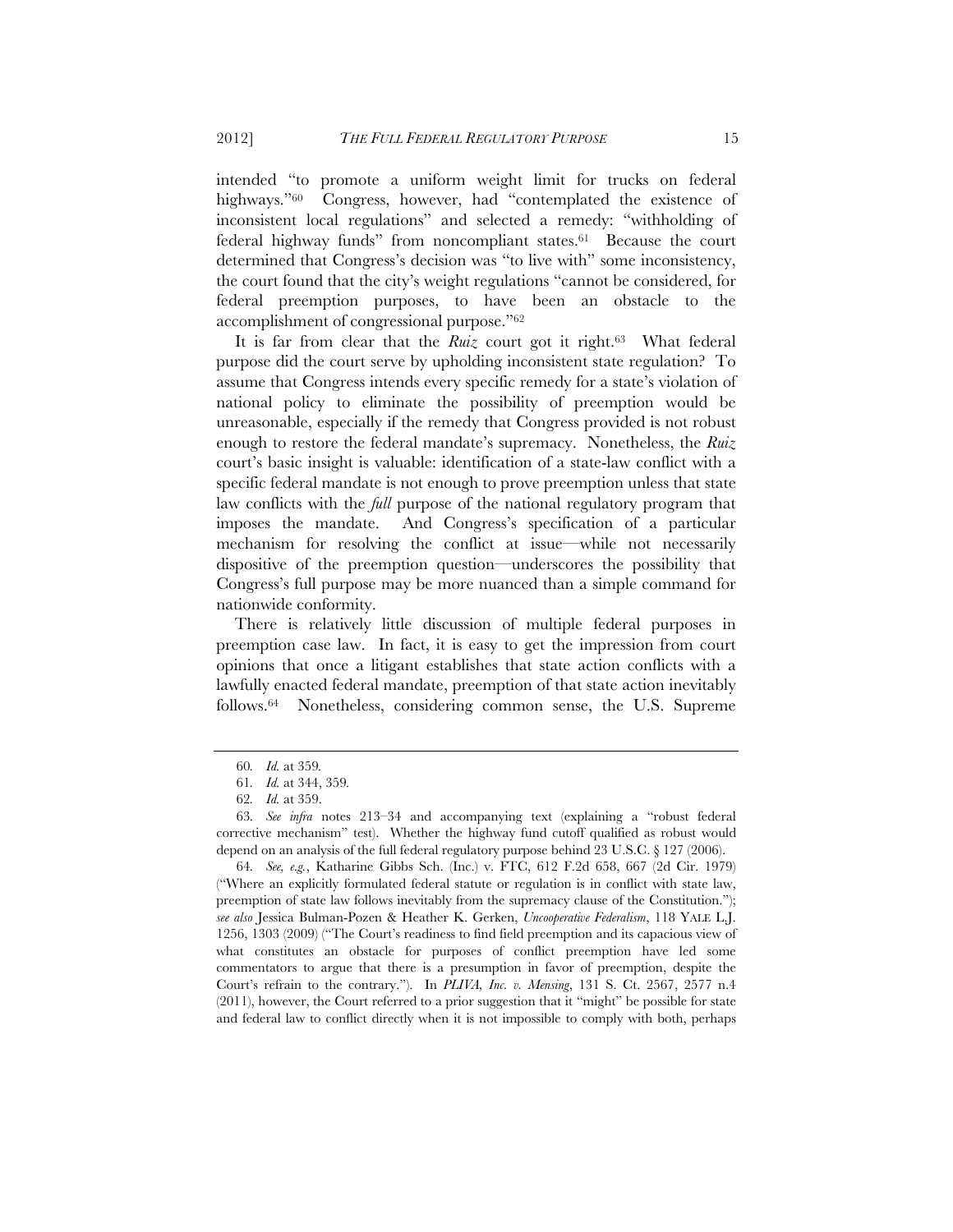Court's occasional acknowledgment of more nuanced congressional goals, and the Court's clear direction that the Supremacy Clause only brings down those state laws that conflict with the *full* federal regulatory purpose, it should be uncontroversial to acknowledge that not every state–federal conflict leads to preemption.

#### II. ABSTENTION

This Part presents an analysis of abstention doctrine, which allows federal courts to decline (or defer65) jurisdiction over legally valid lawsuits in deference to state judicial or administrative processes. On its surface, the doctrine *seems* relevant to the question of how preemption operates in cooperative federalist systems because (1) both abstention and preemption doctrines serve to prioritize federal and state exercises of authority; and (2) one purpose of abstention doctrine is to limit federal court interference

also implying that there *might* be no direct conflicts without impossibility. On the other hand, according to a plurality in *Mensing*, the Supremacy Clause "suggests that courts should not strain to find ways to reconcile federal law with seemingly conflicting state law." *Id.* at 2580 (plurality opinion).

<sup>65.</sup> In *Pullman* and *Younger* abstention, the federal case is stayed to avoid interference with the state proceeding but can be resumed once the state proceeding is complete. *See* Harris Cnty. Comm'rs Court v. Moore, 420 U.S. 77, 88 n.14 (1975) ("Ordinarily the proper course in ordering '*Pullman* abstention' is to remand with instructions to retain jurisdiction but to stay the federal suit pending determination of the state-law questions in state court."); Deakins v. Monaghan, 484 U.S. 193, 202 (1988) (Under *Younger* abstention, "the District Court has no discretion to dismiss rather than to stay claims for monetary relief that cannot be redressed in the state proceeding"). But when the applicable state-court case is before a Texas court, the federal court "dismisses the case *without prejudice* rather than retaining jurisdiction" because Texas courts "cannot grant declaratory relief if a federal court retains jurisdiction over the case." Nationwide Mut. Ins. Co. v. Unauthorized Practice of Law Comm. of State Bar of Tex., 283 F.3d 650, 656 (5th Cir. 2002). In *Burford* abstention, the case is simply dismissed, albeit often without prejudice. *See* S. Ry. Co. v. State Bd. of Equalization, 715 F.2d 522, 527 (11th Cir. 1983) ("Because *Burford* abstention results in [*inter alia*] the dismissal rather than stay of federal proceedings . . . it is perhaps the most potent device in the abstention area." (quoting Nasser v. City of Homewood, 671 F.2d 432, 440 (11th Cir. 1982)) (internal quotation marks omitted)); Brandwein v. Cal. Bd. of Osteopathic Exam'rs, 708 F.2d 1466, 1475 (9th Cir. 1983) ("Even if the district court were correct in dismissing under the *Burford* doctrine, the dismissal should have been without prejudice."). *Colorado River* abstention can go either way. *See* Boushel v. Toro Co., 985 F.2d 406, 409 (8th Cir. 1993) (*Colorado River* abstention "allows federal courts to dismiss or stay cases in deference to concurrent state court proceedings . . . . In such a case, 'a stay of the federal suit pending resolution of the state suit mean[s] that there would be no further litigation in the federal forum; the state court's judgment on the issue would be res judicata.'" (alteration in original) (quoting Moses H. Cone Mem'l Hosp. v. Mercury Constr. Corp., 460 U.S. 1, 10 (1983))).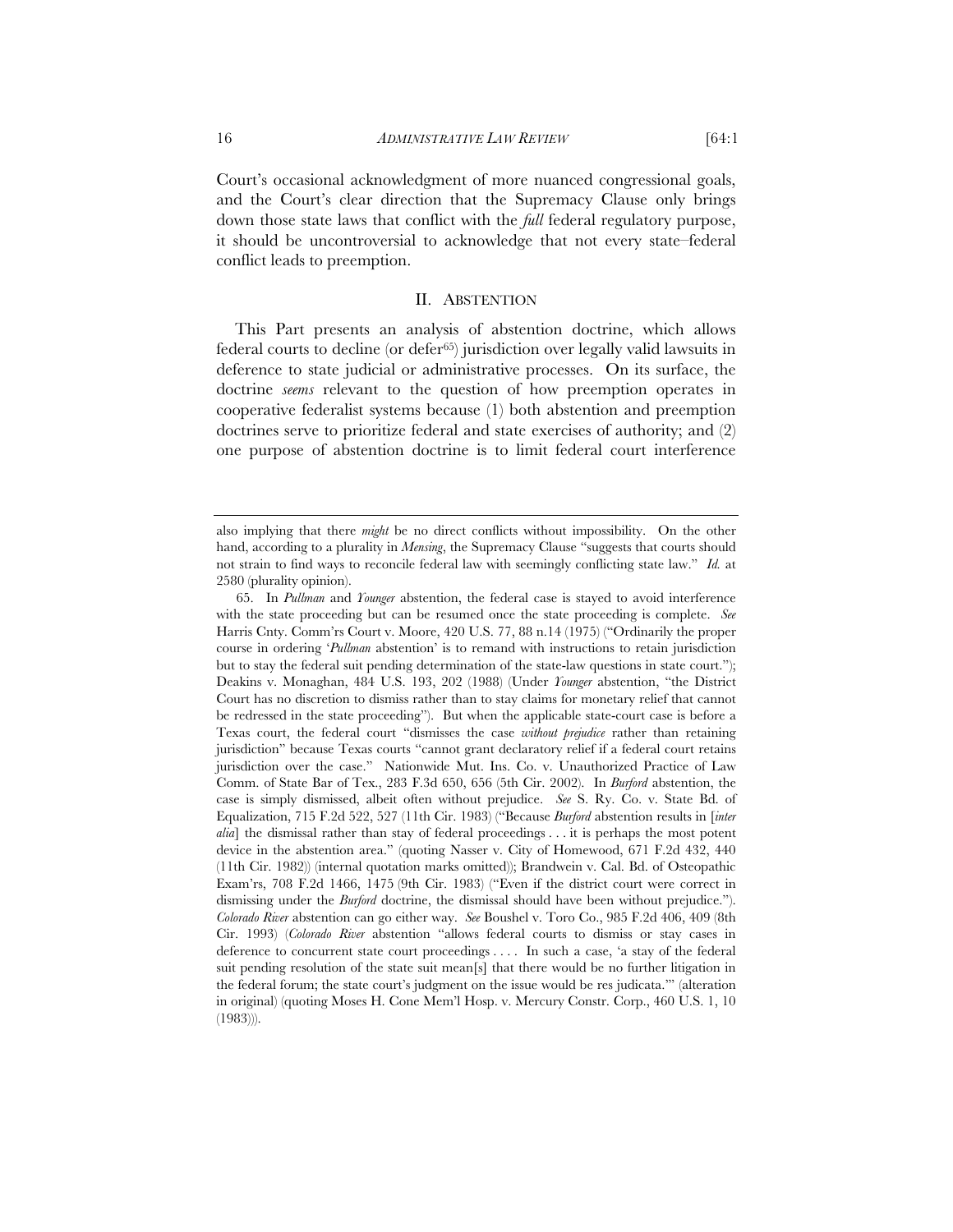"with the proceedings or orders of state administrative agencies."66 But none of the existing abstention categories neatly fit preemption challenges to state decisions that purport to implement federal law yet conflict with federal mandates. Abstention doctrine should therefore have no broad impact on private litigants' use of the Supremacy Clause to police cooperative federalist systems, although abstention might prevent such challenges in specific situations. Readers who require no further convincing of this proposition may safely skip to Part III of this Article.

In general, "federal courts' obligation to adjudicate claims within their jurisdiction [is] virtually unflagging."67 Abstention is "the exception, not the rule."68 This exception is rooted in the courts' traditional discretion to grant or withhold equitable relief and therefore is more appropriately applied to claims for injunctive or declaratory relief than to claims for damages.69

As it has evolved, abstention is not a coherent doctrine or collection of doctrines.70 Instead, it is more a laundry list of circumstances that the

67*. NOPSI*, 491 U.S. at 359 (quoting *Deakins*, 484 U.S. at 203) (internal quotation marks omitted).

68. Colo. River Water Conservation Dist. v. United States, 424 U.S. 800, 813 (1976).

69*. See NOPSI*, 491 U.S. at 359 (noting that "the federal courts' discretion in determining whether to grant certain types of relief . . . was part of the common-law background against which the statutes conferring jurisdiction were enacted"); Quackenbush v. Allstate Ins. Co., 517 U.S. 706, 718 (1996) (Although abstention doctrine is rooted "in the historic discretion exercised by federal courts sitting in equity, ... we have recognized that the authority of a federal court to abstain from exercising its jurisdiction extends to all cases in which the court has discretion to grant or deny relief." (internal quotation marks omitted) (citing La. Power & Light Co. v. City of Thibodaux, 360 U.S. 25, 28 (1959)). Further, "*Burford* might support a federal court's decision to postpone adjudication of a damages action pending the resolution by the state courts of a disputed question of state law." *Id.* at 730–31.

70*. See* Martha A. Field, *Abstention in Constitutional Cases: The Scope of the* Pullman *Abstention Doctrine*, 122 U. PA. L. REV. 1071, 1154 (1974) ("The scope of administrative abstention . . . is ambiguous largely because the reasoning that supports the abstention is not clear."); Barry Friedman, *A Revisionist Theory of Abstention*, 88 MICH. L. REV. 530, 535 n.20 (1989) ("[T]he division of the abstention cases into discrete doctrines may be more imaginary than real. The abstention doctrines defy strict categorization, so it is not surprising that courts and commentators define the categories in different terms, and that the categories change over time."); James C. Rehnquist, *Taking Comity Seriously: How to Neutralize the Abstention Doctrine*, 46 STAN. L. REV. 1049, 1114 (1994) (arguing that the doctrine is not a "theoretically satisfactory tool for mediating the friction that inheres in our federalist

<sup>66.</sup> New Orleans Pub. Serv., Inc. v. Council of New Orleans (*NOPSI*), 491 U.S. 350, 361 (1989); *see* Ann Woolhandler & Michael G. Collins, *Judicial Federalism and the Administrative States*, 87 CALIF. L. REV. 613, 617 (1999) ("Objections to [federal courts] entertaining statelaw challenges to [state] agency action are grounded in fears that lower federal courts will be too involved in the shaping of state law and thus create problems of nonuniformity and illegitimacy.").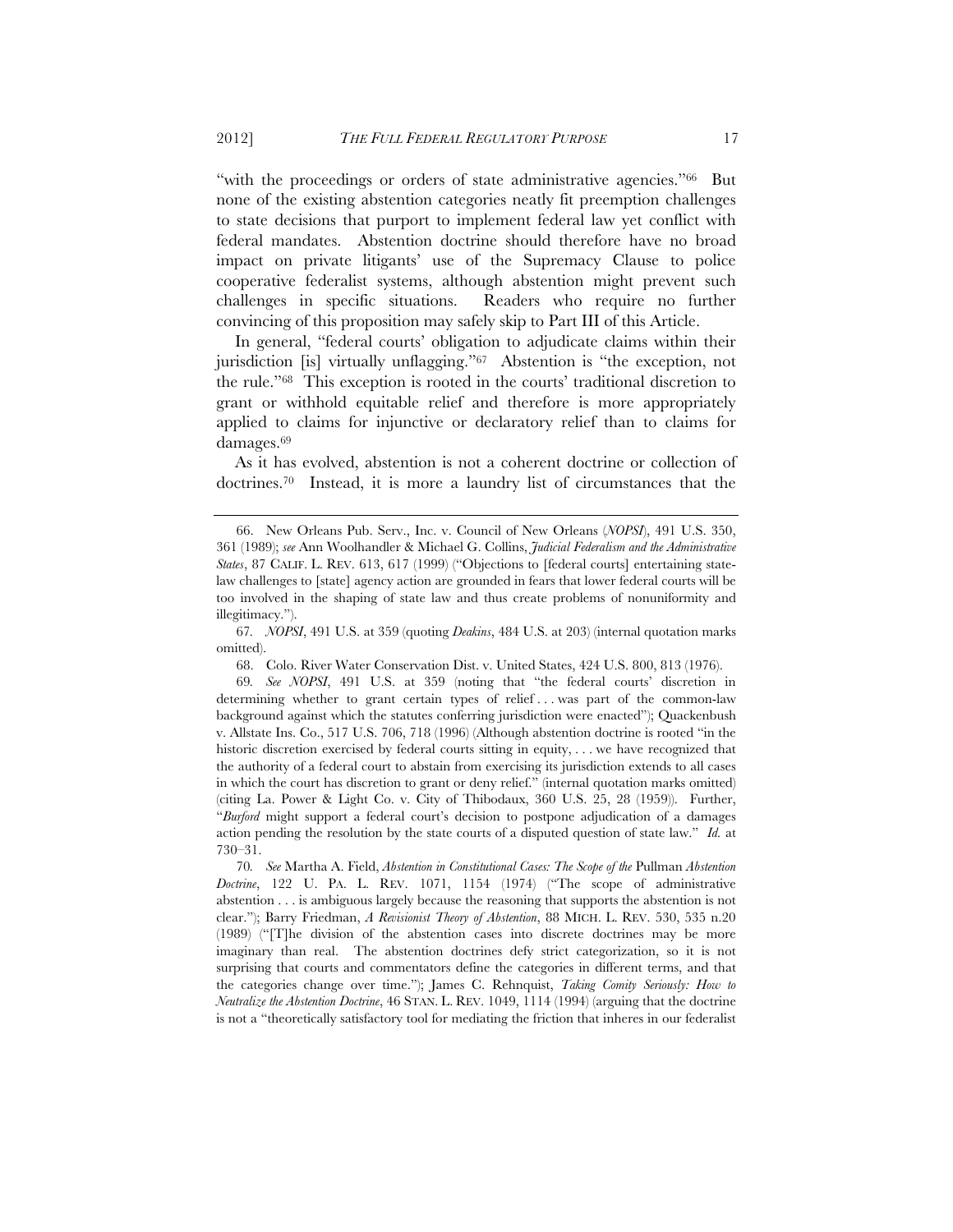Supreme Court has decided may "justify a federal court's refusal to decide a case in deference to the States."71 Courts typically group these circumstances into categories, even if the total number of categories and some of the boundaries between them are open to debate.<sup>72</sup> The most popular four categories are: (1) *Younger* abstention, which applies when there is either a parallel state criminal proceeding or a parallel civil proceeding that is related or sufficiently analogous to a criminal proceeding;<sup>73</sup> (2) *Pullman* abstention, which applies when a state court ruling on an ambiguous issue under state law could allow a federal court to avoid, or to narrow, a difficult issue under the U.S. Constitution;<sup>74</sup> (3) *Burford* abstention, which applies when a federal ruling on state law would risk disruption to a complex state administrative process for achieving coherent state policy;75 and (4) *Colorado River* abstention, which applies under "exceptional circumstances"76 when "wise administration of justice"

73*. See* Health Net, Inc. v. Wooley, 534 F.3d 487, 494 (5th Cir. 2008) ("Although *Younger* abstention originally applied only to criminal prosecutions, it also applies 'when certain civil proceedings are pending, if the State's interests in the proceeding are so important that exercise of the federal judicial power would disregard the comity between the States and the National Government.'" (citations omitted) (quoting *Pennzoil Co.*, 481 U.S. at 11))*.*

74*. See* Moore v. State Farm Fire & Cas. Co., 556 F.3d 264, 273 (5th Cir. 2009) ("*Pullman* abstention applies when an interpretation of an unclear state law will preclude the need to decide a federal constitutional issue." (citing R.R. Comm'n of Tex. v. Pullman Co., 312 U.S. 496, 499–500 (1941))); *see also* Arizonans for Official English v. Arizona, 520 U.S. 43, 75–76 (1997) ("Certification today covers territory once dominated by [*Pullman* abstention] . . . . *Pullman* abstention proved protracted and expensive in practice . . . ."); Jonathan Remy Nash, *Examining the Power of Federal Courts to Certify Questions of State Law*, 88 CORNELL L. REV. 1672, 1686 (2003) ("[T]he dominance of *Pullman* abstention ended with the rise of certification in the 1960s.").

75*. Moore*, 556 F.3d at 272 ("*Burford* abstention applies when a case involves a complex issue of unsettled state law that is better resolved through a state's regulatory scheme." (citing Burford v. Sun Oil Co., 319 U.S. 315, 332 (1943))).

76*.* Stewart v. W. Heritage Ins. Co., 438 F.3d 488, 491 (5th Cir. 2006) ("Under *Colorado*

judicial system").

<sup>71</sup>*. NOPSI*, 491 U.S. at 368; *see also Quackenbush*, 517 U.S. at 716–17 (summarizing the list).

<sup>72.</sup> *See* Pennzoil Co. v. Texaco Inc., 481 U.S. 1, 11 n.9 (1987) ("The various types of abstention are not rigid pigeonholes into which federal courts must try to fit cases. Rather, they reflect a complex of considerations designed to soften the tensions inherent in a system that contemplates parallel judicial processes."); *see also* Charles R. Wise & Robert K. Christensen, *Sorting Out Federal and State Judicial Roles in State Institutional Reform: Abstention's Potential Role*, 29 FORDHAM URB. L.J. 387, 394 (2001) (noting that "abstention remains shrouded in confusion"); Akhil Reed Amar, *The Two-Tiered Structure of the Judiciary Act of 1789*, 138 U. PA. L. REV. 1499, 1535 (1990) ("[T]he Court has proliferated a confusing assortment of various abstention doctrines, and dramatically expanded the scope of many of the individual categories of abstention.").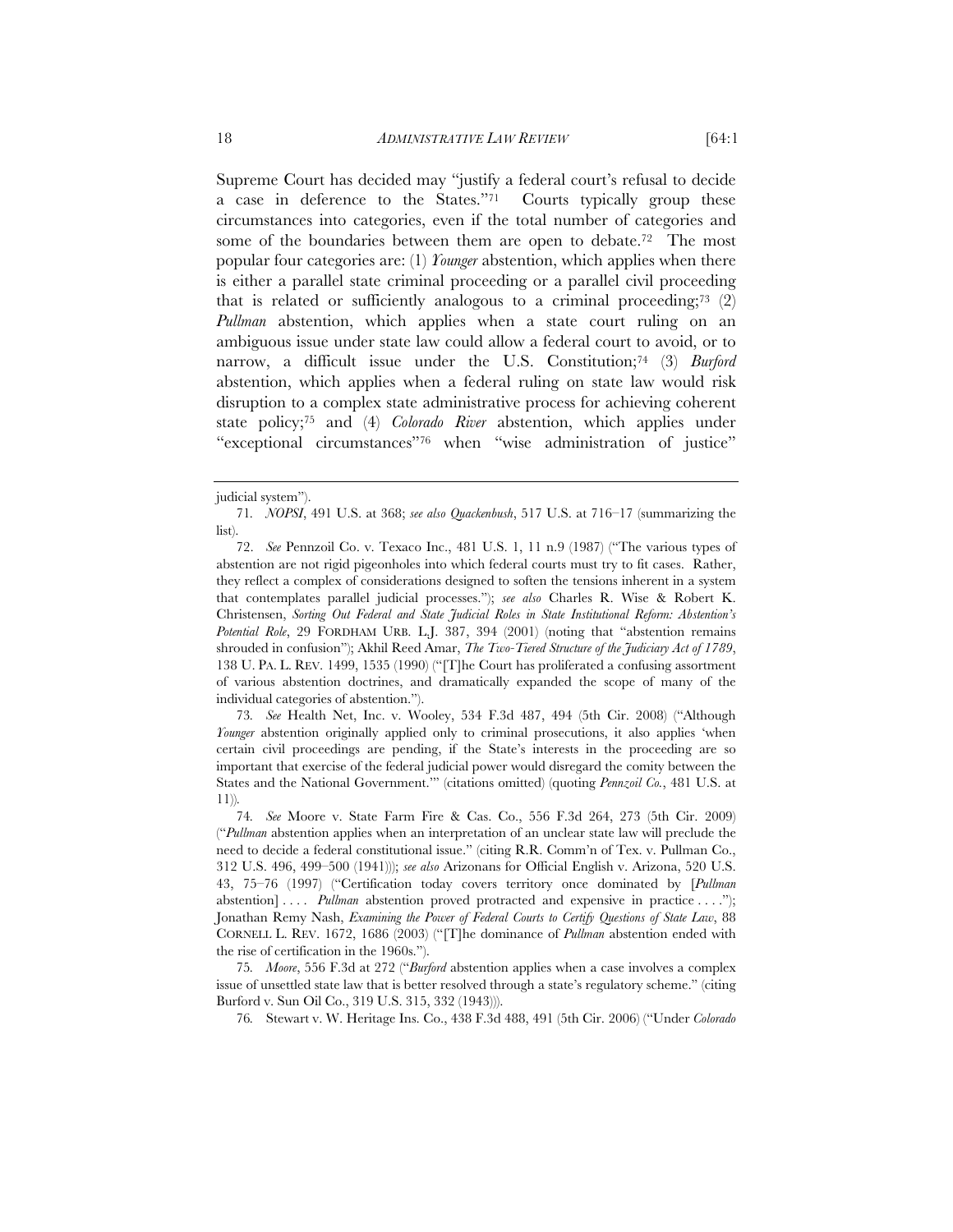requires deference to a parallel state proceeding that raises substantially identical claims and issues.77

It is not completely clear how abstention and preemption doctrines should interact, given the fact that both doctrines serve to prioritize federal and state exercises of authority. A preemption challenge asks whether Congress intended to displace the state's authority,78 while abstention doctrine asks whether "the [s]tate's interests are paramount."79 It seems logical to expect courts to answer the preemption question first, which would generally moot application of judge-made prudential abstention rules. On the other hand, federal abstention would not block preemption challenges. Instead, it would send litigants to state court, at least for their first crack at a resolution.80 This area of the law is not entirely settled, but courts have recognized a "preemption exception" to at least some abstention categories when "the naked question, uncomplicated by [ambiguous language], is whether the state law on its face is preempted."81

*Id.* at 491 (quoting Kelly Inv., Inc. v. Cont'l Common Corp., 315 F.3d 494, 497 (5th Cir. 2002)).

77*. See* Nationwide Mut. Fire Ins. Co. v. George V. Hamilton, Inc., 571 F.3d 299, 307– 08 (3d Cir. 2009)*.*

78. Wyeth v. Levine, 555 U.S. 555, 565 (2009) ("[T]he purpose of Congress is the ultimate touchstone in every pre-emption case." (quoting Medtronic, Inc. v. Lohr, 518 U.S. 470, 485 (1996))).

79. Quackenbush v. Allstate Ins. Co., 517 U.S. 706, 728 (1996) (ultimately, abstention is based on a "federal court's decision, based on a careful consideration of the federal interests in retaining jurisdiction over the dispute and the competing concern for the 'independence of state action' that the State's interests are paramount and that a dispute would best be adjudicated in a state forum" (quoting *Burford*, 319 U.S. at 334)).

80*. See* Local Union No. 12004, United Steelworkers of Am. v. Massachusetts., 377 F.3d 64, 77 (1st Cir. 2004) ("[T]he *Younger* analysis is in the end a question of who should decide whether there is some form of preemption by the federal labor laws: the state courts on review of any [Massachusetts Commission Against Discrimination] order, subject to review by certiorari in the Supreme Judicial Court, or the federal courts, which also have jurisdiction over the matter.").

81. Norfolk & W. Ry. Co. v. Pub. Utils. Comm'n, 926 F.2d 567, 573 (6th Cir. 1991) (alterations in original) (quoting Haw. Hous. Auth. v. Midkiff, 467 U.S. 229, 236–37 (1984)

*River*, a district court may abstain from a case only under 'exceptional circumstances.'" (quoting Colo. River Water Conservation Dist. v. United States, 424 U.S. 800, 813 (1976))). The *Western Heritage* court further held that "[i]f the suits are not parallel, the federal court must exercise jurisdiction." *Id*. at 491 n.3 (citing RepublicBank Dall., N.A. v. McIntosh, 828 F.2d 1120, 1121 (5th Cir. 1987)). The court explained:

In deciding whether 'exceptional circumstances' exist, the Supreme Court identified six relevant factors: 1) assumption by either court of jurisdiction over a res, 2) relative inconvenience of the forums, 3) avoidance of piecemeal litigation, 4) the order in which jurisdiction was obtained by the concurrent forums, 5) to what extent federal law provides the rules of decision on the merits, and 6) the adequacy of the state proceedings in protecting the rights of the party invoking federal jurisdiction.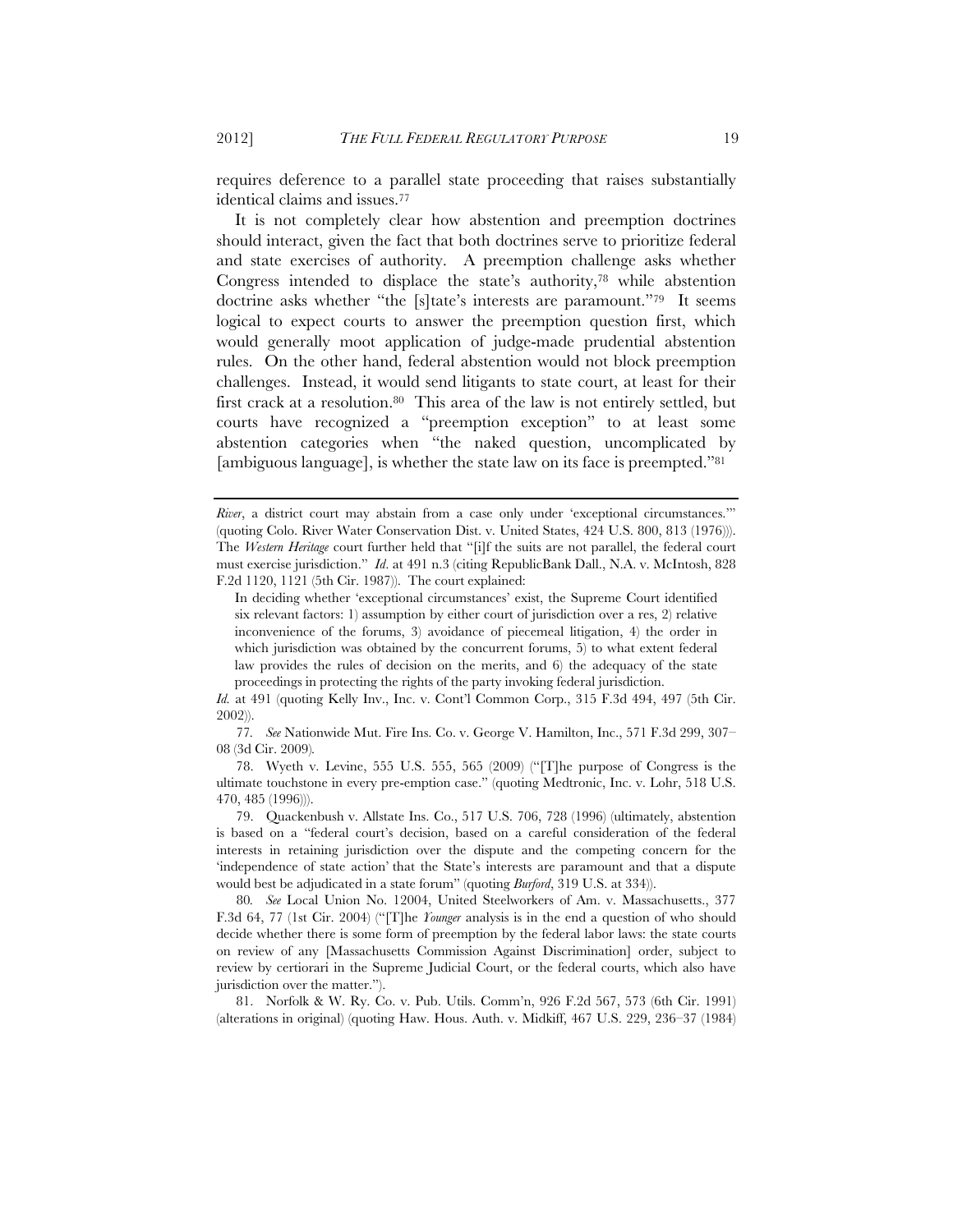Regardless of whether a preemption exception applies, the U.S. Supreme Court's 1989 opinion in *New Orleans Public Service, Inc. v. Council of New Orleans* (*NOPSI*)82 should limit the abstention doctrine's impact on litigants' use of preemption claims to police cooperative federalist regulatory systems. The *NOPSI* case was a preemption challenge to a New Orleans City Council regulatory decision. The council prohibited an electric utility from passing some costs of nuclear power on to the ratepayers, when the Federal Energy Regulatory Commission had already determined that those costs were appropriate. The utility brought preemption challenges in federal district court, which abstained.83

In *NOPSI*, the Court rejected application of *Burford* abstention, in part because the *NOPSI* case involved neither "a state-law claim" nor a need to "untangle[ ]" a federal claim from "a skein of state law."84 And "there is . . . no doctrine requiring abstention merely because resolution of a federal question may result in the overturning of a state policy."85 A similar conclusion would be appropriate in most situations in which a state regulation, order, or permit that purports to implement a cooperative federalist regulatory scheme allegedly conflicts with federal law.86 Such a

84*. Id.* at 361 (quoting McNeese v. Bd. of Educ. for Cmty. Unit Sch. Dist. 187, 373 U.S. 668, 674 (1963)).

<sup>(</sup>internal quotation marks omitted)); *see also* Boyes v. Shell Oil Prods. Co., 199 F.3d 1260, 1266 & n.12 (11th Cir. 2000) (holding that "[a]bstention under *Burford* and under the primary jurisdiction doctrine is rarely, if ever, appropriate when federal law preempts state law" and noting that "[o]ther circuits agree that abstention is generally inappropriate in a preemption case"); Fresh Int'l Corp. v. Agric. Labor Relations Bd., 805 F.2d 1353, 1362 (9th Cir. 1986) (requiring abstention where "preemption is not 'readily apparent' . . . [and the court could not] say that California's interest is superseded by preemptive federal law"). In *NOPSI*, the U.S. Supreme Court declined to resolve the issue. 491 U.S. 350, 367 (1989) ("NOPSI argues, even if a *substantial* claim of federal pre-emption is not sufficient to render abstention inappropriate, at least a *facially conclusive* claim is. Perhaps so. But we do not have to decide the matter here . . . .").

<sup>82. 491</sup> U.S. 350, 361 (1989).

<sup>83</sup>*. Id.* at 353–58.

<sup>85</sup>*. Id.* at 363 (alteration in original) (quoting Zablocki v. Redhail, 434 U.S. 374, 380 n.5 (1978)).

<sup>86.</sup> In general, abstention arguments have fared poorly in disputes under federal antipollution laws. *See* Chico Serv. Station, Inc. v. Sol P.R. Ltd., 633 F.3d 20, 31–32 (1st Cir. 2011) ("While we are not prepared to rule out categorically the possibility of abstention in a [Resource Conservation and Recovery Act (RCRA)] citizen suit, we believe that the circumstances justifying abstention will be exceedingly rare."); Sierra Club, Inc. v. Sandy Creek Energy Assocs., L.P. 627 F.3d 134, 144 (5th Cir. 2010) (affirming a district court's decision not to abstain under *Burford* "since no state cause of action is involved in a federal [Clean Air Act (CAA)] citizen suit"); PMC, Inc. v. Sherwin-Williams Co., 151 F.3d 610, 619 (7th Cir. 1998) (finding that *Burford* abstention in a RCRA citizen suit "would be an end run around RCRA"); *Boyes*, 199 F.3d at 1270 ("The Boyes are entitled to bring their RCRA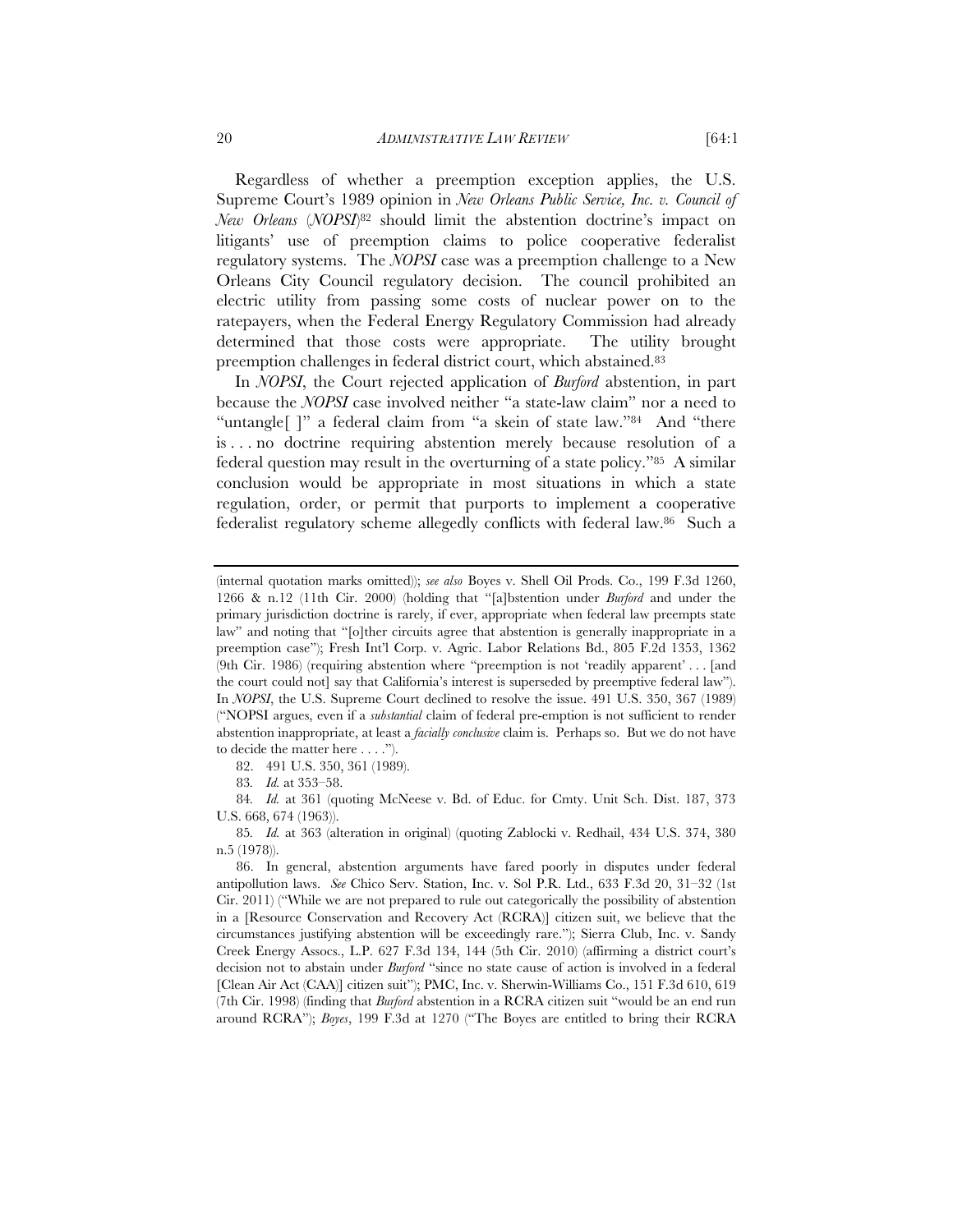state decision may have involved balancing of interesting and complex factors, but—in general—those factors would not be relevant to the question of whether there was a conflict with federal law. In other words, a preemption challenge in this context would usually be a facial challenge.<sup>87</sup> Thus, in *NOPSI*, "no inquiry beyond the four corners of the Council's [order was] needed to determine whether it is facially pre-empted."88

The *NOPSI* Court also rejected application of *Younger* abstention because—in contrast to *Younger*'s roots in avoiding interference with state courts' criminal and civil enforcement authorities—"it has never been suggested that *Younger* requires abstention in deference to a state judicial proceeding reviewing legislative or executive action."89 Further, *Younger* cannot apply to state administrative regulations, orders, or permits, because courts "have never extended it to proceedings that are not 'judicial in nature.'"90 After *NOPSI*, it would be an unreasonable stretch to apply *Younger* abstention to most decisions of state administrative agencies.

*NOPSI* does not eliminate the possibility of abstention with respect to every conceivable claim that a federal mandate preempts state administrative action.91 But the precedent—together with the "preemption

87. A facial challenge is either (1) "a challenge to an entire legislative enactment or provision," showing illegality "in every conceivable application," *Hoye v. City of Oakland*, 653 F.3d 835, 857 (9th Cir. 2011), or (2) a challenge that alleges overbreadth, Wash. State Grange v. Wash. State Republican Party, 552 U.S. 442, 449 n.6 (2008).

88. 491 U.S. at 363. The Court explained that "[u]nlike a claim that a state agency has misapplied its lawful authority or has failed to take into consideration or properly weigh relevant state-law factors, federal adjudication of this sort of pre-emption claim would not disrupt the State's attempt to ensure uniformity in the treatment of an 'essentially local problem.'" *Id.* at 362 (quoting Ala. Pub. Serv. Comm'n v. S. Ry. Co., 341 U.S. 341, 347 (1951)).

claims for remediation in federal court. The *Burford* and primary jurisdiction abstention doctrines are inapplicable."); *see also* Adkins v. VIM Recycling, Inc., 644 F.3d 483, 505 (7th Cir. 2011) ("The majority of district courts addressing *Burford* abstention in this context have also refused to abstain."). *But see* Ellis v. Gallatin Steel Co., 390 F.3d 461, 481 (6th Cir. 2004) ("[Claims] that the Kentucky agency [violated Kentucky law and] the Clean Air Act by issuing Gallatin's [prevention of significant deterioration (PSD)] permit exclusive of Harsco's operations and by determining that a PSD permit was unnecessary with respect to Harsco . . . offer a classic explanation for applying *Burford* abstention."); Coal. for Health Concern v. LWD, Inc., 60 F.3d 1188, 1194–95 (6th Cir. 1995) (distinguishing *NOPSI* because "Kentucky has enacted and is operating its own authorized program under RCRA and is attempting to establish a coherent policy under its law concerning the operation and licensing of hazardous waste disposal facilities").

<sup>89</sup>*. Id.* at 368.

<sup>90</sup>*. Id.* at 370.

<sup>91.</sup> Quackenbush v. Allstate Ins. Co., 517 U.S. 706, 727 (1996) (the Supreme Court's cases "do not provide a formulaic test for determining when dismissal under *Burford* is appropriate").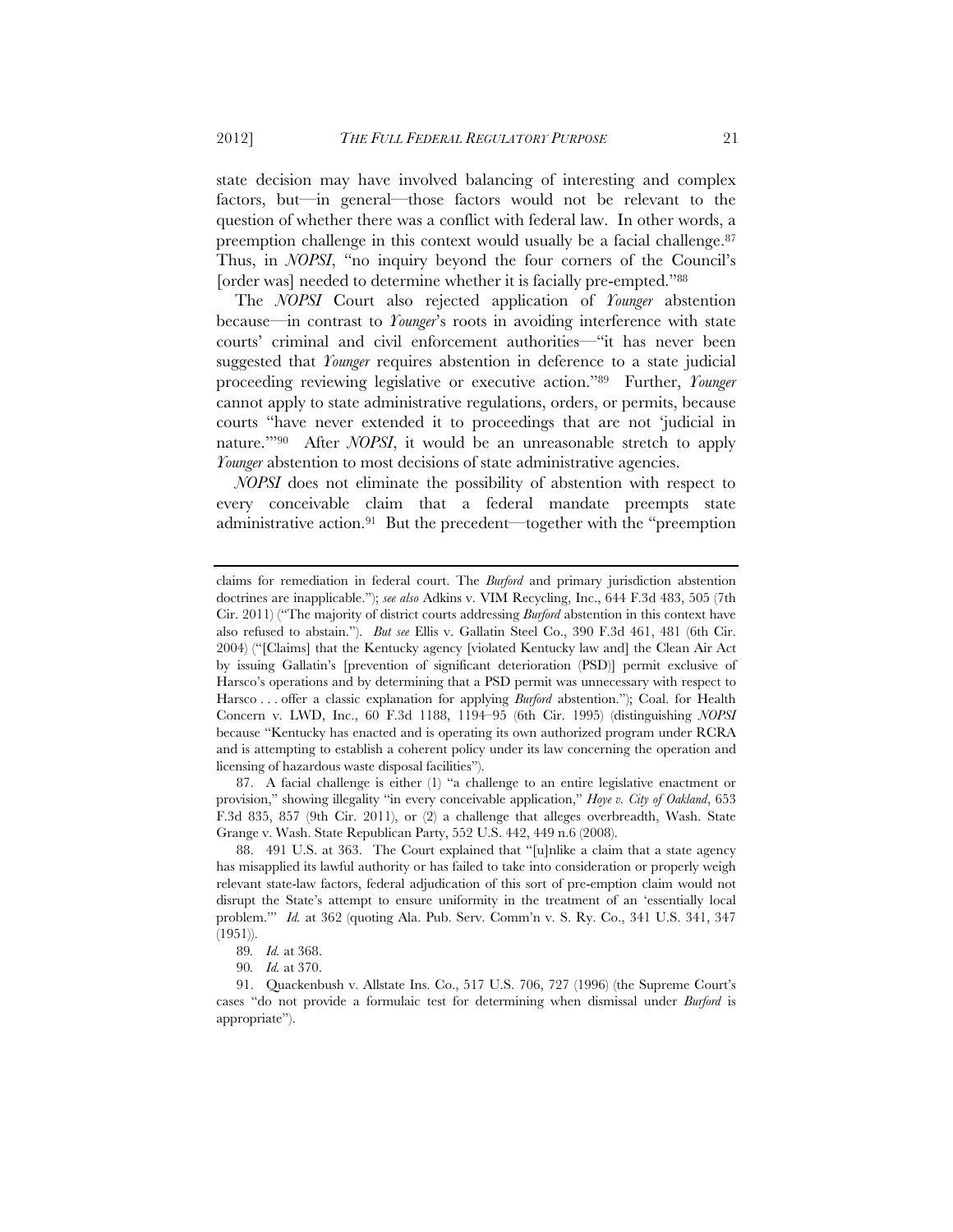exception"92—should apply to enough such claims to ensure that preemption challenges remain a viable tool for policing state implementation of cooperative federalist regulatory schemes.<sup>93</sup>

# III. ENVIRONMENTAL COOPERATIVE FEDERALISM

This Part begins an analysis of the full federal regulatory purpose behind environmental cooperative federalist regulatory schemes. Subpart A puts the relevant terminology in perspective. Next, subpart B describes the characteristics of typical environmental cooperative federalist systems. Subpart C shows that Congress enacted environmental cooperative federalist regulatory schemes to (1) attain national standards, (2) overcome bureaucratic inertia, and (3) preserve state primacy. Finally, subpart D summarizes the process by which states obtain EPA approval to implement federal environmental laws and examines legislative and regulatory mechanisms for keeping states on track to achieve regulatory purposes.

## *A. Terminology and Scope*

Since at least the 1930s, lawyers have used the phrase "cooperative federalism" to refer to a variety of approaches to power sharing among our sovereigns.94 These approaches have one thing in common: they are not "dual federalism," that is, they do not relegate federal and state sovereigns to mostly separate spheres.95 Instead, theories of cooperative federalism

<sup>92</sup>*. See supra* note 81 and accompanying text (citing, *inter alia*, the *Norfolk & Western Railway. Co.* case).

<sup>93</sup>*. But see supra* note 86 (citing, *inter alia*, the *Gallatin Steel Co.* case). Cases that apply *Burford* abstention to alleged violations of federal environmental mandates ignore an important limitation on the *Burford* doctrine: it applies only to claims arising under state law. *See* Sierra Club, Inc. v. Sandy Creek Energy Assocs., L.P., 627 F.3d 134, 144 (5th Cir. 2010) (noting that *Burford* abstention is inappropriate where the case "does not involve a state-law claim" (quoting *NOPSI*, 491 U.S. at 361)).

<sup>94</sup>*. See* Joseph F. Zimmerman, *Preemption in the U.S. Federal System*, PUBLIUS, Fall 1993, at 1, 10 (noting that "cooperative federalism" fittingly describes a variety of approaches and characteristics but fails to describe others).

<sup>95</sup>*. See* Younger v. Harris, 401 U.S. 37, 44 (1971) ("[T]he National Government will fare best if the States and their institutions are left free to perform their separate functions in their separate ways."); Edward S. Corwin, *The Passing of Dual Federalism*, 36 VA. L. REV. 1, 4 (1950) (dual Federalism comprised postulates that, *inter alia*: "Within their respective spheres the two centers of government are 'sovereign' and hence 'equal'"); Harry N. Scheiber, *American Federalism and the Diffusion of Power: Historical and Contemporary Perspectives*, 9 U. TOL. L. REV. 619, 635–36 (1978) (arguing that dual federalism's diffusion of power created a "record of liberty [that] was stained by the legitimacy given slavery"); *see also* Nestor M. Davidson, *Cooperative Localism: Federal–Local Collaboration in an Era of State Sovereignty*, 93 VA. L. REV. 959, 964–65 (2007) ("This [dual federalism] conception of constitutional structure, often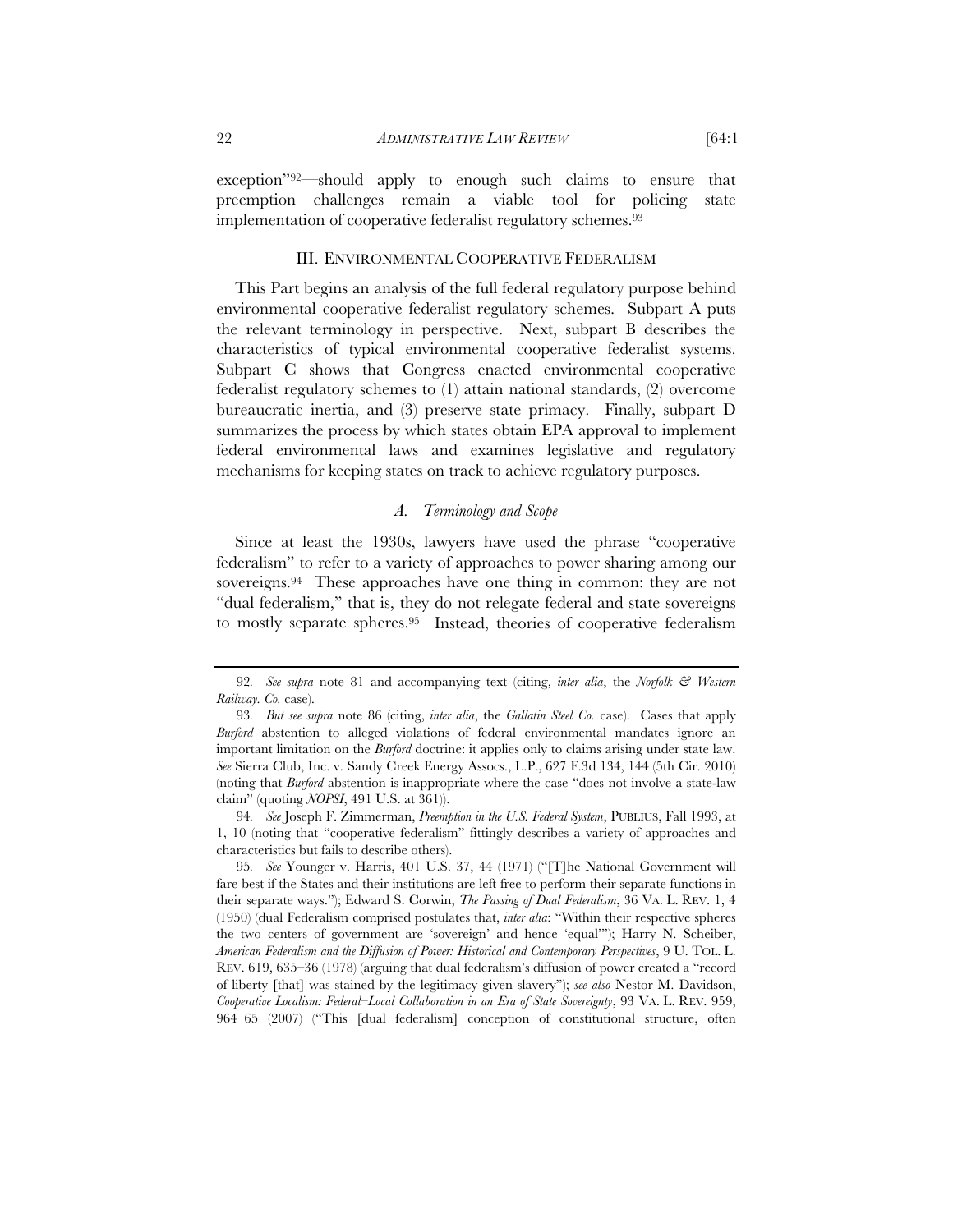recognize that federal and state powers and responsibilities overlap and interact.

In the early 1970s, Congress passed the Clean Air and Clean Water Acts, beginning the modern era of cooperative federalist antipollution regulation.96 These enactments followed a dramatic expansion of federal power under the Commerce Clause, first in response to the Great Depression<sup>97</sup> and then to battle racial segregation.<sup>98</sup> By the late 1960s and early 1970s, the commerce power seemed broad enough to completely displace state environmental regulation.99 But just because Congress *could*, in theory, displace state power,<sup>100</sup> did not mean it wanted to do so. Instead,

98*. See, e.g.*, Katzenbach v. McClung, 379 U.S. 294, 304 (1964) (holding that Congress "had a rational basis for finding that racial discrimination in restaurants had a direct and adverse effect on the free flow of interstate commerce").

99*. See* J. William Futrell, *The History of Environmental Law*, *in* SUSTAINABLE ENVIRONMENTAL LAW 3, 38 (Celia Campbell–Mohn et al. eds., 1993) ("The Supreme Court's vindication of the 1964 Civil Rights Act opened the door for sweeping environmental health and safety regulation."). More recently, limits to that power have emerged. *See* RICHARD J. LAZARUS, THE MAKING OF ENVIRONMENTAL LAW 204 (2004) (arguing that "the U.S. Supreme Court's emerging framework for defining the limits of congressional authority under the Commerce Clause is potentially . . . threatening to environmental law"). At least for now, however, most antipollution regulations remain squarely within the modern conception of the commerce power's reach. *See*, *e.g*., United States v. Olin Corp., 107 F.3d 1506, 1511 (11th Cir. 1997) ("[T]he regulation of intrastate, on-site waste disposal constitutes an appropriate element of Congress's broader scheme to protect interstate commerce and industries thereof from pollution.").

100*. See* United States v. Lopez, 514 U.S. 549, 558–59 (1995) (in general, the commerce power extends to: (1) "the channels of interstate commerce"; (2) "the instrumentalities of interstate commerce, or persons or things in interstate commerce"; and (3) "activities having a substantial relation to interstate commerce"); *Olin Corp.*, 107 F.3d at 1510 (concluding that the Superfund Act "regulates a class of activities [disposal of hazardous waste at the site of

described as a layer cake, posits the federal government and state governments operating in separate, clearly demarcated spheres."); Robert A. Schapiro, *Toward a Theory of Interactive Federalism*, 91 IOWA L. REV. 243, 284 (2005) ("The term [*cooperative federalism*] arose out of the recognition that the separation of state and national authority assumed in dual federalism did not accurately describe the actual interaction of state and national governments.").

<sup>96</sup>*. See* Richard J. Lazarus, *The Greening of America and the Graying of United States Environmental Law: Reflections on Environmental Law's First Three Decades in the United States*, 20 VA. ENVTL. L.J. 75, 77–78 (2001) (discussing the "first generation" of U.S. environmental protection laws, including "the Clean Air Act of 1970 [and] the Federal Water Pollution Control Act Amendments of 1972 (now, as further amended, referred to as the Clean Water Act)" (footnote omitted)).

<sup>97</sup>*. See, e.g.*, Wickard v. Filburn, 317 U.S. 111, 127–28 (1942) (upholding Commerce Clause regulation of consumption of wheat "on the farm where grown"). Bruce Ackerman argues that it was only after the new deal that "the federal government would operate as a truly national government, speaking for the People on all matters that sufficiently attracted the interest of lawmakers in Washington, D.C." BRUCE ACKERMAN, WE THE PEOPLE: FOUNDATIONS 105 (1991).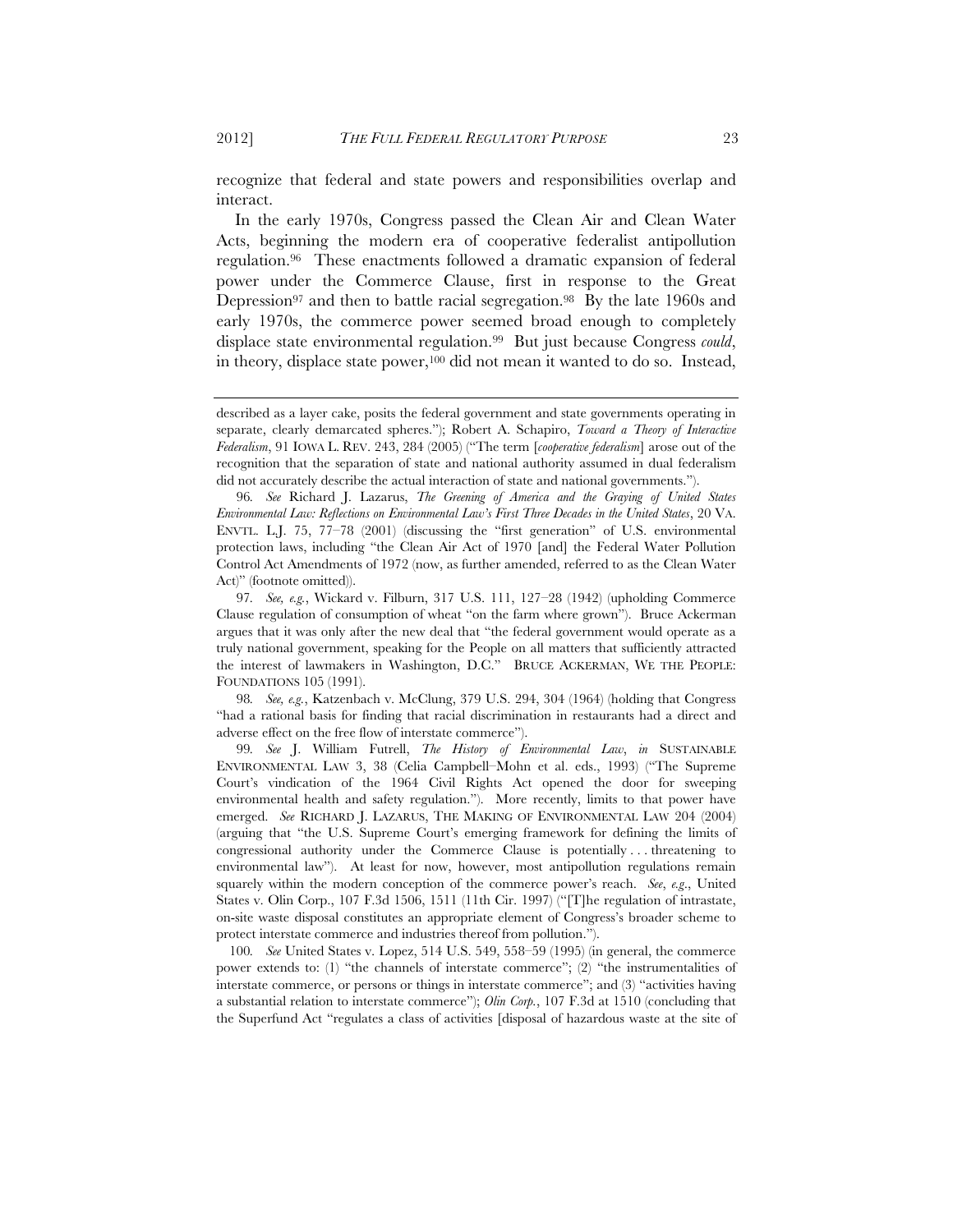to allocate responsibility between sovereigns to implement modern antipollution laws, Congress created environmental cooperative federalism.101

Perhaps because the word *cooperative* sounds so friendly, some have used other labels—for example, "coercive" federalism—to describe Congress's relatively heavy-handed approaches to federal–state interaction.102 This Article follows the U.S. Supreme Court, however, in using the phrase "cooperative federalism" to include a relatively bare-knuckled form of cooperation.103 In *New York v. United States*,104 the Court defined "a program of 'cooperative federalism'" as an arrangement in which federal law "offer[s] States the choice of regulating . . . according to federal standards or having state law pre-empted by federal regulation."105 More colorfully, the Court has also described this arrangement as Congress "taking a stick to the States."106

One problem with trying to nail *cooperative federalism* to any one definition is that federal laws ignore definitional boundaries. This suggests that

102*. See* Joseph F. Zimmerman, *National–State Relations: Cooperative Federalism in the Twentieth Century*, PUBLIUS, Spring 2001, at 15, 27 (offering a "theory of coercive federalism"); *see also* Erin Ryan, *Federalism and the Tug of War Within: Seeking Checks and Balance in the Interjurisdictional Gray Area*, 66 MD. L. REV. 503, 640 (2007) (noting that "[s]ome critics of cooperative federalism thus argue that it would be more accurately characterized as 'coercive federalism'")*.*

 103. Tenth Amendment doctrine prohibits Congress from "commandee[ring] the legislative processes of the States by directly compelling them to enact and enforce a federal regulatory program." New York v. United States, 505 U.S. 144, 161 (1992) (quoting Hodel v. Va. Surface Mining & Reclamation Ass'n, 452 U.S. 264, 288 (1981)); *see also* Envtl. Def. Ctr., Inc. v. EPA, 344 F.3d 832, 847 (9th Cir. 2003) ("[W]hile the federal government may not *compel* them to do so, it may *encourage* States and municipalities to implement federal regulatory programs. . . . [But] the State or municipality must retain 'the ultimate decision' as to whether [it] will comply with the federal regulatory program.").

104. 505 U.S. 144 (1992).

105*. Id.* at 145; Mark Squillace, *Cooperative Federalism Under the Surface Mining Control and Reclamation Act: Is This Any Way to Run a Government?*, [1985] 15 Envtl. L. Rep. (Envtl. Law Inst.) at 10,039, 10,039 ("One of the hallmarks of the environmental legislation passed by Congress in the 1970s was its increased reliance on a regulatory framework that has come to be known as cooperative federalism. . . . To varying degrees, virtually all of the major regulatory laws in the environmental field employ this scheme.").

106. Train v. Natural Res. Def. Council, 421 U.S. 60, 64 (1975) (describing Congress's first use of environmental cooperative federalism, which was in the Clean Air Act Amendments of 1970, as Congress "taking a stick to the States" as a reaction to the states' disappointing response to "increasing congressional concern with air pollution").

production] that substantially affects interstate commerce").

<sup>101</sup>*. See* Adam Babich, *Our Federalism, Our Hazardous Waste, and Our Good Fortune*, 54 MD. L. REV. 1516, 1532 (1995) ("Cooperative federalism holds the promise of allowing the states continued primacy and flexibility in their traditional realms of protecting public health and welfare, while ensuring that protections for all citizens meet minimum federal standards.").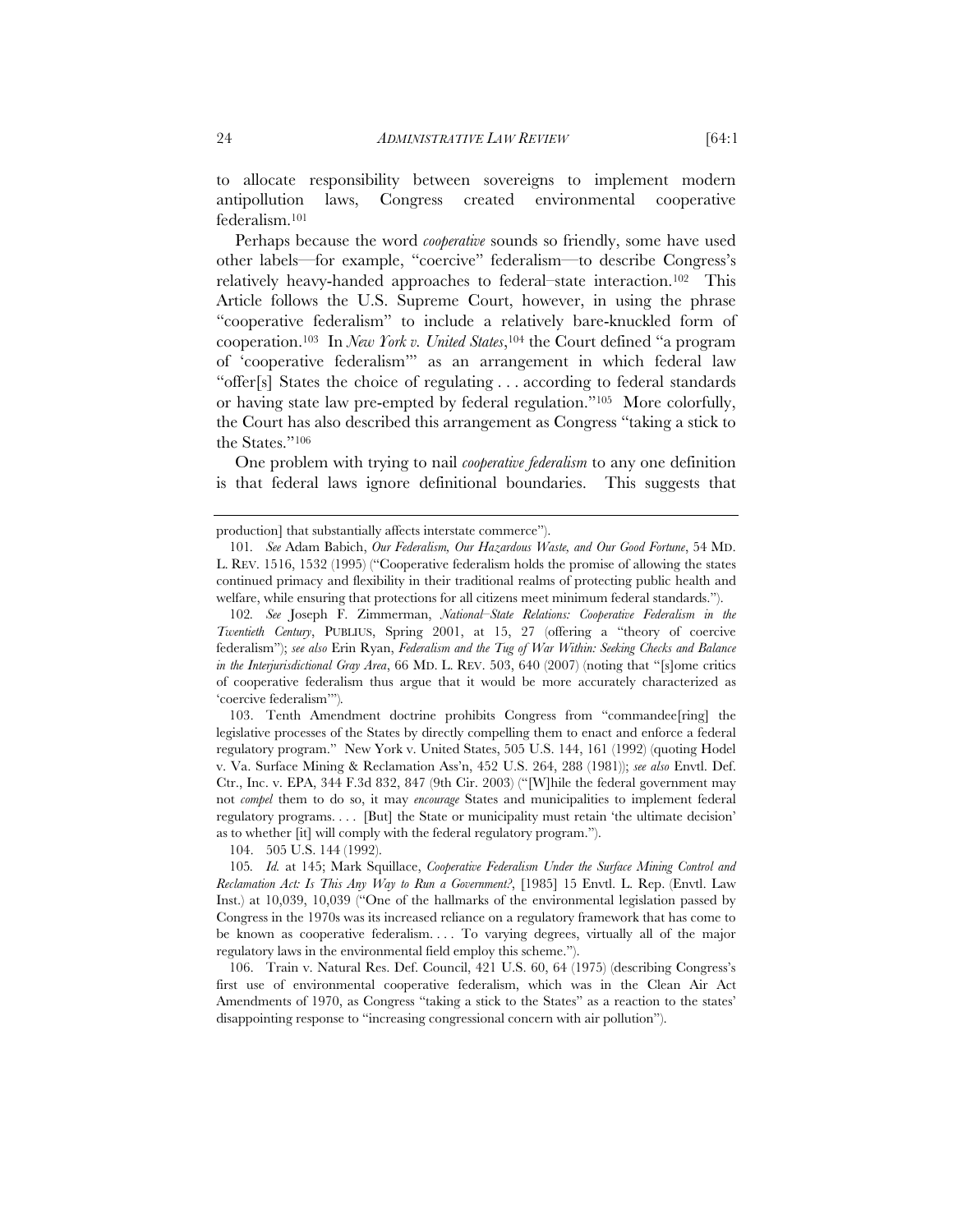Congress did not purposefully implement theories about types of federalism but focused instead on navigating the practical and political problems posed by each enactment.107 Almost any generalization about cooperative federalist systems, therefore, is subject to important exceptions. For example, neither the Superfund Act's mechanisms for involving states in cleanup of hazardous substances<sup>108</sup> nor the Clean Air Act's program for regulating automobile emissions<sup>109</sup> are very forthcoming in "offer[ing] States the choice"110 of regulating according to minimum federal standards. Nonetheless both programs employ variations of the cooperative federalist model to involve both sovereigns in the regulatory process. Also, both programs function within a larger cooperative federalist framework created by the cumulative impact of the Nation's antipollution laws.111

For purposes of this Article it is sufficient to focus on meat-and-potatoes environmental cooperative federalist schemes. These schemes center on EPA-authorized programs, in which states (once they receive EPA approval) take the lead in implementing minimum federal standards subject to federal oversight. Despite many exceptions and variations, this arrangement is the environmental cooperative federalist system's foundation. And although it may sound straightforward, any system that relies on state sovereigns to consistently follow federal policy in the midst of a constantly changing political, economic, scientific, and regulatory framework is inherently complex.

<sup>107</sup>*. See* John P. Dwyer, *The Practice of Federalism Under the Clean Air Act*, 54 MD. L. REV. 1183, 1192–93 (1995) (When creating environmental cooperative federalism in the 1970 Clean Air Act Amendments, "[f]ew members of Congress . . . expressed any sentiments for the abstract values of state autonomy . . . . On the contrary, federal legislators viewed state autonomy with suspicion because the states had failed to impose adequate air pollution controls.").

<sup>108</sup>*. See* Babich, *supra* note 101, at 1537 (arguing that the Superfund Act's "scheme has pitted [the Environmental Protection Agency (EPA)] against the states in a continuing battle to control the stringency of Superfund cleanups").

<sup>109</sup>*. See* Engine Mfrs. Ass'n v. S. Coast Air Quality Mgmt. Dist., 541 U.S. 246, 256 (2004) (interpreting Clean Air Act § 209(a), 42 U.S.C. § 7543(a) (2006), to preempt state auto emission regulations imposed "through purchase restrictions").

<sup>110</sup>*. New York v. United States*, 505 U.S. 144, 145 (1992).

 <sup>111.</sup> Rena I. Steinzor, *Devolution and the Public Health*, 24 HARV. ENVTL. L. REV. 351, 357 (2000) ("All of the major federal environmental laws divide the authority to implement programs between the federal and state governments."); Squillace, *supra* note 105, at 10,039 ("To varying degrees, virtually all of the major regulatory laws in the environmental field employ this scheme [of cooperative federalism].").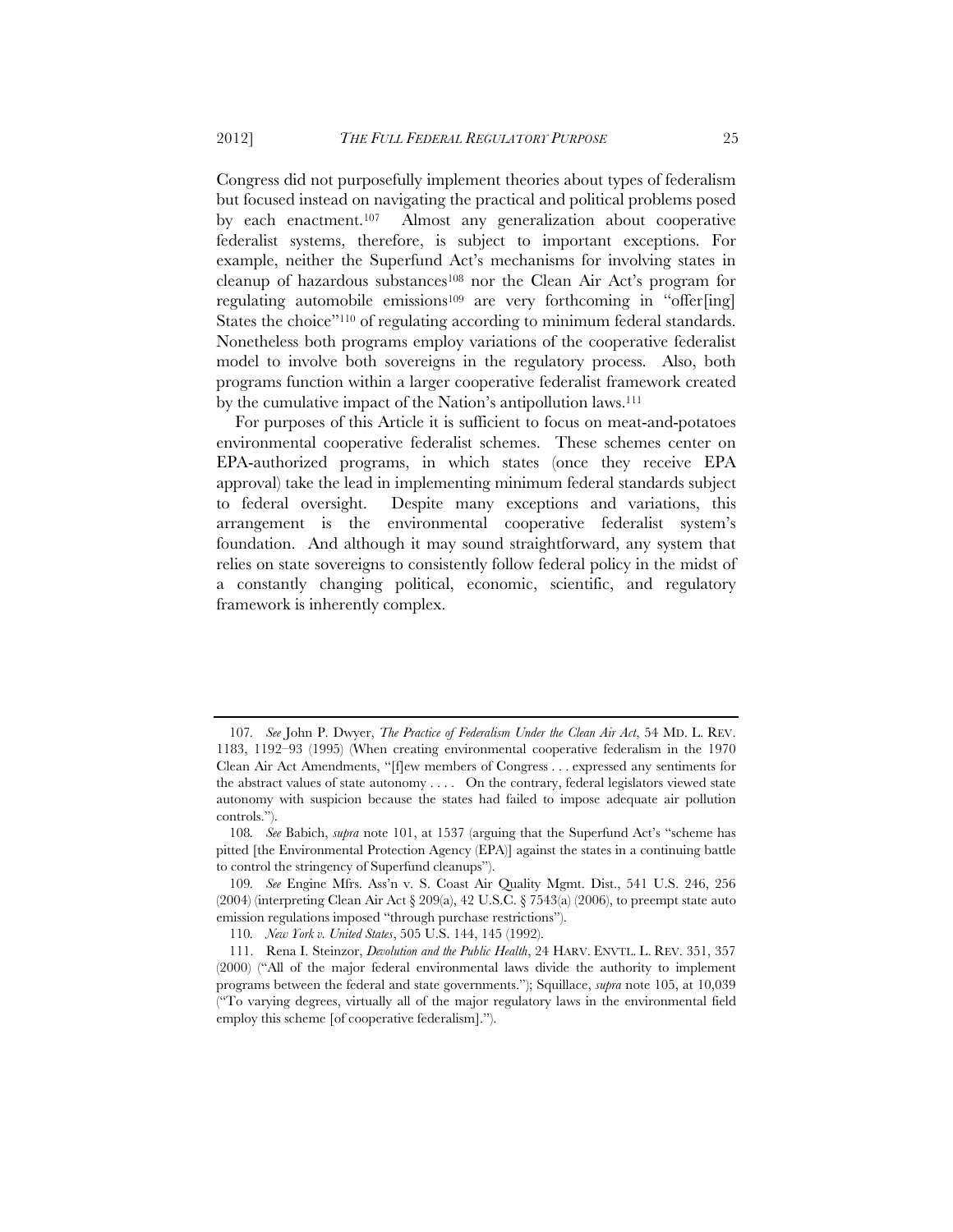#### 26 *ADMINISTRATIVE LAW REVIEW* [64:1

#### *B. Environmental Cooperative Federalist Systems*

Although they vary significantly in their details,<sup>112</sup> the basic outline of modern cooperative federalist systems is that:

- (1) EPA promulgates minimum federal standards that preempt less stringent state standards;<sup>113</sup>
- (2) States that wish to run their own antipollution programs (that is, essentially all states) develop those programs through their own legislative and administrative processes and then submit them to EPA;114
- (3) EPA reviews and approves (or disapproves) the state programs. Once a state's program is approved, the state's regulations apply instead of most EPA regulations associated with the approved program and the state becomes the primary issuer and enforcer of permits;<sup>115</sup>

113*. See* A. Dan Tarlock, *Environmental Law: Then and Now*, 32 WASH. U. J.L. & POL'Y 1, 23 (2010) ("Cooperative federalism rested on two ideas: first, the federal government would set floors, which the states could raise but not lower; second, the states would be responsible for administering the major regulatory programs, primarily the Clean Air and Water Acts, 'incentivized' by federal grants and fiscal sanctions for non-enforcement.").

114*. See*, *e.g.*, Clean Air Act § 4(a), 42 U.S.C. § 7410(a) (2006) ("[E]ach State shall ... adopt and submit to the Administrator ... a plan which provides for implementation, maintenance, and enforcement of such primary standard . . . ."); Clean Water Act  $\S 402$ , 33 U.S.C.  $\S 1342(b)$  (2006) ("The Governor of each State desiring to administer its own permit program for discharges into navigable waters within its jurisdiction may submit to the Administrator a full and complete description of the program it proposes to establish and administer under State law . . . ."); Resource Conservation and Recovery Act § 3006, 42 U.S.C. § 6926(b) ("Any State which seeks to administer and enforce a hazardous waste program pursuant to this subchapter may develop and . . . submit to the Administrator an application . . . for authorization of such program.").

115*. See*, *e.g.*, Gen. Motors Corp. v. United States, 496 U.S. 530, 537 (1990) ("The Administrator is to approve the proposed revision if he determines that 'it'—that is, the revision—meets the substantive requirements imposed on a [state implementation plan] by [Clean Air Act]  $\S 110(a)(2)$ ."); Resource Conservation and Recovery Act  $\S 3006$ , 42 U.S.C. § 6926(b) (an approved state "is authorized to carry out such program in lieu of the Federal program under this subchapter in such State and to issue and enforce permits for the storage, treatment, or disposal of hazardous waste . . . ."). In addition to its authority to

 <sup>112.</sup> The major antipollution laws' approaches to cooperative federalism vary not only from statute to statute, but also from program to program within statutes. While some of this variation results from historical accident and vagaries of the legislative process, there are policy reasons behind other differences. For example, the Clean Air Act affords the states less discretion to regulate "mobile sources," such as cars and trucks, than "stationary sources," such as factories or refineries. *Compare supra* note 109 and accompanying text, *with infra* note 114 and accompanying text. This avoids some of the practical problems that would be involved in tailoring mass-produced mobile sources to meet standards that varied among the fifty states.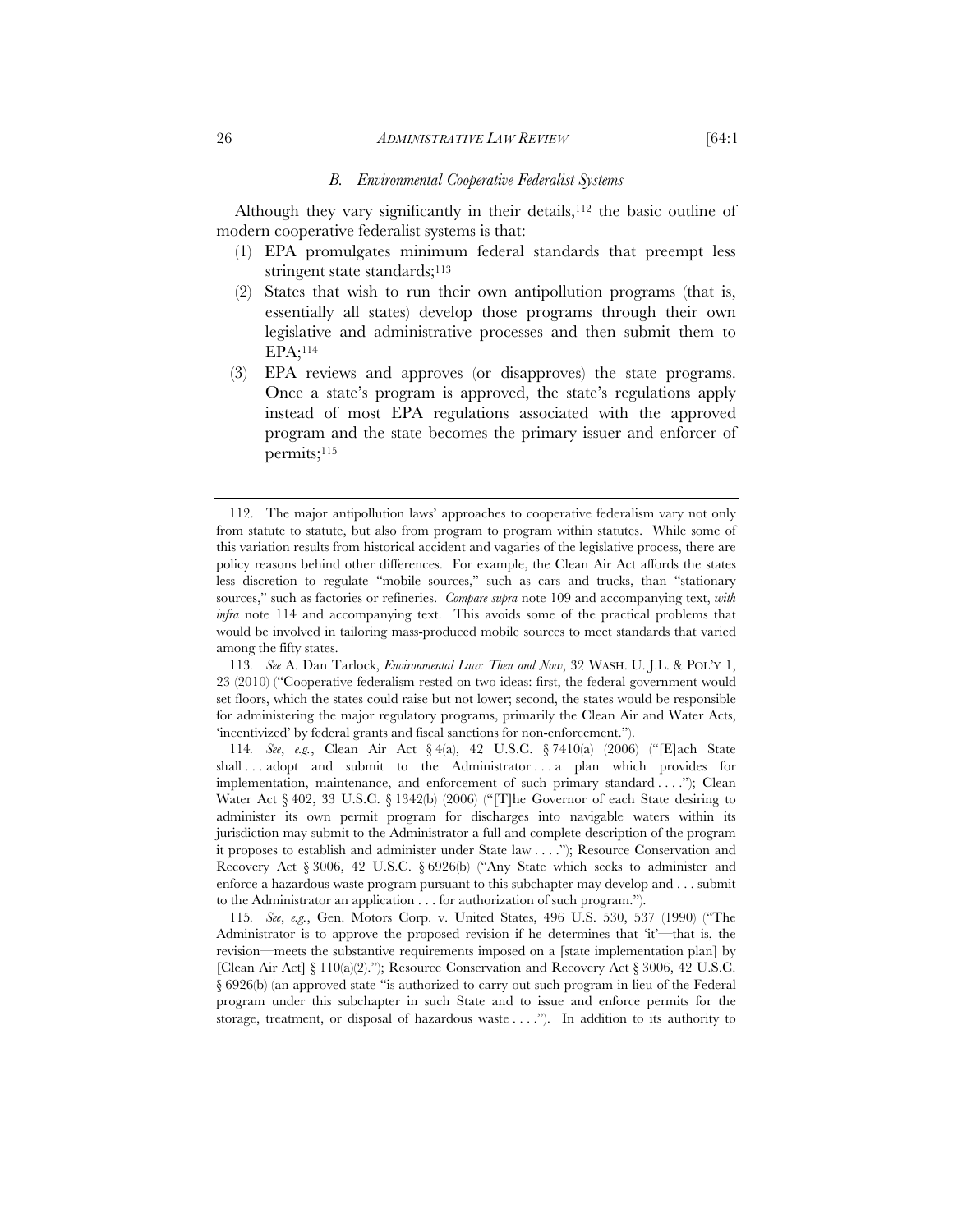- (4) EPA provides oversight of state implementation;<sup>116</sup> and,
- (5) Sweetening the deal, EPA provides significant funding to the states to assist in running EPA-approved programs.117

One policy justification for this system is that it allows for state experimentation and variety within federal mandates' ambit.<sup>118</sup> Indeed, even when mandatory federal standards apparently govern most permit standards, states retain enormous discretion.<sup>119</sup> For example, determining whether a pollution source exceeds a regulatory threshold includes myriad decisions about which emission streams to consider and how to estimate them.120 Even when the underlying methodology is relatively rigid, regulators can have varying impacts depending on the extent to which they defer to—or rework—applicants' assumptions and calculations.121

approve state plans under Clean Air Act  $\S 110(a)$ , the EPA asserts authority under 40 C.F.R.  $\S 52.21(u)$  (2010), to delegate federal regulatory power to states that are without approved plans. EPA enters into delegation agreements with some states to authorize state implementation of "prevention of significant deterioration" regulations. *See*, *e.g.*, Prevention of Significant Deterioration; Delegation of Authority to State Agencies, 46 Fed. Reg. 9580, 9580 (Jan. 29, 1981) (codified at 40 C.F.R. pt. 52).

<sup>116</sup>*. See, e.g.*, Reed D. Benson, *Pollution Without Solution: Flow Impairment Problems Under Clean Water Act Section 303*, 24 STAN. ENVTL. L.J. 199, 204 (2005) ("[T]he CWA requires protection of U.S. waters through 'cooperative federalism,' with major roles for the states subject to EPA oversight . . . .").

<sup>117</sup>*. See, e.g*., 42 U.S.C. § 7405 (2006) (describing grants for air pollution and control programs). EPA's proposed 2011 budget "[p]rovides grants for States and Tribes to administer delegated environmental programs at \$1.3 billion." OFFICE OF MGMT. & BUDGET, TERMINATIONS, REDUCTIONS, AND SAVINGS: BUDGET FOR THE U.S. GOVERNMENT FISCAL 2011, at 125, http://www.gpoaccess.gov/usbudget/fy11/ pdf/budget/environmental.pdf. Federal funding subjects state environmental agencies to EPA's Title VI (i.e., environmental justice) regulations. 40 C.F.R. § 7.50; *see*, *e.g.*, *id.* § 7.35(b) ("A recipient shall not use criteria or methods of administering its program or activity which have the effect of subjecting individuals to discrimination because of their race, color, national origin, or sex . . . .").

<sup>118</sup>*. See* New State Ice Co. v. Liebmann, 285 U.S. 262, 311 (1932) (Brandeis, J., dissenting) ("It is one of the happy incidents of the federal system that a single courageous State may, if its citizens choose, serve as a laboratory; and try novel social and economic experiments without risk to the rest of the country."); *see also* Kirsten H. Engel, *Harnessing the Benefits of Dynamic Federalism in Environmental Law*, 56 EMORY L.J. 159, 184 (2006) (noting that federal preemption can leave "the responsibility of generating policy ideas to the federal government alone").

<sup>119</sup>*. See* Dwyer, *supra* note 107, at 1223 ("Despite the imposition of federal priorities and requirements over the last twenty-five years, many state legislatures and agencies have become significant players in environmental policy-making.").

<sup>120</sup>*. See, e.g.*, Atl. States Legal Found., Inc. v. Eastman Kodak Co., 12 F.3d 353, 359 (2d Cir. 1993) (holding that a discharger is not liable under the Clean Water Act for discharging chemicals that the state declined to limit in a water discharge permit).

<sup>121</sup>*. See* EPA Order Denying Petition for Objection to Permits, No. VI-04-02, at 13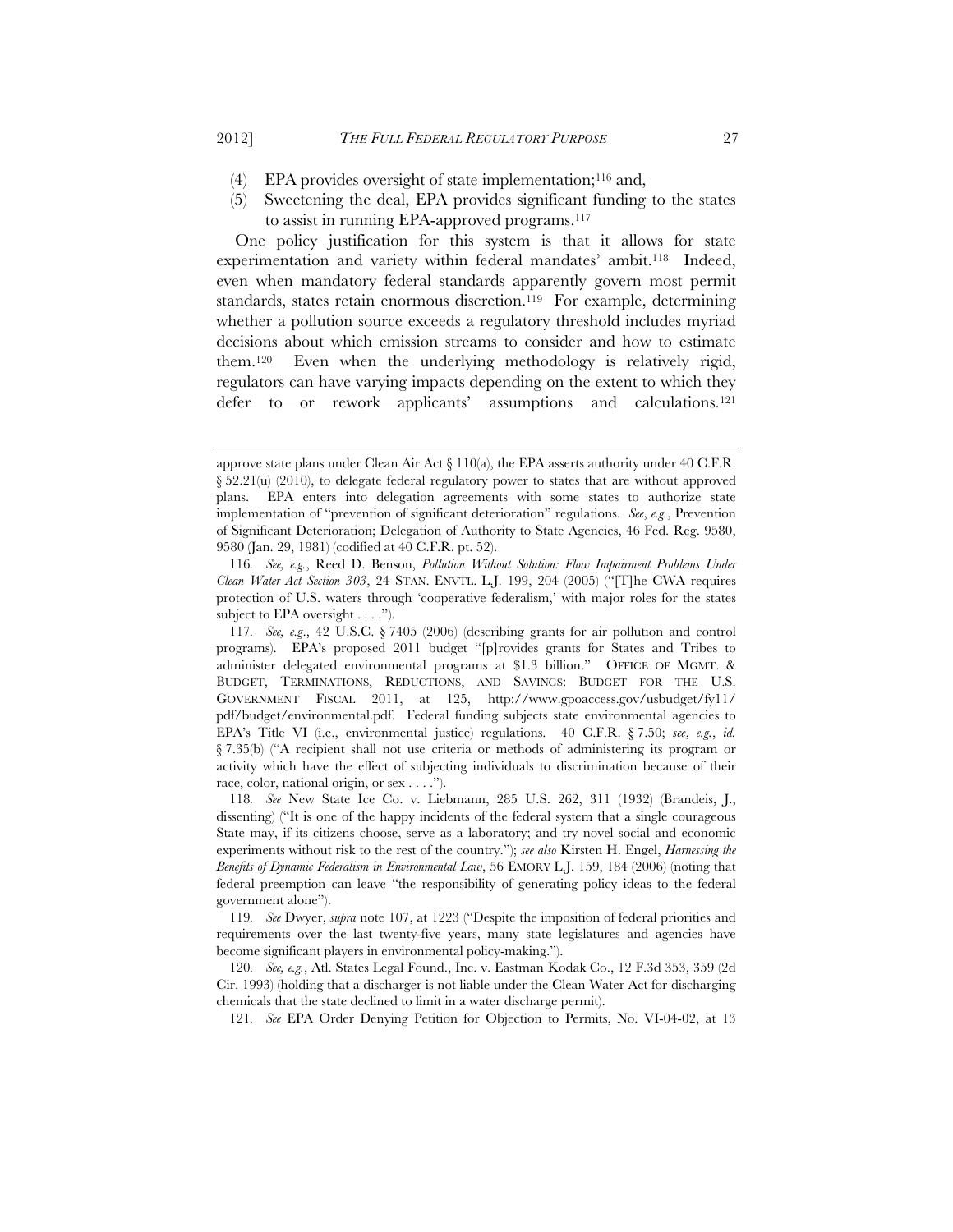Moreover, even if a state were to consistently issue permits as stringent as those EPA issues, members of the regulated community would likely still prefer to deal with state bureaucracies. State administrators can ease the pain of regulation by making decisions relatively promptly and by providing access to decisionmakers willing to explain difficult decisions. In contrast, a huge federal bureaucracy such as EPA can be frustratingly slow and difficult to work with even when, at the end of the day, the regulatory decisions are reasonable.122 When business transactions are contingent on regulatory approvals, a prompt decision may be preferable to one that is less stringent, but slow. If only because states have smaller bureaucracies and more direct incentives to avoid blocking activities that might add vitality to state economies, states are almost always better situated than EPA to provide decisionmaking that is prompt and—within the bounds of federal mandates—industry friendly.123

When two cooperate, of course, it tends to be "the stronger member of the combination who calls the tunes."124 States have nonetheless shown an ability to wield power in the cooperative federalist structure.125 That power is based on (1) politics, i.e., "the built-in restraints that our system provides through state participation in federal governmental action";<sup>126</sup>  $(2)$ practicalities, since making good on federal threats to preempt state regulatory authority would require the federal government to come up with the budget and personnel to take over;<sup>127</sup> and  $(3)$  the Judiciary, which

<sup>(</sup>Dec. 22, 2004), *available at* http://www.epa.gov/region7/air/title5/petitiondb/petitions/ dow\_decision2002.pdf (rejecting a petition to veto a Clean Air Act permit when a state "apparently accepted" the permittees' rationale for use of an alternative baseline for calculating emission increases, and cautioning that "[i]n the future," the state "should ensure that the record clearly demonstrates the rationale for accepting an alternative baseline").

<sup>122</sup>*. See* United States v. Ottati & Goss, Inc., 900 F.2d 429, 444 (1st Cir. 1990) ("Has the government, in fact, spent enormous administrative (and judicial) resources in an effort to force improvement from 'quite clean' . . . to 'extremely clean,' at three to four times the 'quite clean' costs?").

<sup>123</sup>*. See* William W. Buzbee, *Clean Air Act Dynamism and Disappointments: Lessons for Climate Legislation to Prompt Innovation and Discourage Inertia*, 32 WASH. U. J.L. & POL'Y 33, 41 (2010) ("State and local governments are more dependent on local employment and tax revenues than federal actors, resulting in a frequent bias in favor of industry and against regulatory rigor.").

 <sup>124.</sup> Edward S. Corwin, *The Passing of Dual Federalism*, 36 VA. L. REV. 1, 21 (1950).

 <sup>125.</sup> Deborah Jones Merritt, *The Guarantee Clause and State Autonomy: Federalism for a Third Century*, 88 COLUM. L. REV. 1, 6 (1988) ("In both courts and Congress, therefore, states can provide a particularly organized and effective opposition to federal policies.").

<sup>126.</sup> Garcia v. San Antonio Metro. Transit Auth. 469 U.S. 528, 556 (1985) ("The political process ensures that laws that unduly burden the States will not be promulgated.").

 <sup>127.</sup> A former EPA official explains: "The stick can shift to another hand. States always have the option of returning their delegated programs back to the EPA, a frightening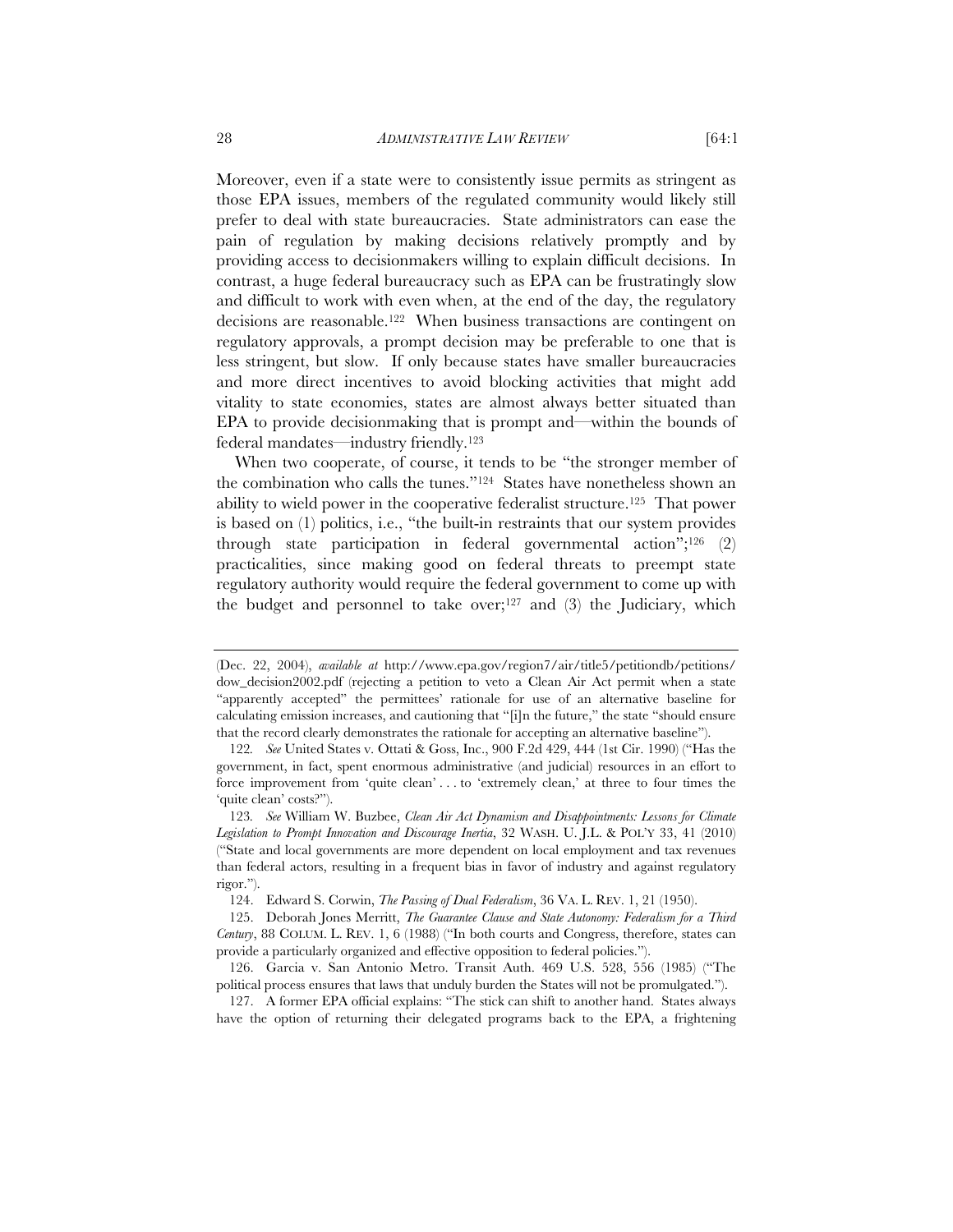introduces an element of uncertainty into the outcome of those federal– state disputes that go all the way to the mat.<sup>128</sup> This uncertainty helps encourage sovereigns to work things out cooperatively.129

# *C. Three Congressional Goals*

Environmental cooperative federalism arose from Congress's attempt to balance multiple and conflicting concerns: frustration with the states' protracted failure to effectively regulate pollution,130 profound distrust of regulatory bureaucracies, and reluctance to abrogate the states' historical role as the primary protectors of public health and safety.131 These concerns translate into three goals: to  $(1)$  provide all U.S. citizens<sup>132</sup> with a

130*. See* Train v. Natural Res. Def. Council, 421 U.S. 60, 64 (1975) (describing Congress's first use of environmental cooperative federalism (in the Clean Air Act Amendments of 1970) as Congress "taking a stick to the States" as a reaction to the states' disappointing response to "increasing congressional concern with air pollution").

131*. See* Jeffrey G. Miller, *Theme and Variations in Statutory Preclusions Against Successive Environmental Enforcement Actions by EPA and Citizens* (pt. 2: *Statutory Preclusions on EPA Enforcement*), 29 HARV. ENVTL. L. REV. 1, 10 (2005) ("Beginning with the CAA, Congress modeled complicated 'cooperative federalism' constructs as the bedrock of its environmental programs. It envisioned that state laws, approved by EPA and meeting federal requirements, would be the cores of the statutes.").

 132. Use of the term *citizen* in this context is arguably problematic. *See* M. Isabel Medina, *Exploring the Use of the Word "Citizen" in Writings on the Fourth Amendment*, 83 IND. L.J. 1557, 1567 (2008) ("Substitution of the word 'citizen' for the word 'person' or 'individual' erects a barrier between classes of persons which negates the basic humanity that is common to all."). A safe and healthful environment benefits not only citizens, but anyone who happens to reside in, or visit, the United States, as well as corporate, governmental, and other interests. Antipollution laws' famous "citizen suit" provisions, therefore, are not limited to citizens but generally authorize suits by any "person" with legal standing. *See* 33 U.S.C. § 1365(g) (2006) (defining "citizen" under the Clean Water Act as "a person or persons having an interest which is or may be adversely affected"). On the other hand, the word *citizen* packs a rhetorical power that the phrase "person having an interest" seems to lack. So legislators are apt to say that "all citizens" or "all Americans" are entitled to a safe and healthful environment, even if they intend to protect all entities at risk of injury from poor air quality within U.S. borders. *Compare* 116 CONG. REC. 32,900, 32,901 (1970) (statement of Sen. Edward Muskie) ("This bill states that all Americans in all parts of the Nation should have clean air to breathe ...."), *with* Clean Air Act § 302(e), 42 U.S.C.

prospect for budget managers at the agency." G. Tracy Mehan, III, *A Symphonic Approach to Water Management: The Quest for New Models of Watershed Governance*, 26 J. LAND USE & ENVTL. L. 1, 20 (2010)*.*

 <sup>128.</sup> New York v. United States, 505 U.S. 144, 160 (1992) (court decisions defining the extent of federal power have "traveled an unsteady path").

 <sup>129.</sup> *Alaska Dep't of Envtl. Conservation v. EPA*, 540 U.S. 461 (2004) (upholding EPA's authority to block a project with a state Clean Air Act permit because of a conflict with federal "prevention of significant deterioration" regulations), was a 4-to-5 opinion, and three members of the majority are no longer on the Court.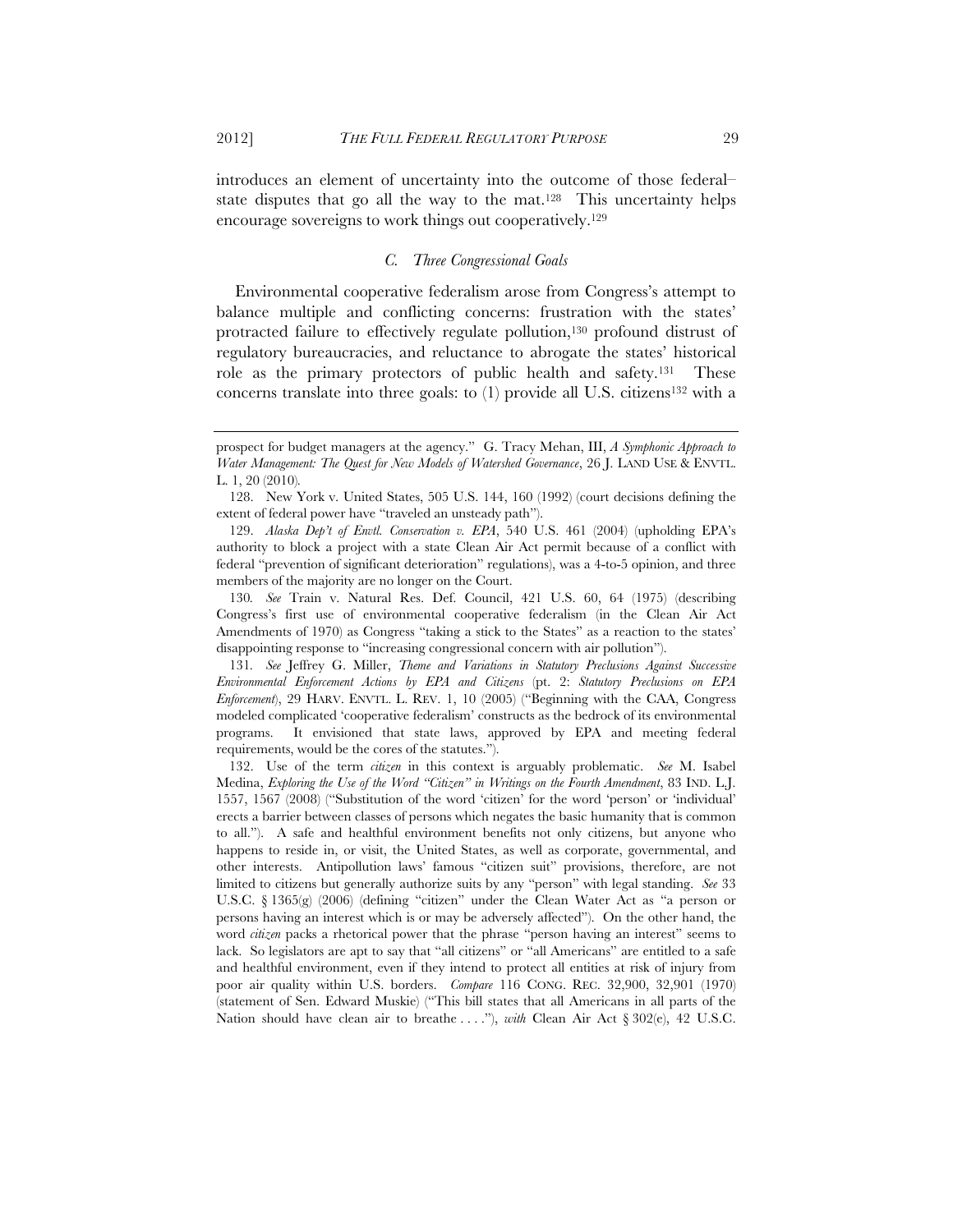minimum level of environmental protection,<sup>133</sup> (2) overcome bureaucratic inertia, $134$  and (3) preserve state primacy. $135$  An analysis of preemption

133. Clean Water Act  $\S 101(a)(3)$ , 33 U.S.C.  $\S 1251(a)(3)$  ("If is the national policy that the discharge of toxic pollutants in toxic amounts be prohibited ...."); Resource Conservation and Recovery Act § 1002, 42 U.S.C. § 6901(a)(4) (2006) (finding, *inter alia*, that "the problems of waste disposal as set forth above have become a matter national in scope and in concern and necessitate Federal action through financial and technical assistance and leadership in the development, demonstration, and application of new and improved methods and processes"); 116 CONG. REC. at 32,901 (statement of Sen. Edward Muskie) ("It is also clear that ambient air quality standards which will protect the health of persons must be set as minimum standards for all parts of the Nation, and that they must be met in all areas within national deadlines.").

 134. ENVTL. POLICY DIV., COMM. ON PUB. WORKS, 93D CONG., SERIAL NO. 93-18, A LEGISLATIVE HISTORY OF THE CLEAN AIR AMENDMENTS OF 1970, at 351 (Comm. Print 1974) (remarks of Sen. Edward Muskie) ("The concept of compelling bureaucratic agencies to carry out their duties is integral to democratic society. . . . The concept in the bill is that administrative failure should not frustrate public policy and that citizens should have the right to seek enforcement where administrative agencies fail."); 116 CONG. REC. at 32,901 (statement of Sen. Edward Muskie) ("On all levels, the air pollution control program has been underfunded and undermanned. . . . [N]o level of government has implemented the existing law to its full potential. We have learned . . . that States and localities need greater incentives and assistance to protect the health and welfare of all people."); *see also* James J. Florio, *Congress as Reluctant Regulator: Hazardous Waste Policy in the 1980's*, 3 YALE J. ON REG. 351, 351–52 (1986) (Congress has taken on role of regulator due to EPA's refusal to carry out congressional intent); Walter E. Mugdan & Bruce R. Adler, *The 1984 RCRA Amendments: Congress as a Regulatory Agency*, 10 COLUM. J. ENVTL. L. 215, 217 (1985) (amendments to RCRA indicate congressional distrust of EPA's implementation of regulations); E. Donald Elliott, *U.S. Environmental Law in Global Perspective: Five Do's and Five Don'ts from Our Experience*, 5 NAT'L TAIWAN U. L. REV. 143, 153 (2010) ("We sometimes find . . . that agencies might be reluctant to implement or enforce the law even though they have the power to do because of the fear of political backlash. In response, the Congress eventually developed something that my colleague Bruce Ackerman at Yale named the 'Agency Forcing Statute.'" (citing BRUCE A. ACKERMAN & WILLIAM T. HASSLER, CLEAN COAL/DIRTY AIR (1981))); Daniel P. Selmi, *Jurisdiction to Review Agency Inaction Under Federal Environmental Law*, 72 IND. L.J. 65, 68 (1996) (noting the importance of environmental laws' "empowerment of citizens to force a recalcitrant EPA to act").

135. Clean Air Act  $\S$  101, 42 U.S.C.  $\S$  7401(a)(3) (finding that "pollution control at its source is the primary responsibility of States and local governments"); Clean Water Act § 101, 33 U.S.C. § 1251(b) (announcing Congress's policy to "recognize, preserve, and protect the primary responsibilities and rights of States to prevent, reduce, and eliminate pollution, to plan the development and use (including restoration, preservation, and enhancement) of land and water resources, and to consult with the Administrator in the exercise of his authority under [the Act]."); Resource Conservation and Recovery Act § 1002, 42 U.S.C. § 6901(a)(4) (finding, *inter alia*, that "the collection and disposal of solid wastes should continue to be primarily the function of State, regional, and local agencies"). When introducing the Clean Air Act Amendments of 1970, Senator Muskie explained:

<sup>§ 7602(</sup>e) (2006) (defining "person" to include "an individual, corporation, partnership, association, State, municipality, political subdivision of a State, and any agency, department, or instrumentality of the United States").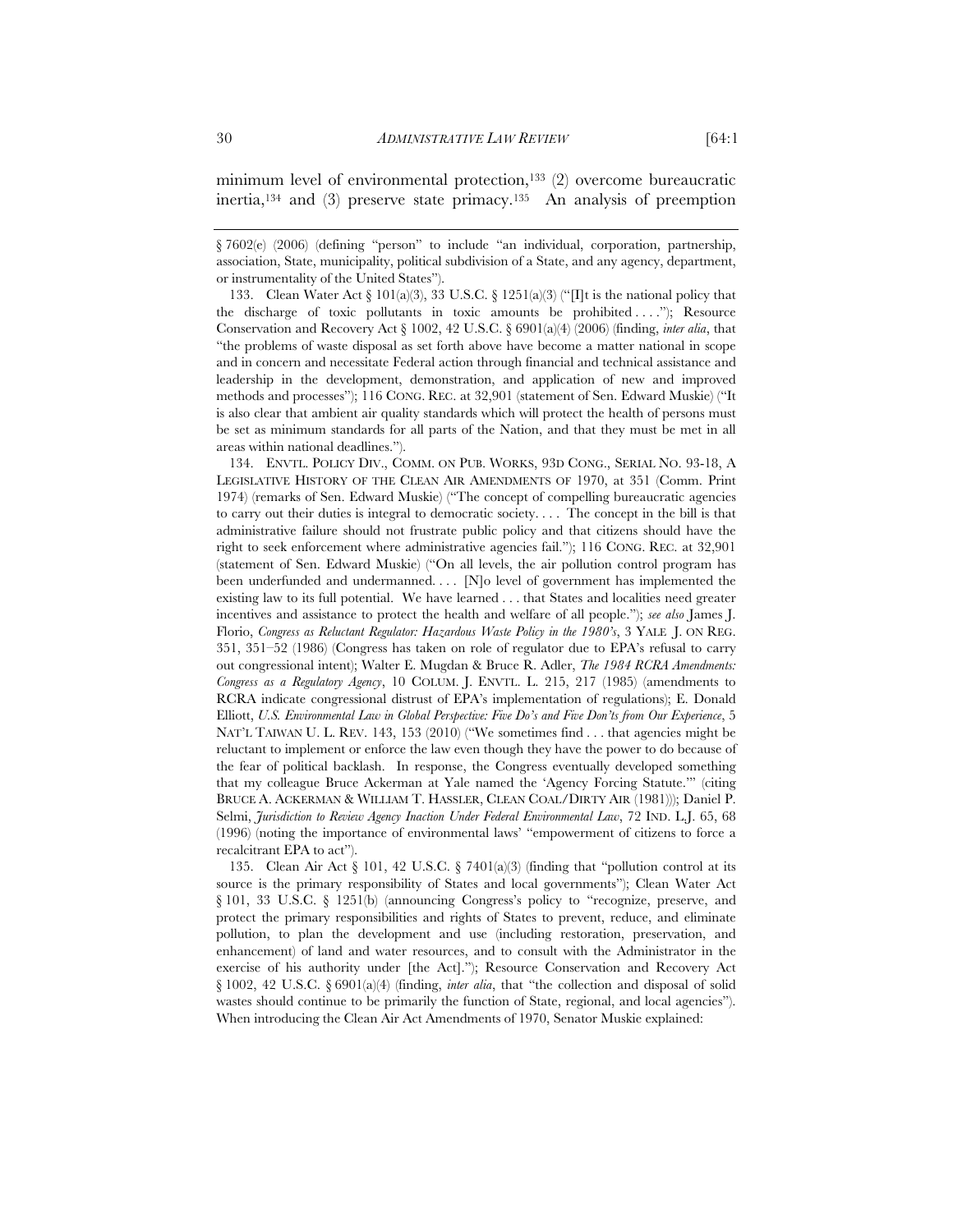doctrine's role within environmental cooperative federalist systems should account for all three of these goals.136

Cooperative federalism serves other valuable functions. These, however, do not appear to qualify as goals of the system but fit better into a category of happy accidents. For example, because cooperative federalist systems spread regulatory expertise among federal and state agencies,<sup>137</sup> there is always an experienced "minor league" to draw from when political considerations require replacement of federal regulatory agencies' leaders.138 Further, cooperative federalism allows our sovereigns to attempt to regulate one another, helping to provide some oversight of our nation's most persistent polluters,139 despite the difficulty of convincing powerful sovereigns to comply with their own laws.<sup>140</sup>

# *D. Keeping States on Track*

Environmental laws provide various mechanisms—some more robust than others—for keeping states on track to fully implement national standards. These include mechanisms for approval and withdrawal of state

116 CONG. REC. at 32,901–03 (statement of Sen. Muskie).

136*. See supra* note 58 (discussing *Pacific Gas & Electric Co. v. State Energy Resources Conservation & Development Commission*, 461 U.S. 190 (1983), and related authority).

. . .

In 1963, Congress recognized that the Federal Government could not handle the enforcement task alone, and that the primary burden would rest on States and local governments. However, State and local governments have not responded adequately to this challenge. It is clear that enforcement must be toughened if we are to meet the national deadlines. More tools are needed, and the Federal presence and backup authority must be increased.

<sup>. . .</sup> The committee remains convinced that the most effective enforcement of standards will take place on the State and local levels. It is here that the public can participate most actively and bring the most effective pressure to bear for clean air. Public participation is therefore important in the development of each State's

implementation plan. These plans . . . involve public policy choices that citizens should make on the State and local level. They should be consistent with a rational nationwide policy and would be subject to the approval of the Secretary.

<sup>137</sup>*. See* Dwyer, *supra* note 107, at 1224 ("[F]ederal funding and federal environmental legislation have promoted the development and growth of state environmental bureaucracies and expertise.").

<sup>138</sup>*. See* Merritt, *supra* note 125, at 7 ("[S]tate governments help maintain the multiparty system and prevent the growth of a monolithic political power on the federal level.")*.*

<sup>139</sup>*. See* Adam Babich, *Circumventing Environmental Laws: Does the Sovereign Have a License to Pollute?*, NAT. RESOURCES & ENV'T, Summer 1991, at 28; Howard Kohn, *America's Worst Polluter*, ROLLING STONE, May 3, 1990, at 47, 48.

<sup>140</sup>*. See* Babich, *supra* note 101, at 1551 (arguing that "one of the 'happy incidents of the federal system' is that it can cause its various governments to begin to regulate each other" (footnote omitted)).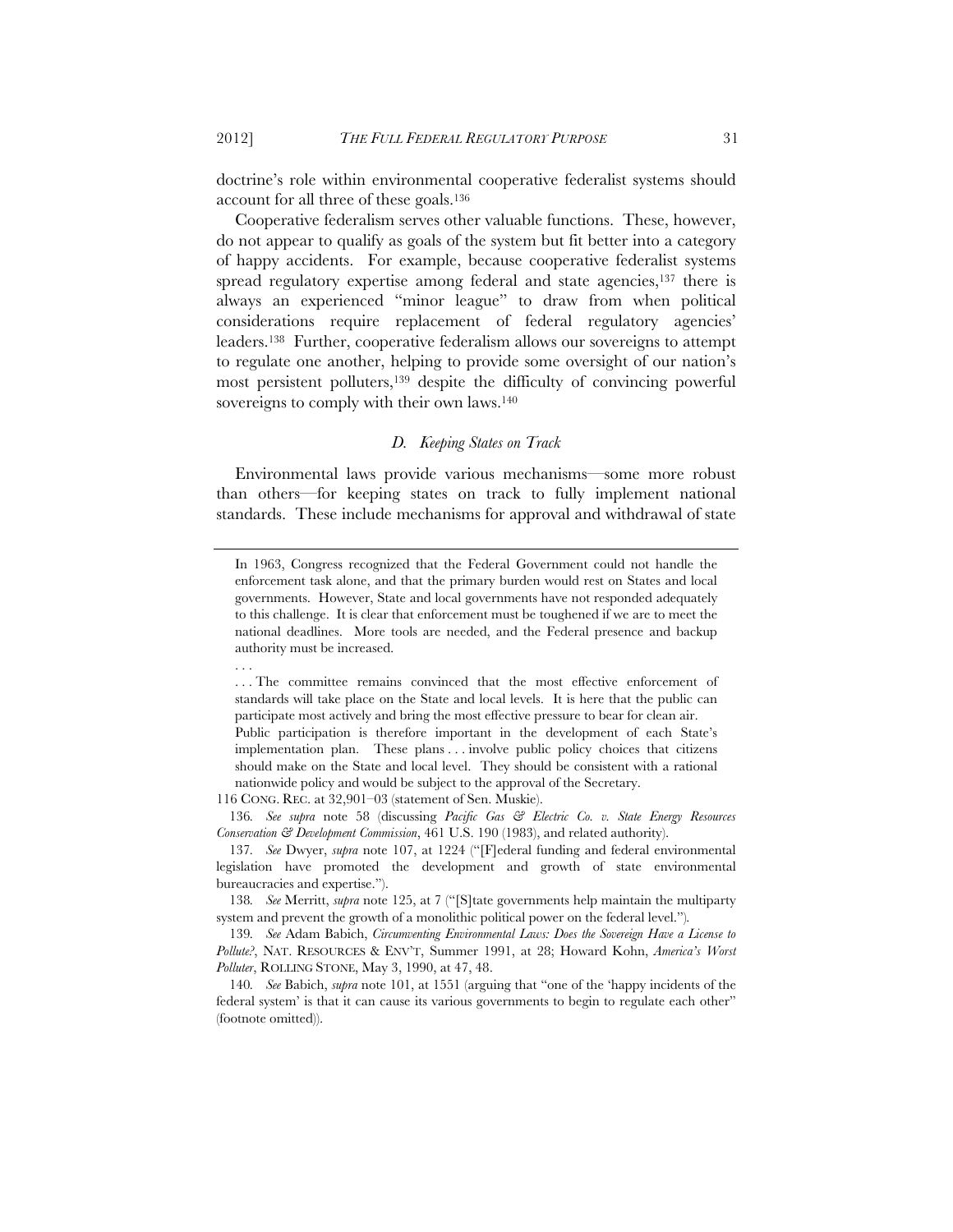programs, for dealing with illegal permits or approvals, for direct federal enforcement, and residual authority to prevent potential imminent hazards.

## *1. Program Approval*

Most environmental cooperative federalist programs require EPA to approve each state program before that program can operate in lieu of the federal regulatory program. EPA approval is "final agency action," taken after notice and an opportunity for public comment, and is thus subject to judicial review.141 Environmental statutes and regulations specify standards for approval to ensure that approved state programs are "consistent with" and "no less stringent than" applicable federal programs.

When federal regulatory programs change, states must change their programs, too, if they are to continue to fully implement national standards.142 It would be unrealistic, however, to expect sovereigns to instantaneously enact or promulgate needed legislative or regulatory changes to keep pace with federal programs. After all, states do not have a clear target for needed changes until revisions to the federal programs are final. And state legislative and administrative processes—like federal processes—take time. The necessary state regulations require notice and an opportunity for public comment, and may be subject to judicial review in state court.143 For this reason, most environmental cooperative federalist schemes provide a grace period—usually about one year—to allow state programs to catch up without running afoul of federal requirements of consistency with the changed federal program.144 After that grace period is over, however, there is no automatic sanction for states that miss the deadline.145 Instead, the offending state risks becoming subject to the

<sup>141</sup>*. See*, *e.g.*, 42 U.S.C. § 7607(b) (2006)*.*

<sup>142</sup>*. See*, *e.g.*, 40 C.F.R. § 271.21(e)(1) (2011) ("As the Federal program changes, authorized State programs must be revised to remain in compliance with this subpart.")*.*

<sup>143</sup>*. See* Akiak Native Cmty. v. EPA, 625 F.3d 1162, 1166 (9th Cir. 2010) (noting EPA's requirement that approved states "provide an opportunity for judicial review in State Court of the final approval or denial of permits by the State that is sufficient to provide for, encourage, and assist public participation in the permitting process" (quoting 40 C.F.R. § 123.30 (2010)).

<sup>144</sup>*. See*, *e.g.*, 40 C.F.R. § 271.21(e)(2)(i) ("For Federal program changes occurring before July 1, 1984, the State program must be modified within one year of the date of the Federal program change."); *id.* § 271(e)(2)(ii) (with exceptions, for changes "after July 1, 1984, the State program must be modified by July 1 of each year to reflect all changes to the Federal program occurring during the 12 months preceding the previous July 1")*.*

<sup>145</sup>*. See*, *e.g.*, *id.* § 271.21(g)(1) ("States that are unable to modify their programs by the deadlines in paragraph (e) *may* be placed on a schedule of compliance to adopt the program revision(s) . . . ." (emphasis added)); *id*. § 271.21(g)(2) ("If a State fails to comply with the schedule of compliance, the Administrator *may* initiate program withdrawal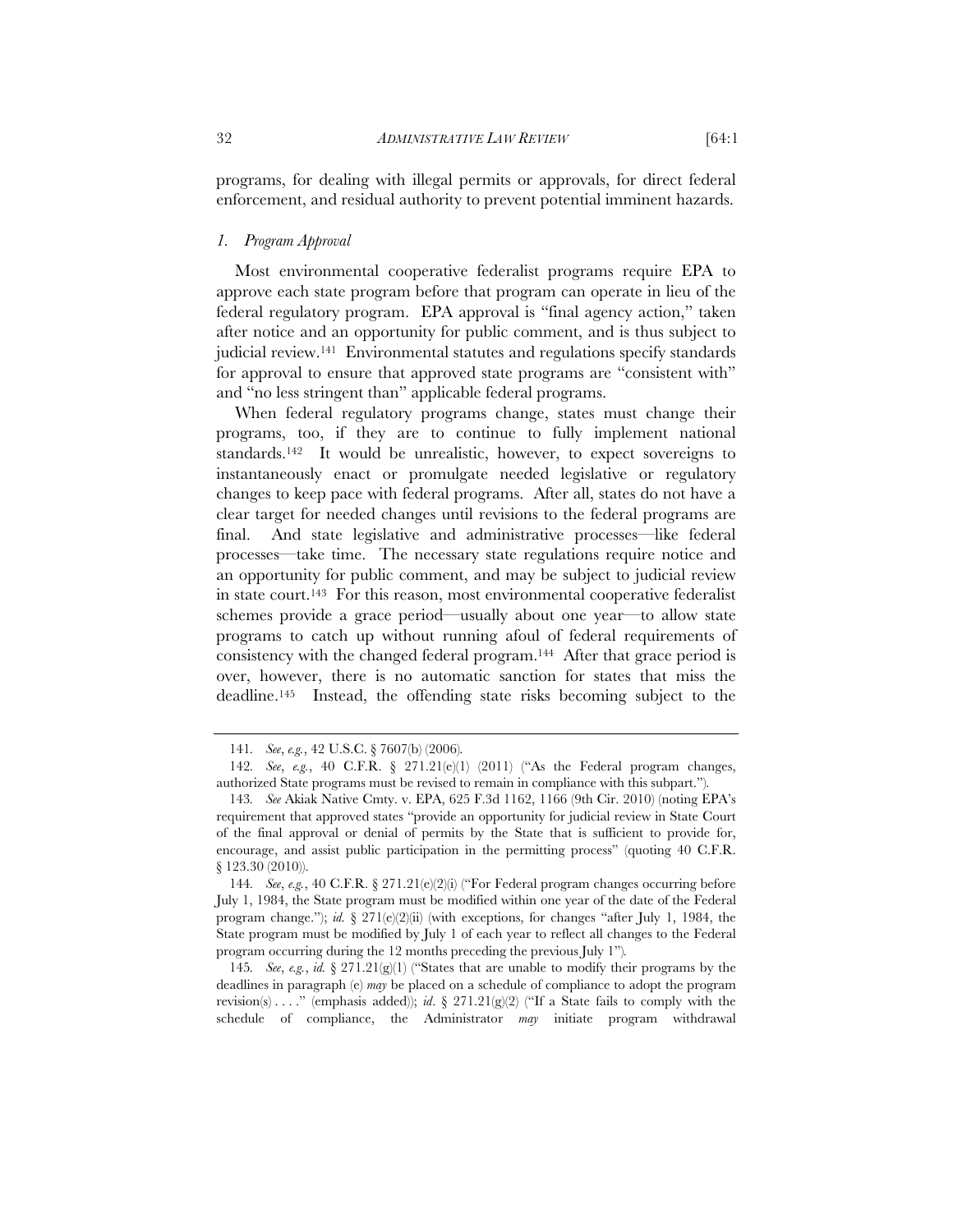approved-program withdrawal procedure discussed below.

There is an important exception to the "grace period" approach to changed federal rules discussed above. When amending the Resource Conservation and Recovery Act in 1984, Congress decided that all of the changes it was authorizing to the federal hazardous waste regulatory program were so important that no grace period would do. Instead, Congress provided that hazardous waste requirements "imposed . . . pursuant to the [1984] amendments" would take effect on the same date in all states.<sup>146</sup> EPA carries out those requirements "directly in each such State" unless and until EPA authorizes that state's program to implement the new requirement.<sup>147</sup>

None of this works as reliably in the real world as it does in theory, and there is no shortage of litigation about program approvals or EPAapproved programs that fail to meet national goals.<sup>148</sup> At least in theory, however, on the date of approval, a state program should not pose significant conflicts with national standards.<sup>149</sup> And of course, once EPA's approval of a program survives judicial review, if any, or once the period for seeking judicial review expires (usually sixty days after publication), the courts should have little patience with arguments that the approved state program violates federal law.150

But what happens if the state changes its program after obtaining EPA approval? Or if the state fails to keep up with EPA's revisions to the federal program?

148*. See*, *e.g*., BCCA Appeal Grp. v. EPA, 355 F.3d 817 (5th Cir. 2003).

procedures . . . ." (emphasis added)).

<sup>146. 42</sup> U.S.C.  $\frac{6926(g)(1)}{2}$ .

<sup>147</sup>*. Id*. This creates a complicated regulatory regime, with different sovereigns responsible for different aspects of the same hazardous waste permit. *See* Adam Babich, *Is RCRA Enforceable by Citizen Suit in States with Authorized Hazardous Waste Programs?*, [1993] 23 Envtl. L. Rep. (Envtl. Law Inst.) at 10,536, 10,538 (explaining that "unwary regulated entities that meet the requirements of only one sovereign may miss important deadlines enforced by the other").

<sup>149</sup>*. But see* Pub. Citizen, Inc. v. EPA, 343 F.3d 449, 456 (5th Cir. 2003) (upholding an EPA decision to move from interim to full approval of a state Clean Air Act program despite an EPA determination that the state's program "did not meet all of [the Act's] requirements").

<sup>150</sup>*. See*, *e.g.*, 42 U.S.C. § 7607(b)(1) ("Any petition for review under this subsection shall be filed within sixty days from the date notice of such promulgation, approval, or action appears in the Federal Register [with exceptions] . . . .").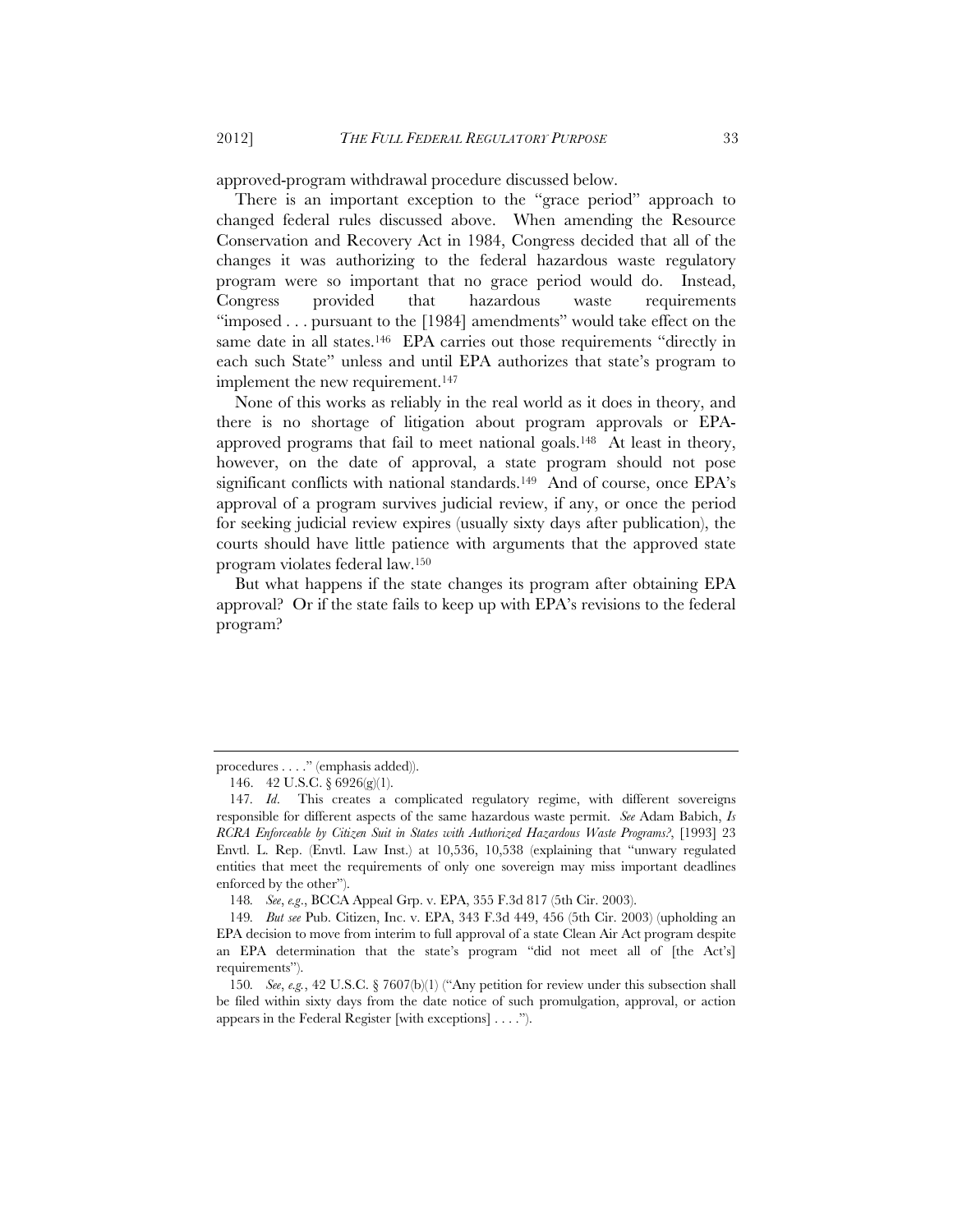*2. Program Withdrawal*

EPA regulations generally allow the agency to withdraw approval of state programs that stop meeting federal criteria.151 EPA rarely exercises this authority, since such withdrawals are politically complex and require the agency to come up with the personnel and budget to administer the withdrawn program itself. But because EPA accomplishes withdrawals through rulemaking, Administrative Procedure Act (APA) § 553(e)—which allows "an interested person" to petition federal agencies for rulemaking empowers citizens to petition EPA to withdraw inadequate state programs.152 Further, EPA's mere *consideration* of a petition to withdraw launches a powerful process, which motivates state agencies to take EPA suggestions for program improvement seriously. Typically, such a proceeding concludes with an EPA denial of the applicable petition *after* the state has made enough improvements to its program to eliminate the petitioner's best arguments for withdrawal.153

Under some environmental laws (for example, the Clean Water Act and the Resource Conservation and Recovery Act), EPA must "respond in writing to any petition to commence withdrawal proceedings."<sup>154</sup> Although other regulatory programs (for example, the Clean Air Act) fail to specifically require an EPA response, the APA supplies a duty to respond.<sup>155</sup>

<sup>151</sup>*. See*, *e.g.*, 33 U.S.C. § 1342(c)(3) (2006) (Clean Water Act); 40 C.F.R. § 123.63(a)(2)(iii) (2011) (Clean Water Act regulations); 42 U.S.C. § 6926(e) (Resource Conservation and Recovery Act); 40 C.F.R. § 271.22(a)(2)(iii) (Resource Conservation and Recovery Act regulations); 42 U.S.C. §§ 7410(a)(2)(H), 7410(c)(1), 7410(k)(5), 7509, 7661a(i) (Clean Air Act); 40 C.F.R. § 52.31 (Clean Air Act regulations).

<sup>152. 5</sup> U.S.C. § 553(e) (2006).

<sup>153</sup>*. See*, *e.g.*, State Program Requirements: Approval of Revisions to the National Pollutant Discharge Elimination System (NPDES) Program; Louisiana, 70 Fed. Reg. 810, 816 (Jan. 5, 2005) (reviewing EPA and Louisiana's response to a 2001 petition for EPA withdrawal of Louisiana's authority to administer a Clean Water Act discharge permitting program).

<sup>154</sup>*.* 40 C.F.R. § 123.64(b)(1) (Clean Water Act regulations); *id.* § 271.23(b)(1) (Resource Conservation and Recovery Act regulations); *see also* Weatherby Lake Improvement Co. v. Browner, No. 96-1155-CV-W-8, 1997 WL 687656, at \*1 (W.D. Mo. Apr. 17, 1997) ("Plaintiff may petition EPA to commence proceedings to withdraw an approved NPDES program as set forth in 40 C.F.R. § 123.64(b)(1) . . . ."); Nat'l Wildlife Fed'n v. Adamkus, 936 F. Supp. 435, 442–43 (W.D. Mich. 1996) (holding that EPA has "a nondiscretionary duty" to reply to plaintiffs' petition, but that "[w]hether EPA has delayed unreasonably in responding . . . is a claim properly reviewed under the [Administrative Procedure Act  $(APA)|"$ ).

 <sup>155. 5</sup> U.S.C. § 553(e) ("Each agency shall give an interested person the right to petition for the issuance, amendment, or repeal of a rule."); *see also In re* Am. Rivers & Idaho Rivers United, 372 F.3d 413, 418 (D.C. Cir. 2004) ("Under the APA a federal agency is obligated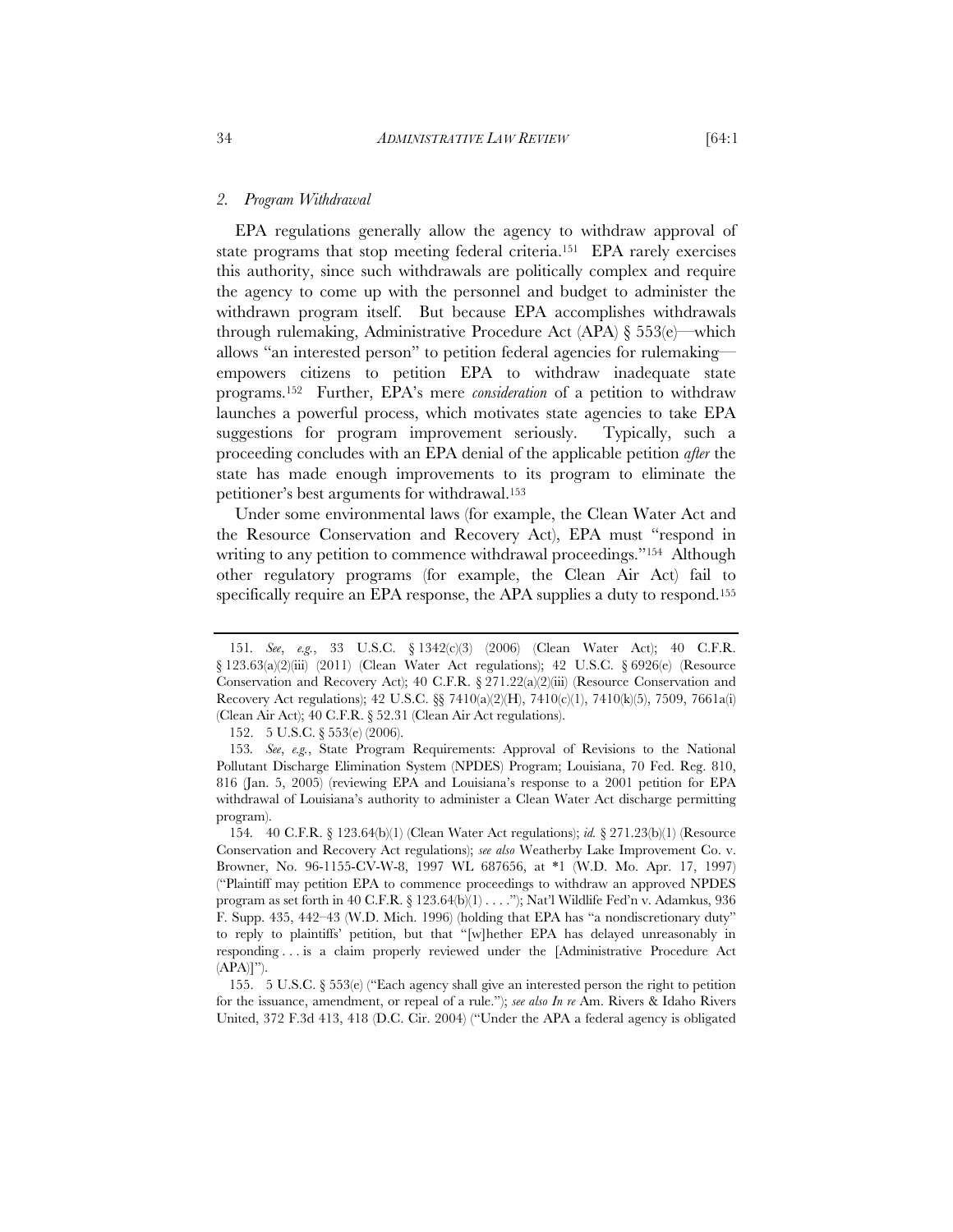EPA responses to petitions for withdrawal are "agency action" that should be subject to judicial review under the APA, providing a quality-control check on the integrity of the cooperative federalist system.156 The question is whether the underlying statutes and regulations provide "standards by which [the courts] can review the EPA's decision not to commence withdrawal proceedings."<sup>157</sup> For example, could EPA lawfully respond to a valid petition by stating that it had more important things to do than restore the supremacy of the federal mandates at issue?158

In a 2007 Clean Air Act opinion, the U.S. Supreme Court reviewed an EPA response to a petition for rulemaking against the Act's standards for the regulatory decision that was the petition's subject, noting that although the Act "condition[s] the exercise of EPA's authority on its formation of a 'judgment,'" this does not create "a roving license to ignore the statutory text."159 Thus, the Court rejected a dissenting argument that the Act

 158. Courts generally review "an agency's refusal to institute rulemaking proceedings . . . at the high end of the range [of levels of deference]." Am. Horse Prot. Ass'n v. Lyng, 812 F.2d 1, 4–5 (D.C. Cir. 1987). Deference may be particularly appropriate when an agency's decision not to regulate is based lawfully on "factors not inherently susceptible to judicial resolution" such as "internal management considerations as to budget and personnel; evaluations of its own competence; weighing of competing policies within a broad statutory framework." Natural Res. Def. Council, Inc. v. SEC, 606 F.2d 1031, 1046 (D.C. Cir. 1979).

to 'conclude a matter' presented to it 'within a reasonable time,'  $5 \text{ U.S.C.}$   $\&$  555(b), and a reviewing court may 'compel agency action unlawfully withheld or unreasonably delayed.' *Id.* § 706(1).").

 <sup>156. 5</sup> U.S.C. § 702.

<sup>157</sup>*.* Tex. Disposal Sys. Landfill Inc. v. EPA, 377 F. App'x 406, 408 (5th Cir. 2010) ("Neither the [RCRA] statute nor the regulations present standards by which we can review the EPA's decision not to commence withdrawal proceedings."), *cert. denied*, 131 S. Ct. 665 (2010); *see* Nat'l Wildlife Fed'n v. EPA, 980 F.2d 765, 774 (D.C. Cir. 1992) (holding that the Safe Drinking Water Act's "language indicates that a state is not entitled to primacy after the EPA 'determines' that it no longer meets the primacy requirements"); Sierra Club v. EPA, 377 F. Supp. 2d 1205, 1208 (N.D. Fla. 2005) (holding that "[a] citizens' suit to enforce such discretionary duties is not available"); *Adamkus*, 936 F. Supp. at 440 ("The plain language of the regulation says that it is within the Administrator's discretion to order the commencement of withdrawal proceedings in response to a petition from the interested person, regardless of the content of the petition.").

 <sup>159.</sup> Massachusetts v. EPA, 549 U.S. 497, 532–33 (2007) (quoting 42 U.S.C. § 7521(a)(1) (2006)); *id.* at 533 (the word judgment is "but a direction to exercise discretion within defined statutory limits"); *see also* Alliance to Save the Mattaponi v. U.S. Army Corps of Eng'rs, 606 F. Supp. 2d 121, 140 (D.D.C. 2009) (holding that an EPA decision not to veto a U.S. Army Corps of Engineers permit was arbitrary and capricious when EPA based its decision, not on a "determination that the permit would not likely have unacceptable adverse effects, but on a whole range of other reasons completely divorced from the statutory text"); O'Keeffe's, Inc. v. U.S. Consumer Prod. Safety Comm'n, 92 F.3d 940, 944 (9th Cir. 1996) (rejecting an argument that an agency "looked only at the cost of amending the regulations" because the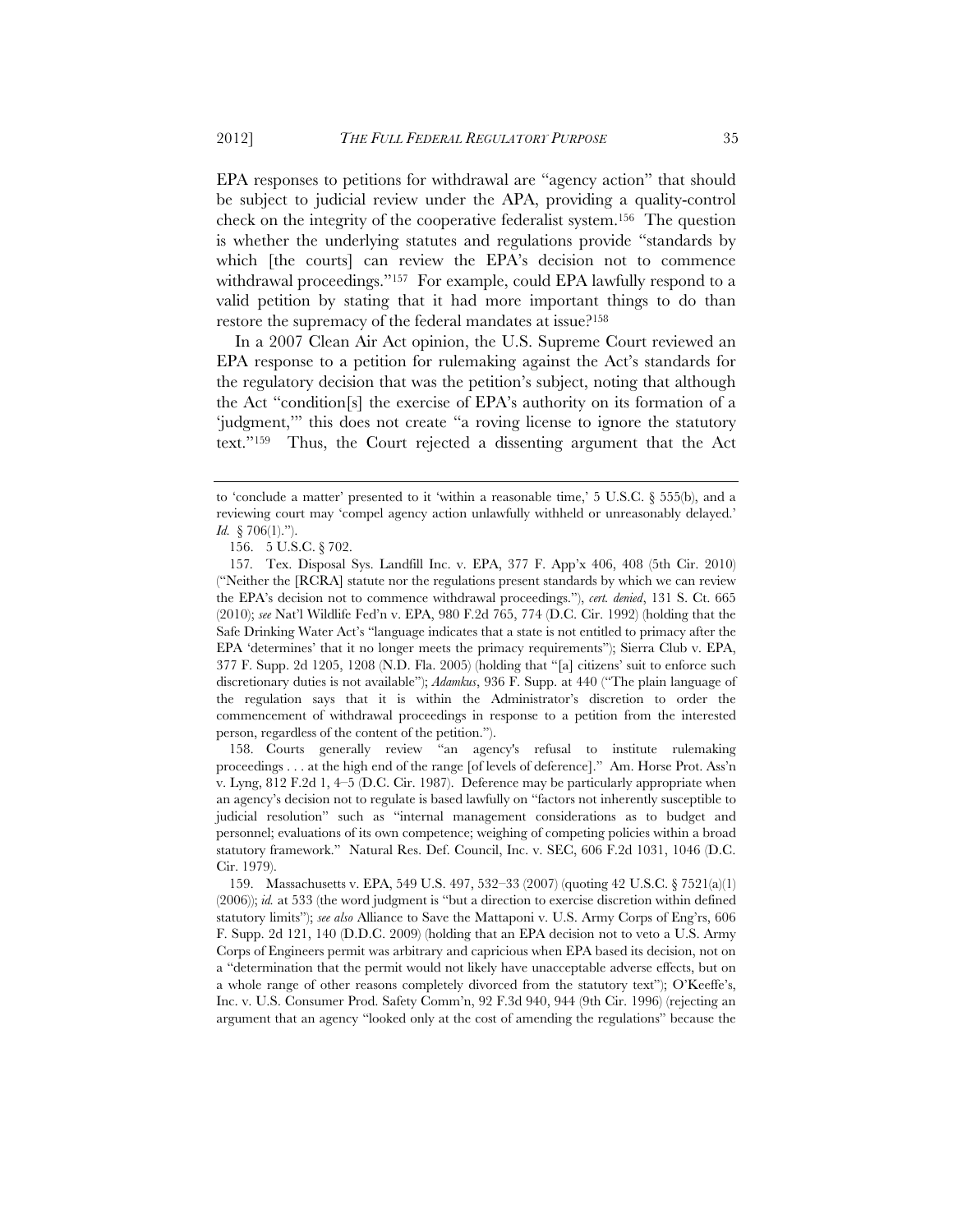imposes no constraints on the agency's discretion to deny such petitions by declining to form a "judgment" on the substantive issue one way or the other.160 Similarly, the Court of Appeals for the District of Columbia Circuit has noted that its "right to review denial of the petition for revision [of a regulation] is no different than our right to review the standard on the basis of new information under [Clean Air Act] Section 307."161 This type of analysis would give petitions to withdraw program authorizations the teeth to overcome bureaucratic inertia.

Based on the doctrine of enforcement discretion, several appellate court opinions suggest that judicial review cannot be used to compel EPA to correct systemic deficiencies in state program implementation.<sup>162</sup> These opinions ignore the fact that EPA approves and withdraws approval of state programs (and also imposes "sanctions" on recalcitrant states) through notice-and-comment rulemaking—*not* enforcement actions.163 Further, under the U.S. Constitution, EPA can have *no* enforcement authority over the states in their capacity as regulators (and sovereigns).164 Instead, EPA's authority to supervise state regulation is limited to implementation of *incentives*—which, of course, is the essence of cooperative federalist systems.165

Under the enforcement–discretion doctrine—embodied in the famous case of *Heckler v. Chaney*166—courts presume that administrative decisions

 161. Oljato Chapter of the Navajo Tribe v. Train, 515 F.2d 654, 667 (D.C. Cir. 1975). *But see supra* note 158.

162*. See* N.Y. Pub. Interest Research Grp. v. Whitman, 321 F.3d 316, 330–31 (2d Cir. 2003) (declining to review EPA's failure to act when "it is made aware of deficiencies in a state permitting program"); Pub. Citizen, Inc. v. EPA, 343 F.3d 449, 464 (5th Cir. 2003) ("Under the APA, an agency's decision not to invoke an enforcement mechanism provided by statute is not typically subject to judicial review."); Ohio Pub. Interest Research Grp., Inc. v. Whitman, 386 F.3d 792, 798 (6th Cir. 2004) (the Clean Air Act "does not mandate that where there are confirmed areas of needed improvement a NOD [that is, an EPA Notice of Deficiency] must issue"); *see also* Sierra Club v. Jackson, 724 F. Supp. 2d 33 (D.D.C. 2010).

record showed that the agency had "addressed the relevant statutory factors in determining that an amendment to the regulations was not appropriate or necessary").

<sup>160</sup>*. See Massachusetts v. EPA* at 549–50 (Scalia, J., dissenting) ("Does anything *require* the Administrator to make a 'judgment' whenever a petition for rulemaking is filed? Without citation of the statute or any other authority, the Court says yes. Why is that so? When Congress wishes to make private action force an agency's hand, it knows how to do so."); *see also* Jack M. Beermann, *The Turn Toward Congress in Administrative Law*, 89 B.U. L. REV. 727, 741–42 (2009) (discussing whether "requiring agency action to be based on statutory factors is likely to be more consistent with Congress's intent than the Agency's view").

<sup>163</sup>*. See supra* note 151.

<sup>164</sup>*. See supra* note 103.

<sup>165</sup>*. Id*.

<sup>166. 470</sup> U.S. 821 (1985).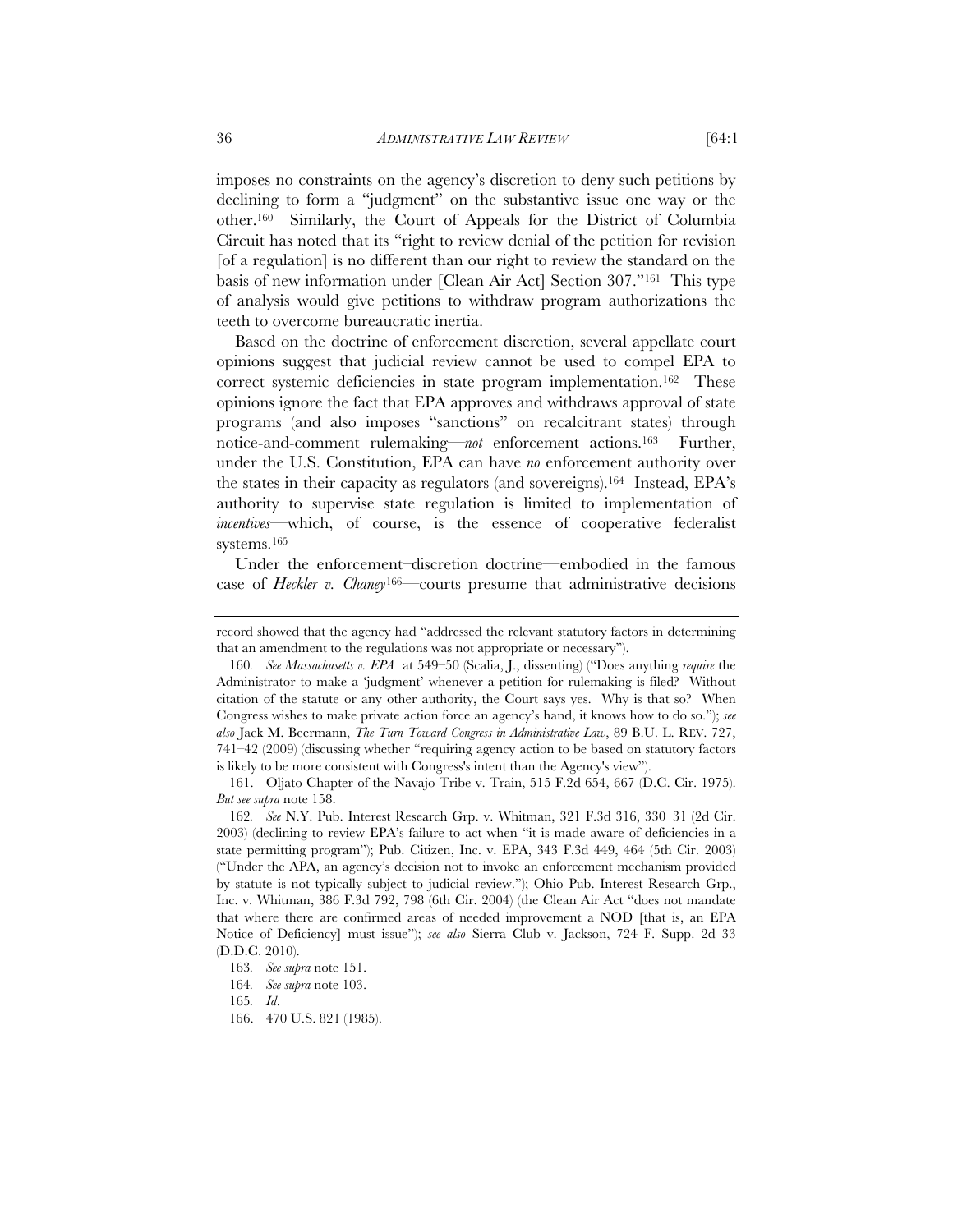not to bring enforcement actions are "committed to agency discretion by law" and therefore unreviewable under the APA.<sup>167</sup> Noting that "[a]n agency generally cannot act against each technical violation of the statute it is charged with enforcing," the *Heckler* Court explained that so many factors go into enforcement decisions that judicial review would amount to little more than second-guessing.168 In addition, the Court suggested that it has less interest in correcting errors leading to a failure to enforce, than it does in curbing government overreaching, noting that "when an agency refuses to act it generally does not exercise its *coercive* power over an individual's liberty or property rights, and thus does not infringe upon areas that courts often are called upon to protect."169 The *Heckler* Court specified that its holding did not "involve the question of agency discretion not to invoke rulemaking proceedings."170

Expansion of the enforcement–discretion doctrine to encompass EPA's use of rulemaking to supervise state regulatory programs reinforces bureaucratic inertia. In many garden-variety enforcement cases, of course, defendants are relatively powerless—and the enforcer is unlikely to face significant pressure when deciding whether to pursue a violation. But the situation is different when potential defendants include major corporations, capable of pulling political strings and otherwise pushing back. This problem of relative power looms even larger when the "enforcement" target is a sovereign state that is giving myriad powerful companies a break by refusing to regulate up to minimum federal standards. Not only does the state have a significant ability to push back, but all affected members of the regulated industry have an incentive to supplement that power.171

When a government bureaucracy is subject to such pressures and yet possesses unreviewable authority to ignore deviations, it is unrealistic to expect that bureaucracy to consistently and effectively restore the supremacy of federal mandates.172 Indeed, such a combination of

<sup>167</sup>*. Id.* at 837–38 (interpreting 5 U.S.C. § 701(a)(2) (1982)).

<sup>168</sup>*. Id.* at 831 (noting that the agency must assess "whether agency resources are best spent on this violation or another, whether the agency is likely to succeed if it acts, whether the particular enforcement action requested best fits the agency's overall policies, and, indeed, whether the agency has enough resources to undertake the action at all").

<sup>169</sup>*. Id.* at 832; *see also* William W. Buzbee, *Recognizing the Regulatory Commons: A Theory of Regulatory Gaps*, 89 IOWA L. REV. 1, 42 (2003) ("Solicitude for targets of regulation and general lack of concern about agency inaction pervade administrative law jurisprudence.").

<sup>170</sup>*.* 470 U.S. at 825 n.2.

 <sup>171.</sup> David E. Aaronson, *New Rights and Remedies: The Federal Crime Victims' Rights Act of 2004*, 28 PACE L. REV. 623, 674 (2008) ("Decisions involving prosecutorial discretion . . . are susceptible to political and public influence . . . .").

<sup>172.</sup> William L. Andreen, *The Evolution of Water Pollution Control in the United States—State, Local, and Federal Efforts, 1789–1972* (pt. 1) 22 STAN. ENVTL. L.J. 145, 194–95 (2003) (before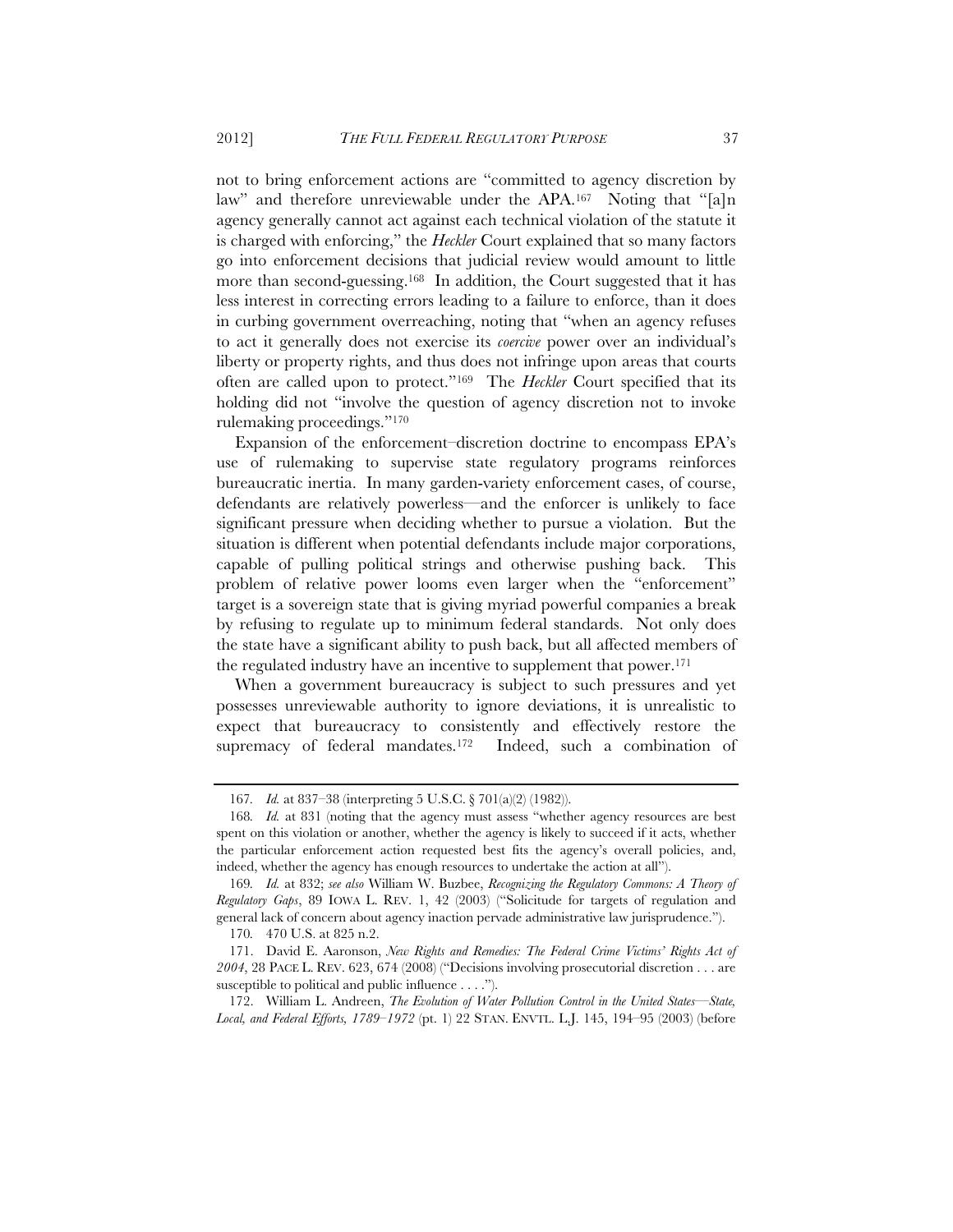temptation and lack of accountability invites poor decisions. Use of the enforcement–discretion doctrine to insulate federal agencies from judicial review when they fail to use rulemaking powers to correct breakdowns in the cooperative federalist system is, in essence, a decision to tolerate state failures to provide their residents with the health and welfare protections that Congress mandated for everyone in the nation. If EPA exercises discretion to look the other way when a state as large as, say, Texas fails to implement federal mandates,  $173$  a sizable percentage of the nation's population will lose the protection of national standards.

#### *3. Other Sanctions*

The U.S. Supreme Court has recognized Congress's access to "permissible method[s] of encouraging a State to conform to federal policy choices."174 For example, "under Congress' spending power, 'Congress may attach conditions on the receipt of federal funds'"175 so long as those conditions "bear some relationship to the purpose of the federal spending." Those conditions, of course, "may influence a State's legislative choices."<sup>176</sup> Thus, for example, an EPA finding that a state has failed to follow federal mandates under the Clean Air Act begins an eighteen-month "sanctions clock," that includes a provision for a cutoff of federal highway funds.177

#### *4. Objections to State Permits*

Environmental laws generally give EPA authority to block illegal state permits.178 Usually, this authority is discretionary,179 but the Clean Air Act

176*. Id.*

179*. See* District of Columbia v. Schramm, 631 F.2d 854, 861 (D.C. Cir. 1980) (EPA's

enactment of federal mandates in the 1970s, "having to deal with politically powerful cities and industries with major economic clout made moderation a virtue in the eyes of the pragmatic engineers who ran the [state environmental] agencies" (footnote omitted)).

<sup>173</sup>*. See* Pub. Citizen, Inc. v. EPA, 343 F.3d 449, 464 (5th Cir. 2003) (allowing EPA to ignore deviations in Texas's Clean Air Act program).

<sup>174.</sup> New York v. United States, 505 U.S. 144, 168 (1992).

<sup>175</sup>*. Id.* at 167 (quoting South Dakota v. Dole, 483 U.S. 203, 206 (1987)).

<sup>177</sup>*. See* 42 U.S.C. § 7509(a) (2006); 40 C.F.R. § 52.31(d) (2011).

<sup>178</sup>*. See* Clean Water Act § 402(d), 33 U.S.C. § 1342(d)(2) (2006) (providing EPA authority to block illegal permits); Clean Air Act  $\S 505(b)$ , 42 U.S.C.  $\S 7661d(b)$  (2006) (same); Clean Air Act § 167, 42 U.S.C. § 7477 (authorizing EPA to block construction of sources of air pollution that fail to meet federal requirements to prevent significant deterioration of air quality that currently meets federal ambient standards); *see also* Alaska Dep't of Envtl. Conservation v. EPA, 540 U.S. 461, 495 (2004) (confirming "EPA's authority, pursuant to  $\S$   $113(a)$  $(5)$  and  $167$ " to block construction of facilities with state permits that fail to meet the Clean Air Act's provisions for preventing significant deterioration of air that currently meets minimum federal standards).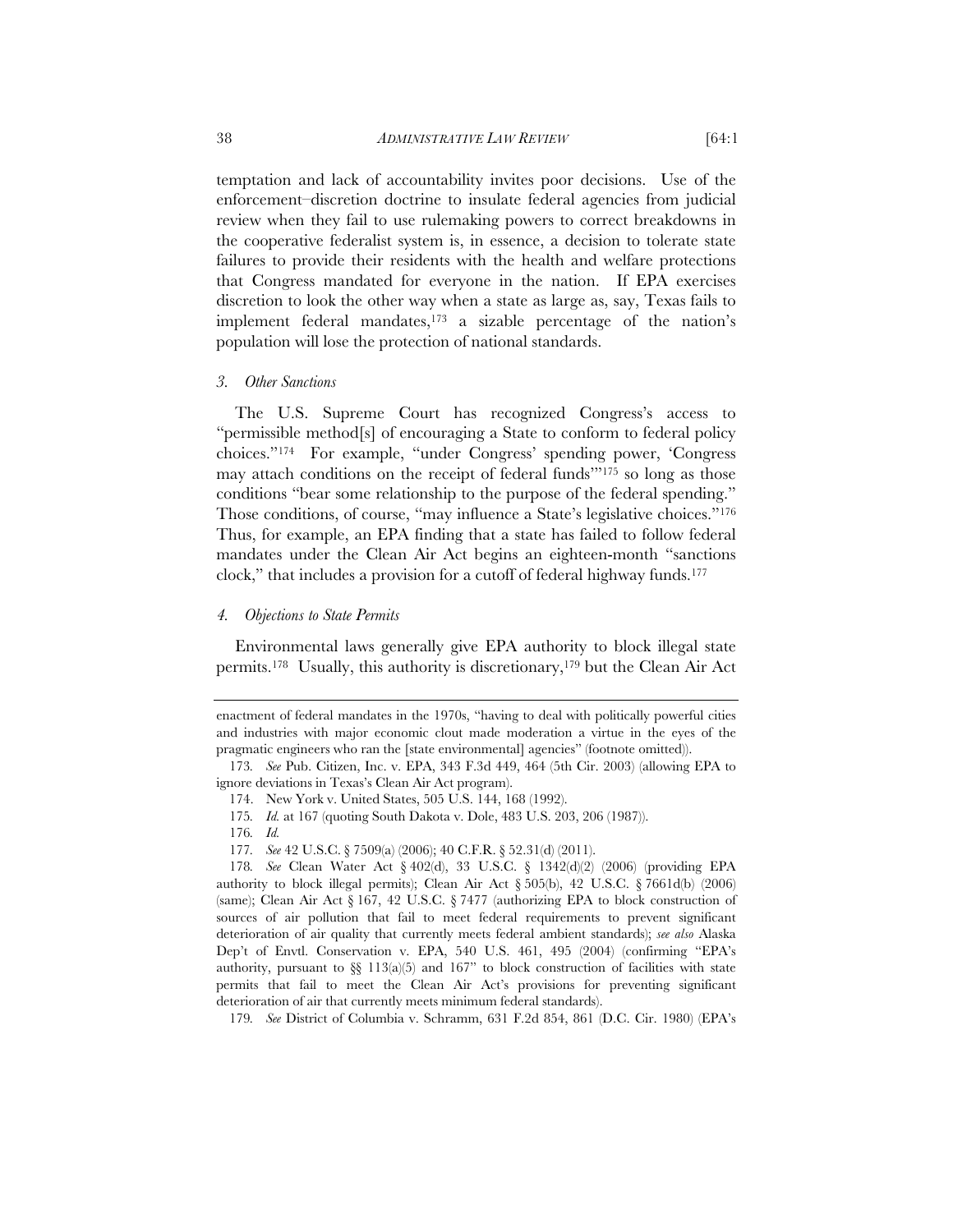provides for a robust federal petition process that allows citizens to challenge state-issued permits in petitions submitted to EPA, requires EPA to respond by a date certain, and requires EPA to veto permits that petitioners show to be illegal.180 EPA's failure to grant a petition for such an objection is subject to judicial review.181

Thus the Clean Air Act is unusual in offering citizens a process for (nondiscretionary) federal review of state permits that overlaps state administrative and judicial review processes. In most other situations, however, federal administrative responses to citizen petitions for objection are discretionary, and even an APA "unreasonable delay" lawsuit is of questionable utility.182

#### *5. Amendments to and Termination of State Permits*

In its regulations, EPA often asserts authority to (effectively) modify state permits without actually vetoing them. Under the Resource Conservation and Recovery Act's hazardous waste regulatory program, for example, EPA has the option of "indicat<sup>[ing]</sup> in a comment, that issuance of the permit would be inconsistent with the approved State program."183 EPA includes in such a comment specification of the permit condition(s) "necessary to implement approved State program requirements."184 EPA withdraws the comment if "satisfied that the State has met or refuted [the agency's] concerns."185 Otherwise, EPA may directly enforce its comment—even if the state does not adopt it. In the regulation's words, EPA "may take action . . . against a holder of a State-issued permit at any time on the ground that the permittee is not complying with a condition

<sup>&</sup>quot;decision not to review or to veto a state's action on an NPDES permit application is 'committed to agency discretion by law'" (quoting 5 U.S.C.  $\S 701(a)(2)$  (1976))); Save the Bay, Inc. v. EPA, 556 F.2d 1282, 1295 (5th Cir. 1977) ("EPA's decision not to veto a particular [Clean Water Act] permit takes on a breadth that in our judgment renders the bottom line of that decision unreviewable in the federal courts.").

<sup>180.</sup> Clean Air Act § 505(b), 42 U.S.C. § 7661d(b).

<sup>181</sup>*. Id. See generally* N.Y. Pub. Interest Research Grp., Inc. v. Johnson, 427 F.3d 172, 176 (2d Cir. 2005) (summarizing the Clean Air Act § 505(b) mechanism). Region VII publishes CAA § 505 petitions and EPA responses on its web page. *Title V Petition Database*, ENVTL. PROT. AGENCY, http://www.epa.gov/region7/air/title5/petitiondb/petitiondb.htm (last visited Jan. 23, 2012).

<sup>182.</sup> Norton v. S. Utah Wilderness Alliance, 542 U.S. 55, 64 (2004) (a claim under 5 U.S.C.  $\S 706(1)$  for judicial review of agency action withheld or unreasonably delayed "can proceed only where a plaintiff asserts that an agency failed to take a *discrete* agency action that it is *required to take*").

<sup>183. 40</sup> C.F.R. § 271.19(b) (2011).

<sup>184</sup>*. Id*. § 271.19(e)(3).

<sup>185</sup>*. Id*. § 271.19(d).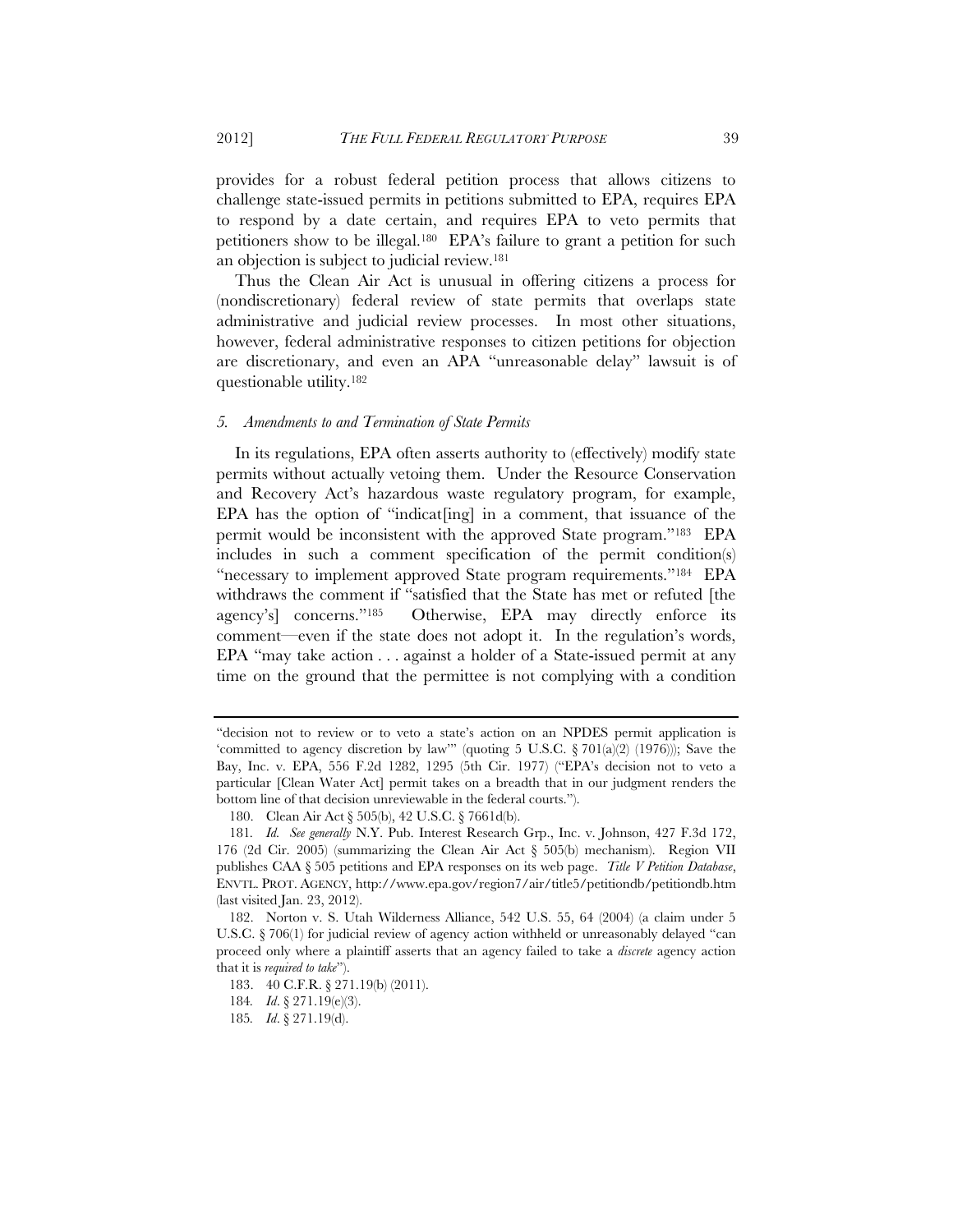that [EPA] in commenting . . . stated was necessary to implement approved State program requirements, whether or not that condition was included in the final permit."186 Similarly, EPA has authority to "terminate a Stateissued permit."<sup>187</sup>

# *6. Direct Federal Enforcement*

EPA generally retains authority to bring enforcement actions in states that it has approved to administer cooperative federalist programs.188 EPA enforcement can be civil or criminal in nature. Such enforcement sometimes serves as the only governmental response to a particular violation. More controversially, however, EPA enforcement might consist of "overfiling," i.e., adding a layer of federal enforcement on top of an ongoing or concluded state enforcement action.189

In addition, most antipollution statutes contain a fail-safe provision to allow EPA to abate dangerous industrial activities regardless of whether those activities are permitted or are otherwise consistent with regulations.190 These provisions allow EPA to seek injunctive relief or to issue administrative orders to abate situations that "may present an imminent and substantial endangerment to the public or the environment."191 This language sounds like "emergency" authority. The courts, however, have interpreted it to apply to significant risks of eventual harm, without proof of an emergency. This reading flows from statutory language under which an "endangerment" (i.e., a risk) triggers EPA's authority—suggesting that the

<sup>186</sup>*. Id*. § 271.19(e)(2).

<sup>187</sup>*. Id.* § 271.19(e).

<sup>188.</sup> Id. ("Under section 3008(a)(3) of RCRA, EPA may terminate a State-issued permit or bring an enforcement action . . . in the case of a violation of a State program requirement.").

<sup>189</sup>*. Compare* United States v. Power Eng'g Co., 303 F.3d 1232, 1240 (10th Cir. 2002) (deferring to EPA's interpretation that "EPA overfiling is permissible"), *with* Harmon Indus., Inc. v. Browner, 191 F.3d 894, 901–02 (8th Cir. 1999) ("EPA may not . . . fill the perceived gaps it sees in a state's enforcement action by initiating a second enforcement action without allowing the state an opportunity to correct the deficiency and then withdrawing the state's authorization.").

<sup>190</sup>*. See*, *e.g*., 42 U.S.C. § 6973 (2006); *see also* OFFICE OF ENFORCEMENT & COMPLIANCE ASSURANCE, ENVTL. PROT. AGENCY, EC-G-1998-378, GUIDANCE ON THE USE OF SECTION 7003 OF RCRA 13 (1997), http://www.epa.gov/compliance/resources/policies/civil/rcra/ rcrasect7003-rpt.mem.pdf.

<sup>191</sup>*.* 42 U.S.C. § 6973(a) (Resource Conservation and Recovery Act); *see id.* §7603 (Clean Air Act); *id.* §300i (Safe Drinking Water Act); 33 U.S.C. §1364 (2006) (Clean Water Act). *See generally* Clean Air Act; Enforcement Authority Guidance, 56 Fed. Reg. 24,393, 24,396 (May 30, 1991) [hereinafter EPA Enforcement Guidance] (discussing EPA imminent hazard authority).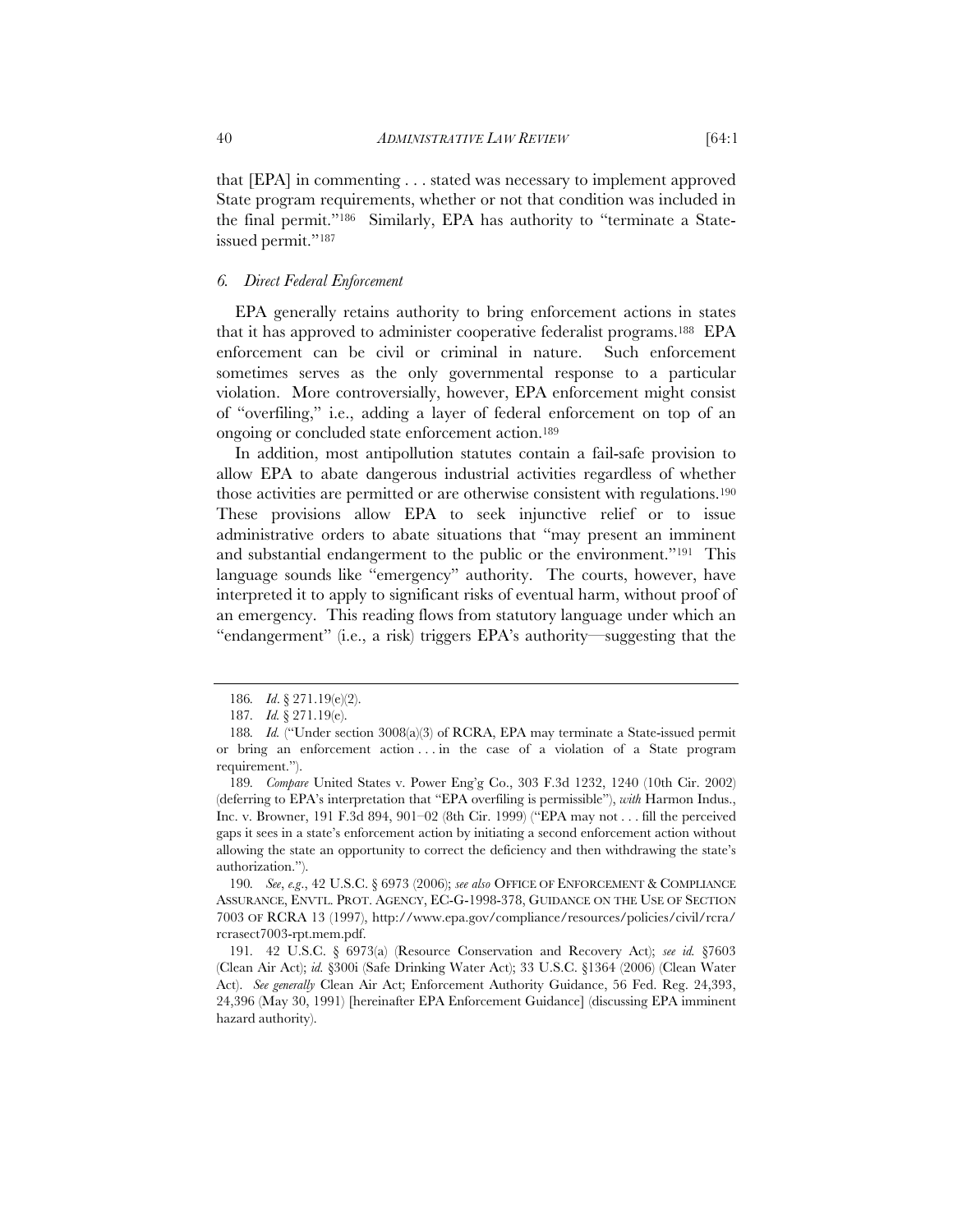agency need not wait for actual harm to occur. And it is the endangerment—not the harm—that must be "imminent and substantial." Moreover, the whole phrase is usually preceded by a "may"—meaning that even the risk may be potential instead of existing.192 Based on this analysis, courts have ruled that the "imminent hazard" provisions of antipollution laws contain authority for EPA to abate essentially "any risks" within the statute's scope.193 In the real world, however, few federal courts are likely to issue equitable relief about "any risk," without a showing that the risk merits such relief.194 One antipollution law—the Resource Conservation and Recovery Act—allows citizen enforcers to wield similar "imminent hazard" claims.<sup>195</sup>

Imminent hazard claims provide a means of protecting the public and environment when states drop the ball in implementing cooperative federalist law. These claims, however, are not specific to state failures to meet national standards, but are mechanisms for providing a (discretionary) safety net for all types of regulatory failures.

# IV. PREEMPTION ANALYSIS APPLIED: SORTING FALSE FROM TRUE CONFLICTS WITH THE FULL FEDERAL REGULATORY PURPOSE

This Part presents the Article's suggested approach to preemption analysis in the context of cooperative federalism. Subpart A describes the three categories of state–federal conflicts that arise in the context of a cooperative federalist regulatory system. Subpart B shows how courts can use four questions to sort those claims into the appropriate categories. Subpart C explains the "robust federal corrective mechanism" test that two of those questions implement. Subpart D presents an illustrative table to show how various federal mechanisms for keeping states on track affect the preemption analysis. Finally, Subpart E shows that revisions to the applicable federal regulatory program can change how particular types of conflicts are sorted.

<sup>192.</sup> Lincoln Props., Ltd. v. Higgins, No. S–91–760DFL/GGH, 1993 WL 217429, at \*13 (E.D. Cal. Jan. 21, 1993).

<sup>193.</sup> United States v. Price, 688 F.2d 204, 214 (3d Cir. 1982)*.*

<sup>194</sup>*. See* Weinberger v. Romero-Barcelo, 456 U.S. 305, 311 (1982) (an injunction "is not a remedy which issues as of course, or to restrain an act the injurious consequences of which are merely trifling" (citations omitted) (internal quotation marks omitted)).

<sup>195. 42</sup> U.S.C. § 6972(a)(1)(B); *see* Adam Babich, *RCRA Imminent Hazard Authority: A Powerful Tool for Businesses, Governments, and Citizen Enforcers*, [1994] 24 Envtl. L. Rep. (Envtl. Law Inst.) at 10,122.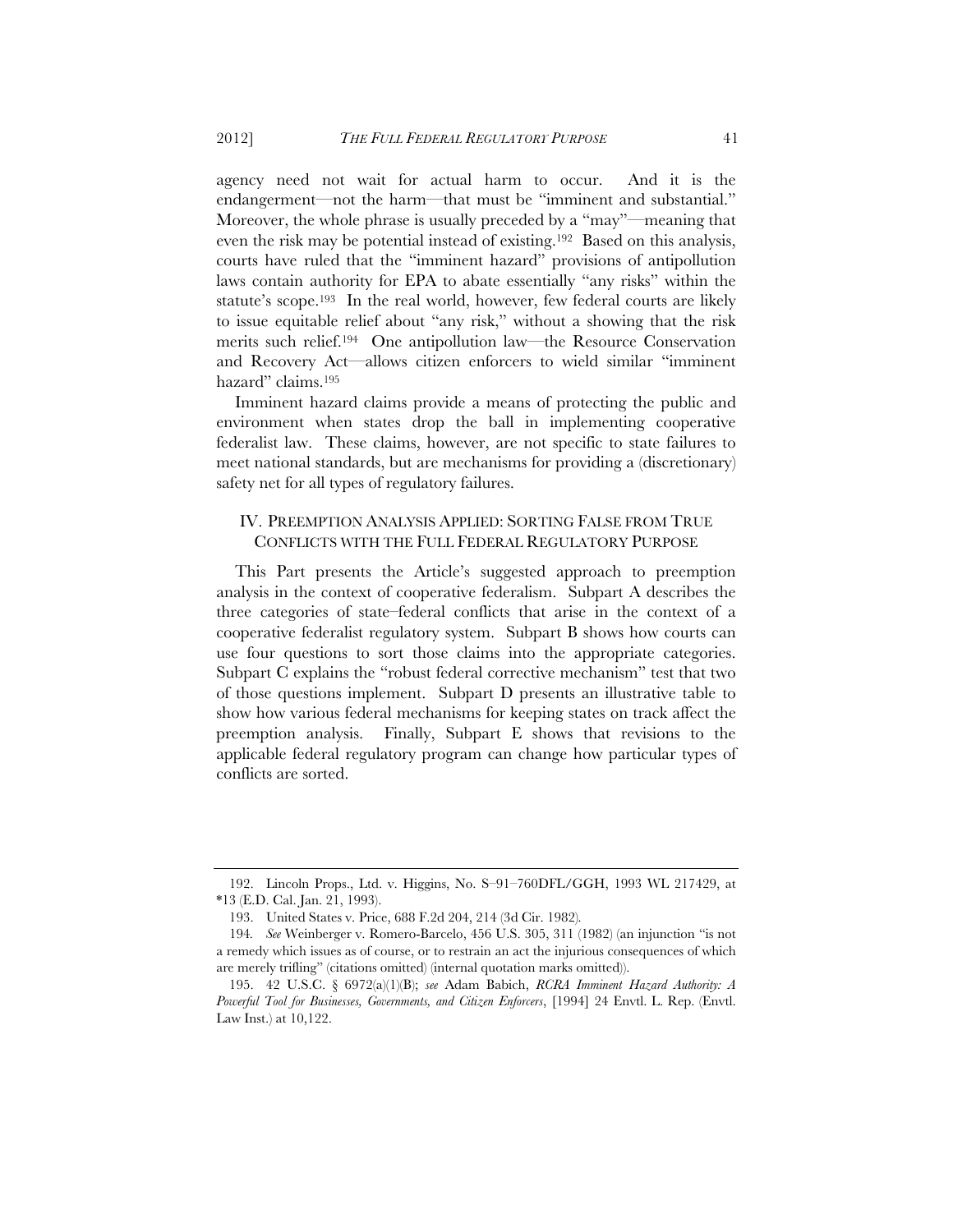#### 42 *ADMINISTRATIVE LAW REVIEW* [64:1

Usually, courts seem to treat a conflict between state action and federal law as all-but-conclusive evidence that Congress intended to preempt that state action.<sup>196</sup> But when Congress has elected to employ a system of cooperative federalism, analyses of congressional intent (i.e., the full federal regulatory purpose) must be more nuanced. In this context, conflicts between state and federal law can be usefully sorted into three categories: (1) isolated mistakes; (2) systemic conflicts subject to robust federal corrective mechanisms; and (3) conflicts with the full federal regulatory purpose (i.e., conflicts other than isolated mistakes that are not subject to robust federal corrective mechanisms).

#### *1. Isolated Mistakes*

State agencies—like their federal counterparts—sometimes make mistakes. When Congress employs a cooperative federalist system to assign states the day-to-day responsibility for issuing permits, therefore, it must know that even states fully committed to meeting minimum national standards will occasionally make decisions that conflict with one or another federal mandate. Further, it is inevitable that some of these defective decisions will survive review by the state's court system—just as some would slip by the federal judiciary. These types of errors, however, have nothing to do with the "priority" of federal rights over state law.197 Instead they are the inevitable by-product of *any* administrative system, whether state or federal.198

U.S. legal systems minimize such errors by providing for judicial review, which serves a quality control function capable of keeping agency action more or less in line with the rule of law.199 When Congress elects to employ cooperative federalist systems, Congress signals its intent—at least in most

<sup>196</sup>*. See supra* note 64*.*

<sup>197</sup>*. See* Golden State Transit Corp. v. City of L.A., 493 U.S. 103, 107 (1989) (the Supremacy Clause "secure[s] federal rights by according them priority whenever they come in conflict with state law" (alteration in original) (quoting Chapman v. Hous. Welfare Rights Org., 441 U.S. 600, 613 (1979))).

<sup>198</sup>*. Cf*. Paul v. Davis, 424 U.S. 693, 699–701 (1976) (rejecting a line of reasoning that would logically "result in every legally cognizable injury . . . inflicted by a state official acting under 'color of law' establishing a [due process] violation"—a reading that would make "the Fourteenth Amendment a font of tort law to be superimposed upon whatever systems may already be administered by the States").

 <sup>199.</sup> Thomas O. McGarity, *Some Thoughts on "Deossifying" the Rulemaking Process*, 41 DUKE L.J. 1385, 1452 (1992) (noting that "judicial review can steer agencies back on the track when they stray from their congressionally assigned roles" and "perform a necessary 'quality control' function").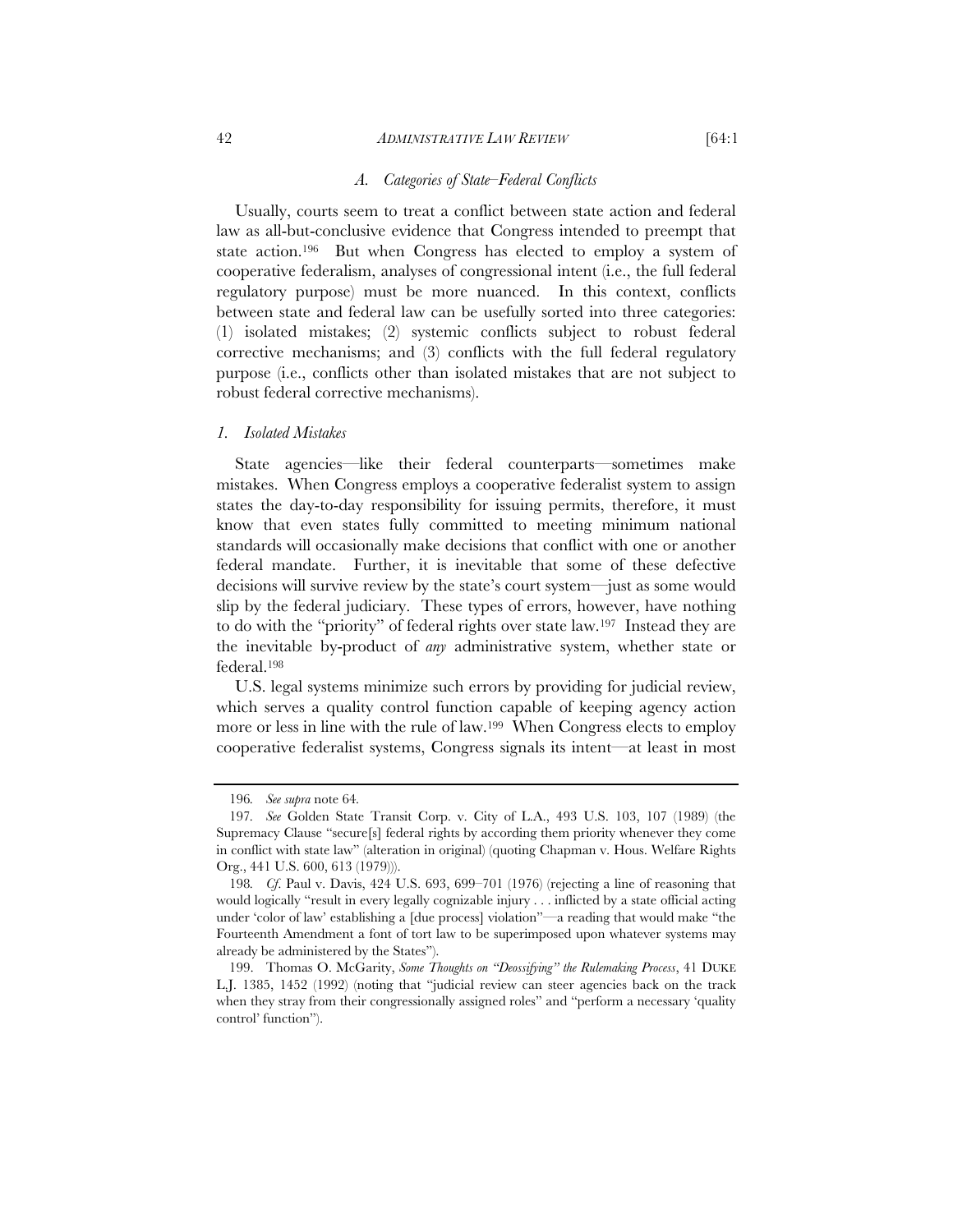cases—to let state court systems perform the quality control function for state-issued permits. In other words, the decision to provide for state implementation involves an implicit decision to tolerate isolated conflicts that arise from imperfections in state administrative and judicial systems subject to important exceptions.<sup>200</sup> But given that Congress is inconsistent at best in the degree of respect it affords state administrative processes,201 why assume that Congress intended to tolerate these Category 1 conflicts? In other words, why not allow the preemption doctrine to provide a federal layer of review for every potentially illegal state permit? In the final analysis, the "presumption against preemption" should tip the scale toward the assumption that when Congress provides that states will serve as the primary implementers of federal policy, it must—absent evidence to the contrary202—also expect the states' administrative law systems to provide the primary quality control mechanism. Moreover, if the federal regulatory system did not take the states' administrative processes seriously, it would make little sense for EPA regulations to specify minimum procedural rights that members of the public must enjoy in state administration of EPAauthorized programs.203

Can illegal permits ever become Category 2 or 3 conflicts? Yes: Category 1 errors do not include mistakes—no matter how well-meaning that qualify as systemic deviations from federal minimum standards.204 For example, state administrative misinterpretation of a federal regulation, if ratified by the state's court system, could cause the state's regulatory system to depart more or less permanently from national standards and, thus, would not qualify as a Category 1 error.205 Also, if illegal permits are part

205. For example, in *Andersen v. Department of Natural Resources*, 796 N.W.2d 1 (Wis. 2011), the Wisconsin Supreme Court ratified the state Department of Natural Resources'

<sup>200</sup>*. See*, *e.g.*, *supra* notes 180–81 and accompanying text (discussing provisions for EPA objection to Clean Air Act permits).

<sup>201</sup>*. See* Alaska Dep't of Envtl. Conservation v. EPA, 540 U.S. 461, 495 (2004) (upholding EPA's interpretation of the Clean Air Act "to allow substantive federal Agency surveillance of state permitting authorities' BACT [Best Available Control Technology] determinations subject to federal-court review"); *see also supra* notes 180–87 and accompanying text.

<sup>202</sup>*. See*, *e.g.*, N.Y. Pub. Interest Research Grp., Inc. v. Johnson, 427 F.3d 172, 176 (2d Cir. 2005) (analyzing the Clean Air Act scheme for federal judicial review of state-issued Clean Air Act permits)*.*

<sup>203</sup>*. See supra* note 143.

 <sup>204.</sup> Why not sort *all* state–federal conflicts in cooperative federalist systems into Category 1? Tolerating systematic conflicts that survived state court review would undermine Congress's goal of providing a national minimum level of protection for public health and welfare. If federal standards could be interpreted differently in each of the fifty states, an important goal of the cooperative federalist federal regulatory programs would absent a Category 2 fix—be defeated.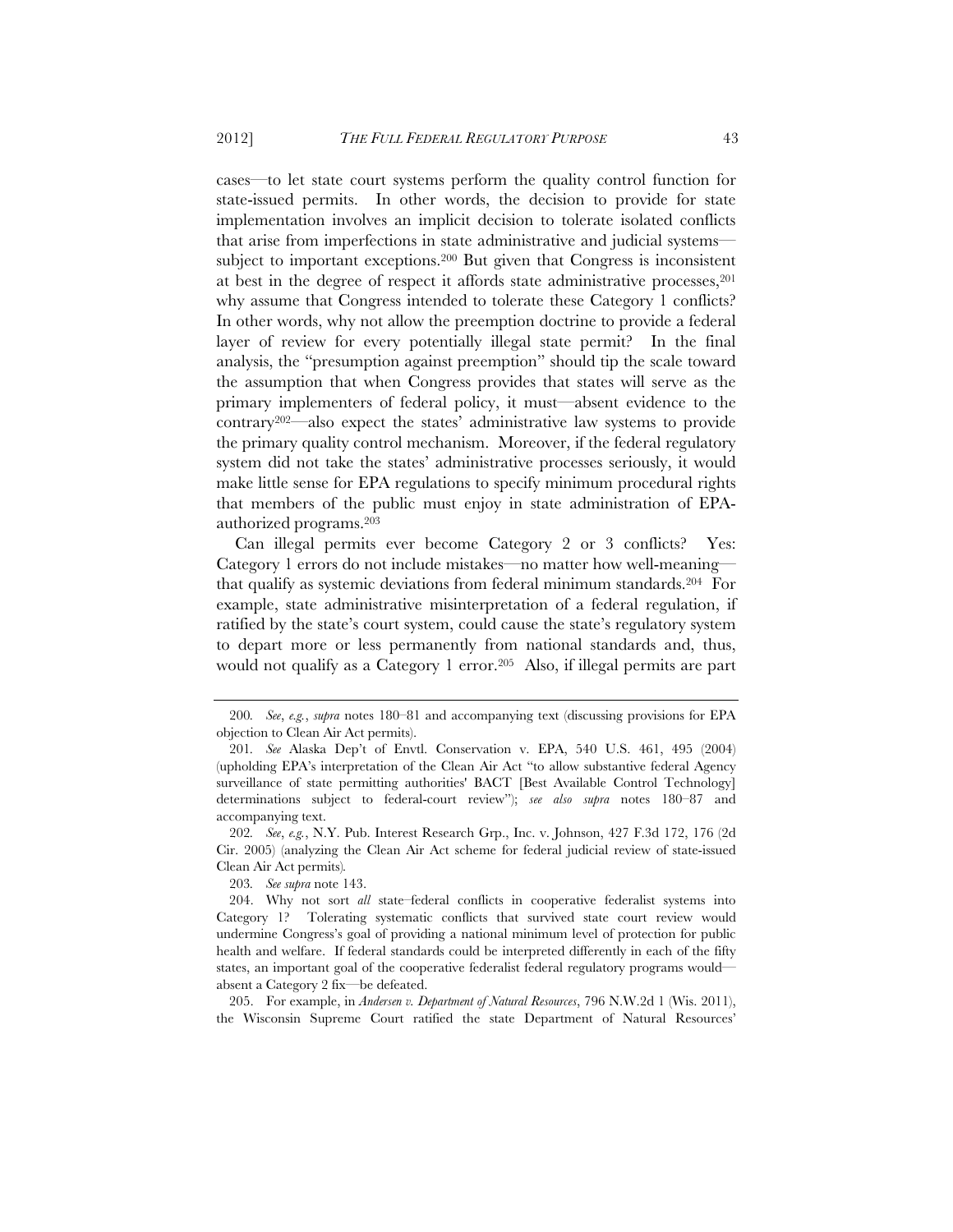of a pattern of practice which shows that the state agency lacks the resources, expertise, or political will to run a program consistent with federal law, the conflict would fall under Category 2 or Category 3.

#### *2. Systemic Conflicts Subject to Robust Federal Corrective Mechanisms*

Sometimes Congress and the agencies it charges with administering its statutes build into cooperative federalist systems robust mechanisms for correction of deviations from the federal mandates that those systems impose. A federal corrective mechanism is "robust" if it is reasonably calculated to remove any state-law obstacle to achievement of the full federal regulatory purpose. Therefore, a robust federal corrective mechanism in the environmental cooperative federalist context<sup>206</sup> must be likely: (1) to restore the supremacy of national standards and (2) overcome bureaucratic inertia as to both (a) the procedural questions of whether and when the federal agency will determine whether or not to invoke the mechanism, and (b) the substantive decisions as to whether and how the mechanism will apply.207 In other words, a robust federal corrective

 206. Other goals might be relevant to analyses of "robustness" under cooperative federalist systems other than the antipollution systems discussed here.

determination that affected people could not challenge state-issued permits as violating federal regulations because a permit "properly reissued under the state's statutory and regulatory authority . . . necessarily complies with federal law—unless and until the EPA determines otherwise." *Id.* at 17. This arguably means that Wisconsin's Clean Water Act program is now out of compliance with 40 C.F.R. § 123.30 (2011), which requires that state water quality programs provide for an opportunity for "judicial review that is the same as that available to obtain judicial review in federal court of a federally-issued NPDES permit (see § 509 of the Clean Water Act)."

 <sup>207.</sup> In this context, therefore, wholly discretionary EPA authority should not be viewed as "robust" because it is not reasonably calculated to overcome federal bureaucratic inertia—and therefore not an "adequate substitute" for a private right of action that any person with standing could initiate. *See* Tracy A. Thomas, *Congress' Section 5 Power and Remedial Rights*, 34 U.C. DAVIS L. REV. 673, 756 (2001) (arguing that the "key to reconciling legislative and judicial remedies is . . . the evaluation of whether the legislative remedy is an adequate substitute"); Cass R. Sunstein, *Section 1983 and the Private Enforcement of Federal Law*, 49 U. CHI. L. REV. 394, 432–33 (1982) (suggesting that the argument that another statutory remedy precludes use of § 1983 "is strengthened if the statute provides explicitly or implicitly for a private remedy against the federal government in the event of federal agency inaction" because the "existence of such a remedy provides evidence that Congress intended the executive, and not the courts, to be the primary guarantor of state compliance with federal law"); Elliott, *supra* note 134, at 152 ("The ability of any affected member of a citizen's group to go to court, to an independent judiciary, to make the government live up to its obligations under the law, or to make a polluter comply with its obligations under the law, is one of the very best features of the American system."). Similarly, when a federal mechanism for correcting a state conflict would require an unreasonably sustained commitment of resources—for example challenging every permit that a state issues as a way of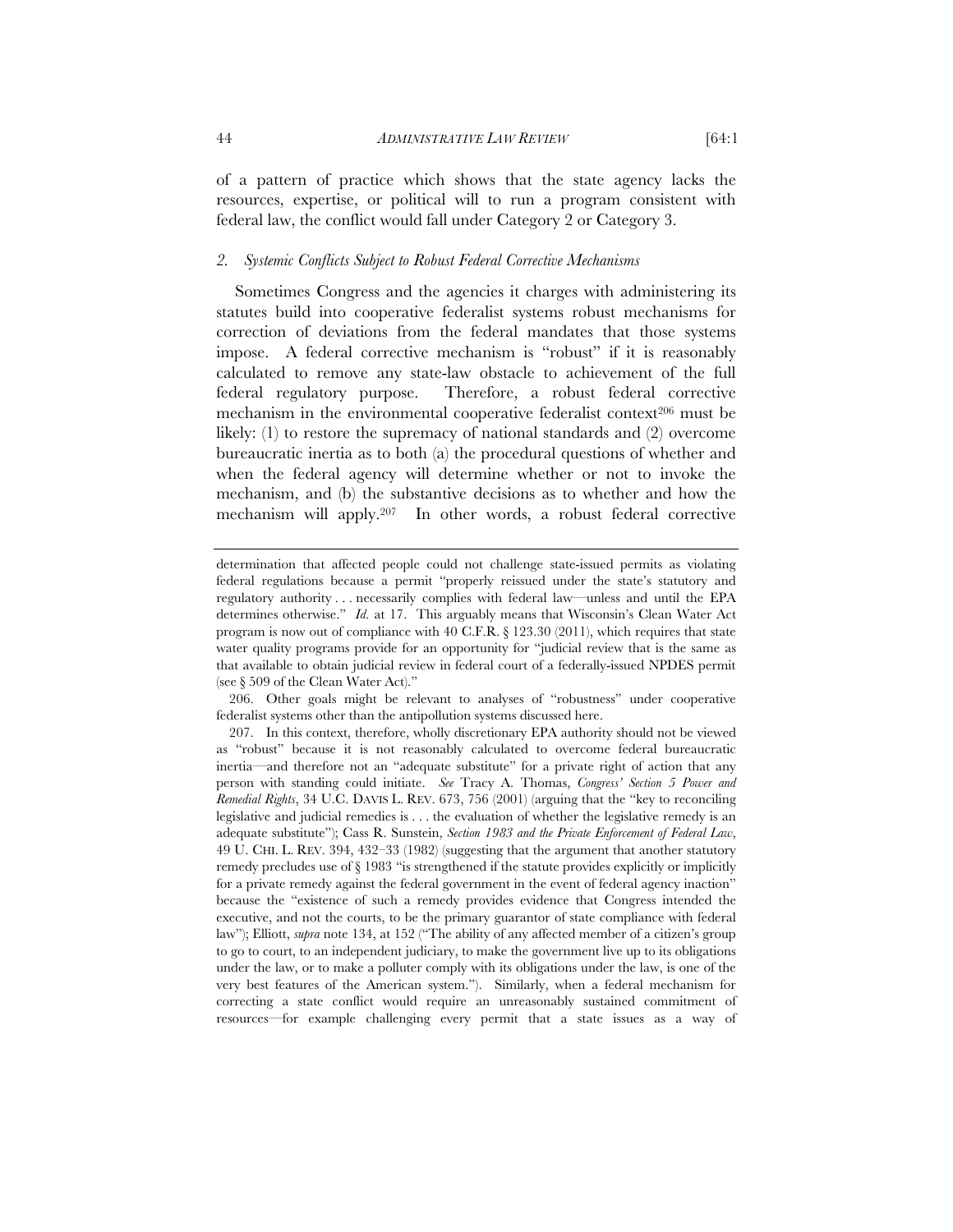mechanism provides reliable (not, of course, guaranteed) correction for systemic problems and provides for judicial review.

One example of a robust federal corrective mechanism is the Clean Air Act's provision for EPA veto of state permits that implement Title V of that Act. The mechanism provides for judicial review to overcome bureaucratic inertia, and—although it operates on a permit-by-permit basis—it is likely to result in definitive EPA rejection of state action that conflicts with federal law.208 But this mechanism would not apply to all state deviations from federal Title V permitting mandates. For example, a state policy that exempted sources from the Clean Air Act's Title V permitting process (such as by classifying those sources as "minor" rather than "major") might fall between the cracks of this corrective mechanism and end up in Category 3, described below. This is because the Clean Air Act Title V petition process, on its face, applies to EPA review of state-issued Title V permits not state failures to require such permits.

#### *3. Conflicts with the Full Federal Regulatory Purpose*

The third Category comprises conflicts that do not fit into Categories 1 or 2 and therefore stand as an obstacle to achievement of the full federal regulatory purpose behind environmental cooperative federalist systems. By definition, these are systemic, not isolated conflicts and also by definition they are not subject to robust federal corrective mechanisms that would be reasonably calculated to fix them. For example, to the extent that the Clean Air Act's withdrawal procedures are insulated from judicial review by an extrapolation from the enforcement–discretion doctrine,209 they are clearly not robust. They fail to create a mechanism for overcoming bureaucratic inertia and therefore fall short of removing state-law obstacles to the goals of cooperative regulatory federalist systems. To provide another example, the Resource Conservation and Recovery Act's solid waste program allows EPA to cut off solid waste funding to states with inadequate programs210 and authorizes "any person" to bring enforcement

compensating for illegalities in the state permitting system—the mechanism would not be reasonably calculated to restore the supremacy of national health and welfare standards.

 <sup>208.</sup> The argument on the other side is that this mechanism fails to provide a systematic fix for systematic problems. At least in theory, a litigant might need to file repeated petitions for essentially every Title V Clean Air Act permit that a state issued in order to police the cooperative federalist system effectively. But such repeated state defiance of federal mandates, even in the face of EPA rulings, should be treated as a different category of conflict—part of a pattern and practice of defiance that potentially falls within Category 3.

<sup>209</sup>*. See supra* notes 157–73 and accompanying text (discussing judicial review in relation to the doctrine of enforcement discretion).

<sup>210. 42</sup> U.S.C. § 6947(b)(3) (2006).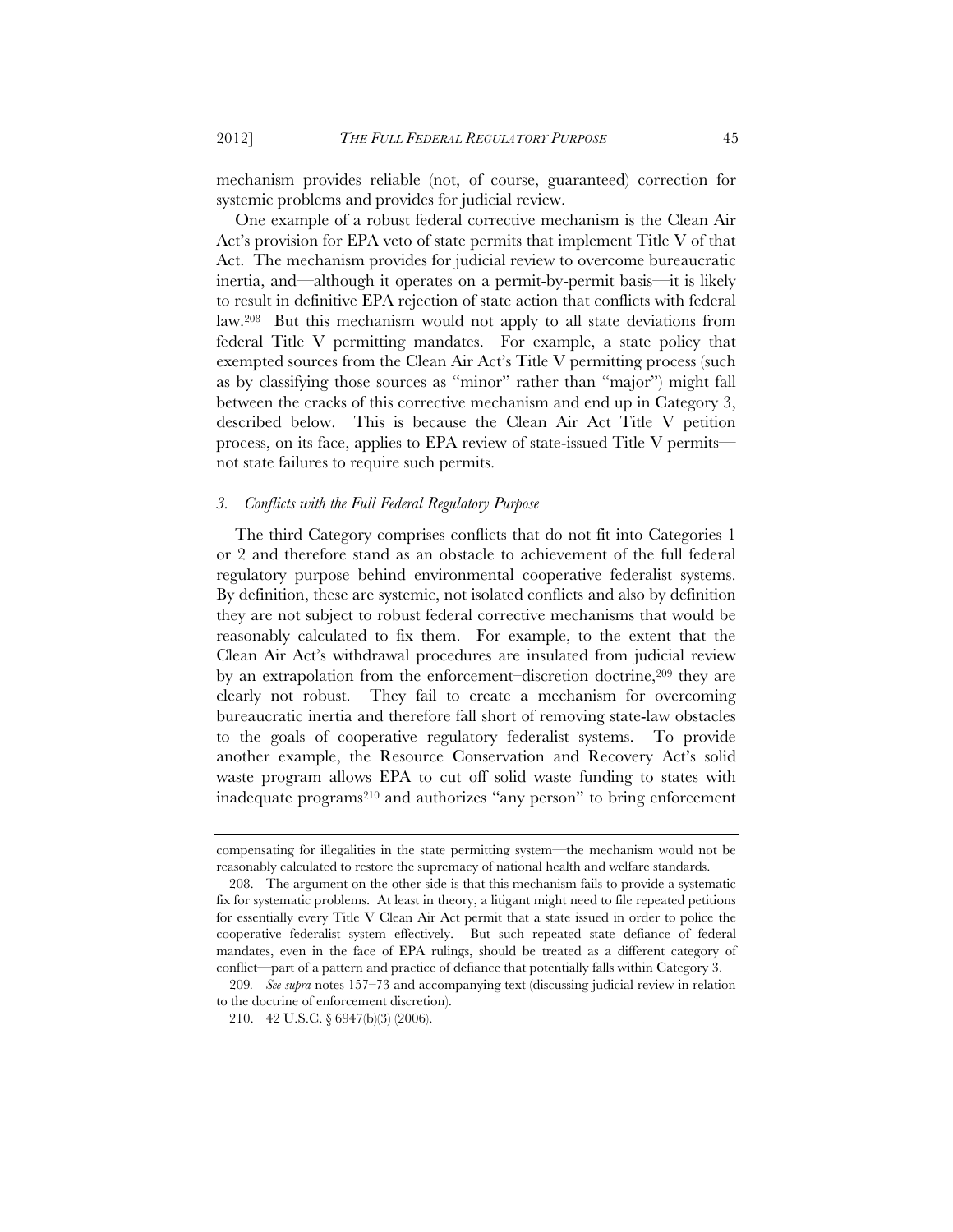suits against operators of landfills that fail to meet EPA criteria.211 Neither of these mechanisms is a reliable fix for systemic conflicts between state and federal solid waste regulations. An EPA funding cutoff would have no direct effect on the offending state regulations and would likely be subject to bureaucratic inertia. Citizen enforcement actions against offending landfills would be too indirect to provide a reliable mechanism for reforming state solid waste law that falls short of federal criteria. Thus, neither mechanism is robust.

# *B. Four Questions for Sorting Conflicts*

To determine which category a state–federal conflict in an environmental cooperative federalist system fits into,<sup>212</sup> courts should analyze the following four questions, presented in the form of a flow chart:

 <sup>211.</sup> *Id.* § 6945(a) ("The prohibition contained in the preceding sentence shall be enforceable under section 6972 of this title against persons engaged in the act of open dumping.").

 <sup>212.</sup> This discussion assumes that the federal purpose at issue in the state–federal conflict is "significant." *See* Williamson v. Mazda Motor of Am., Inc., 131 S. Ct. 1131, 1137 (2011) ("Like the regulation in *Geier* [*v. Am. Honda Motor Co.*, 529 U.S. 861 (2000)], the [seatbelt] regulation here leaves the manufacturer with a choice. And, like the tort suit in *Geier*, the tort suit here would restrict that choice. But unlike *Geier*, we do not believe here that choice is a significant regulatory objective.").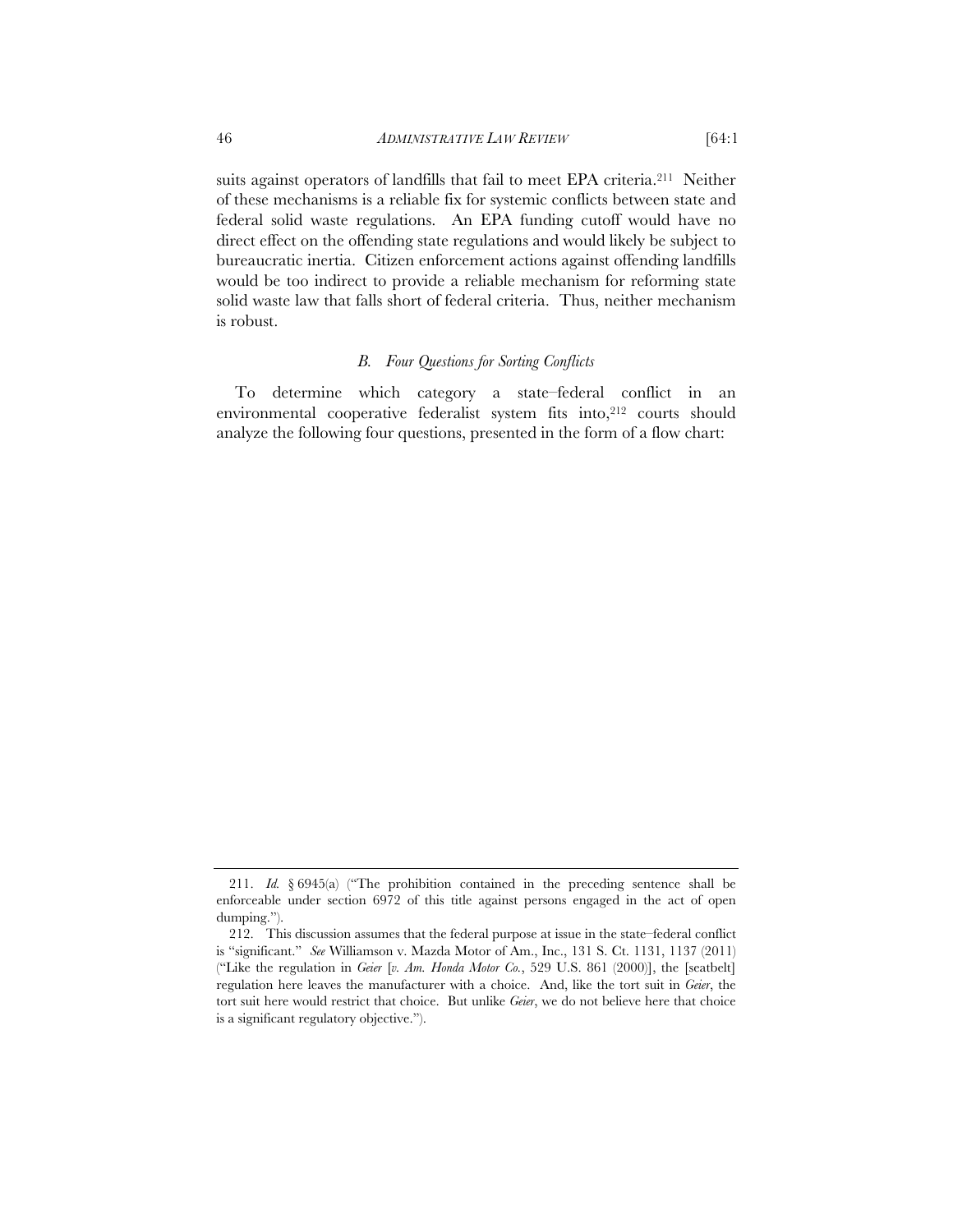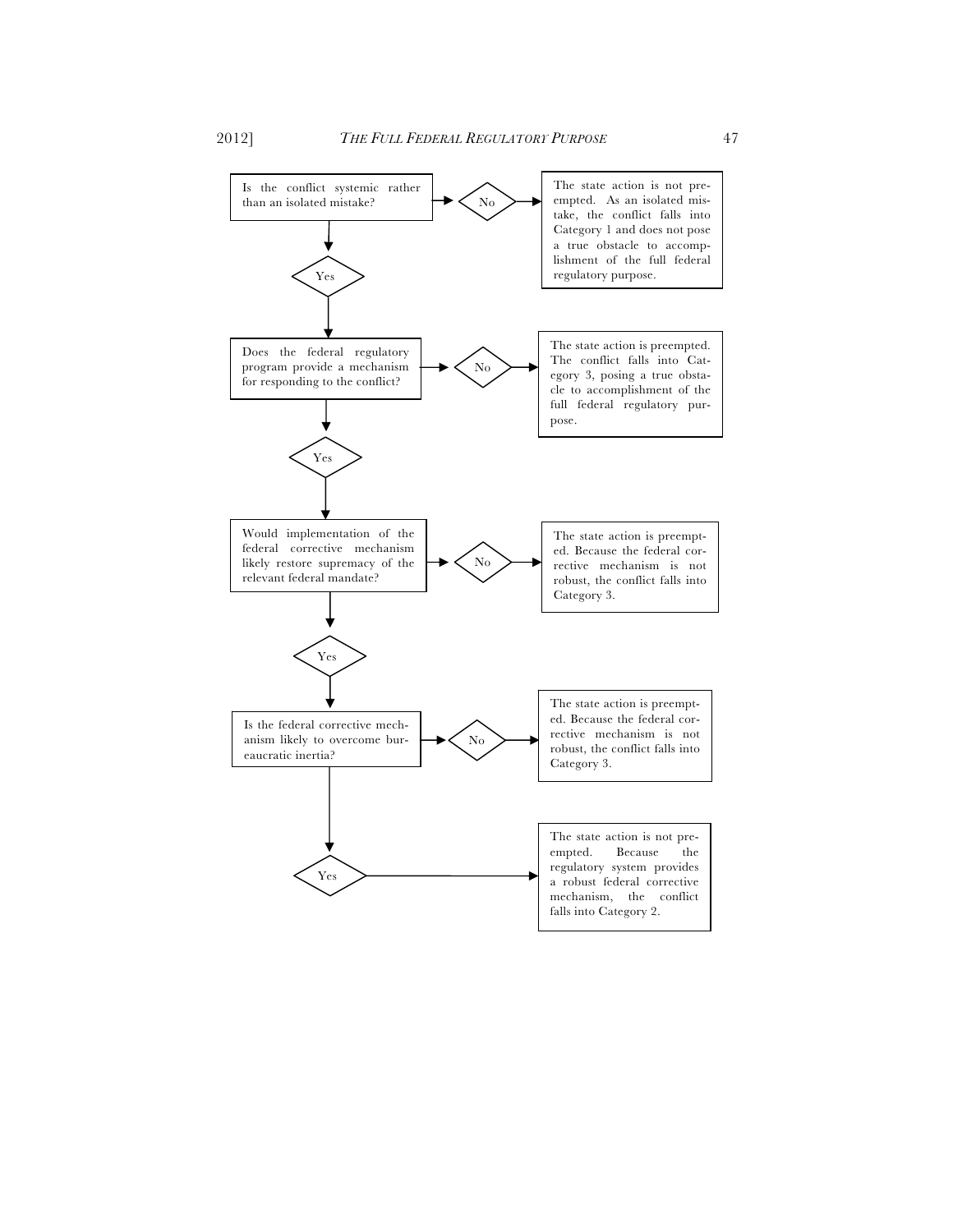#### 48 *ADMINISTRATIVE LAW REVIEW* [64:1

The "robust federal corrective mechanism" test is grounded in preemption jurisprudence because it is derived from preemption's ultimate touchstone—the federal regulatory programs' purposes.213 Accordingly, it also answers the question of whether the federal corrective mechanism is an "adequate substitute" for the private remedy of preemption.214 The test is arguably similar to the Supreme Court's "sufficiently comprehensive remedy" test,<sup>215</sup> which the Court uses to determine whether a litigant is barred by another remedy from using 42 U.S.C. § 1983 to vindicate a constitutional or statutory right.216 That test asks whether "the remedial devices provided in a particular Act are sufficiently comprehensive . . . to demonstrate congressional intent to preclude the remedy of suits under § 1983."217 In the § 1983 context, the Court—so far—does not "lightly conclude that Congress intended to preclude reliance on § 1983 as a remedy for the deprivation of a federally secured right."<sup>218</sup> The question is whether "a § 1983 action would be inconsistent with Congress's carefully tailored scheme."219 When congressional remedies "diverge in significant ways" from "rights and protections . . . existing under the Constitution," it is appropriate to infer "lack of congressional intent" to preclude § 1983 claims.220 On the other hand, the Court has stated that "the existence of a

<sup>213</sup>*. See supra* notes 133–35 and accompanying text (describing the three goals of providing citizens a minimum level of environmental protection, overcoming bureaucratic inertia, and preserving state primacy).

<sup>214</sup>*. See* Thomas, *supra* note 207, at 756 (noting that the "key to reconciling legislative and judicial remedies" is to evaluate "whether the legislative remedy is an adequate substitute"). Because the preemption doctrine implements the ultimate touchstone of the full federal regulatory purpose, an adequate substitute for a preemption claim must, with reasonable reliability, implement that same purpose.

 <sup>215.</sup> Middlesex Cnty. Sewerage Auth. v. Nat'l Sea Clammers Ass'n, 453 U.S. 1, 20 (1981).

 <sup>216.</sup> Section 1983 provides a remedy for people injured by being deprived of their constitutional or statutory rights "under color of" state law. 42 U.S.C. § 1983. The tests apply to different situations; however, since § 1983 is a statutory remedy and preemption is rooted in the Constitution.

<sup>217</sup>*. Nat'l Sea Clammers Ass'n*, 453 U.S. at 20.

 <sup>218.</sup> Golden State Transit Corp. v. City of L.A., 493 U.S. 103, 107 (1989) (quoting Wright v. City of Roanoke Redevelopment & Hous. Auth., 479 U.S. 418, 423–24 (1987)); *see*, *e.g.*, Charvat v. E. Ohio Reg'l Wastewater Auth., 246 F.3d 607, 615 (6th Cir. 2001) ("In sum, the defendants have failed to prove that Congress intended for the whistleblower provisions of the CWA and [the Safe Drinking Water Act] to preclude the enforcement of constitutional rights through § 1983.").

<sup>219</sup>*. Charvat*, 246 F.3d at 615 (quoting *Golden State Transit Corp*., 493 U.S. at 107).

<sup>220.</sup> Fitzgerald v. Barnstable Sch. Comm., 555 U.S. 246, 252–53 (2009).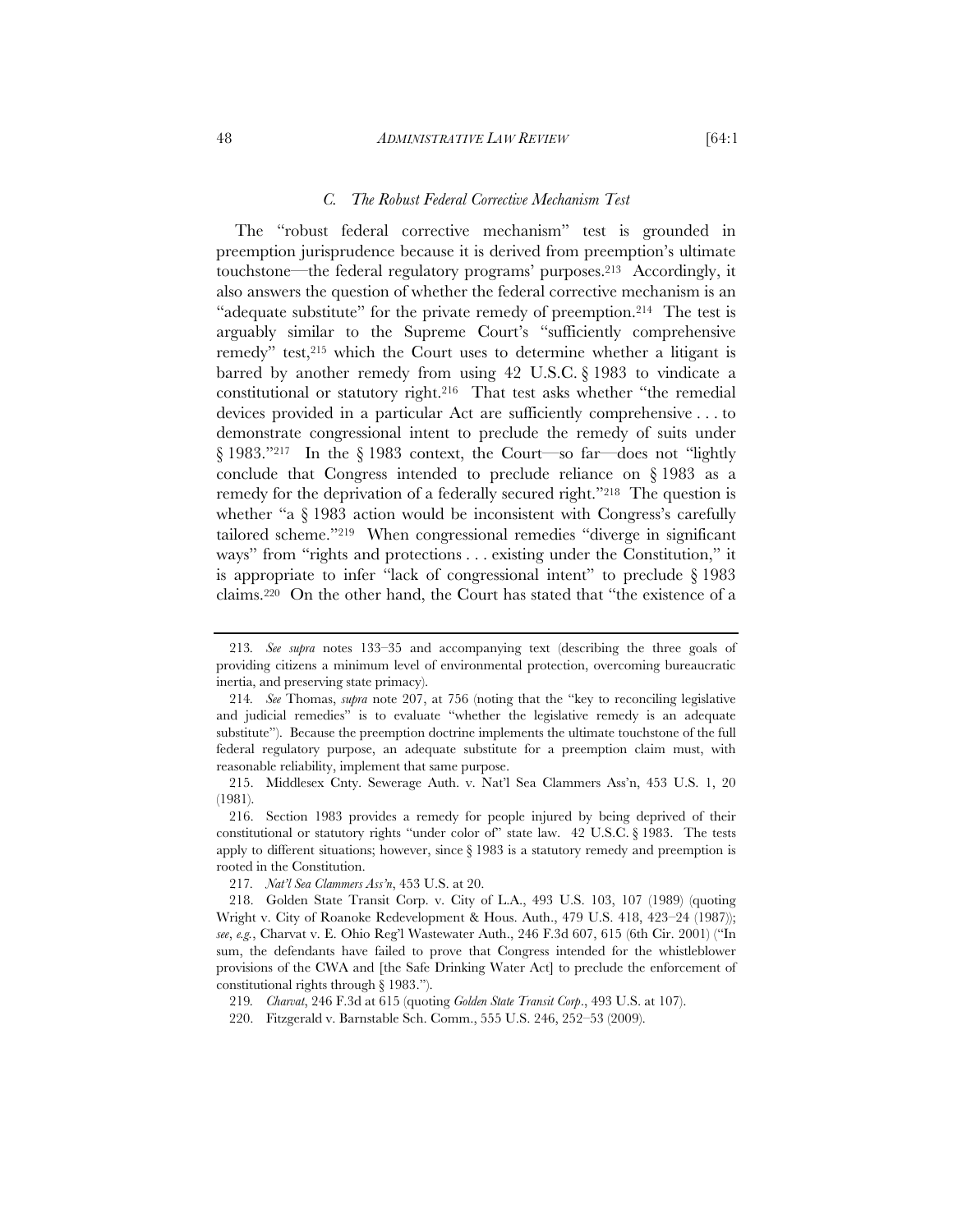more restrictive private remedy for statutory violations has been the dividing line between those cases in which we have held that an action would lie under § 1983 and those in which we have held that it would not."221 To be consistent with the preemption doctrine, however, the robust federal corrective mechanism test should remain tied to the federal regulatory programs' purposes, rather than hinging on whether a legislative remedy is "more restrictive."

The robust federal corrective mechanism test also bears some resemblance to the "adequate remedial mechanisms"222 test that the Court applies when determining whether a statutory remedy precludes availability of a *Bivens* remedy for a constitutional tort.223 *Bivens* created "an implied private action for damages against federal officers alleged to have violated a citizen's constitutional rights*.*"224 The *Bivens* test is not crystal clear. At least for now, the bottom-line question is "whether an elaborate remedial system that has been constructed step by step, with careful attention to conflicting policy considerations, should be augmented by the creation of a new judicial remedy for the constitutional violation at issue."225 But there is a current in the Court in favor of applying *Bivens* more narrowly, characterizing *Bivens* as "a relic of the heady days in which this Court assumed common-law powers to create causes of action."226

223*. See* Bivens v. Six Unknown Named Agents of Fed. Bureau of Narcotics, 403 U.S. 388, 397 (1971) (inquiring whether the petitioner is entitled to redress through a "particular remedial mechanism" in the federal courts); *see also* Corr. Servs. Corp. v. Malesko, 534 U.S. 61, 66 (2001) ("We first exercised this authority [to imply a new constitutional tort] in *Bivens*, where we held that a victim of a Fourth Amendment violation by federal officers may bring suit for money damages against the officers in federal court.").

224*. Malesko*, 534 U.S. at 66; *see also Schweiker*, 487 U.S. at 421 (explaining that in *Bivens*, the "Court noted that Congress had not specifically provided for such a remedy and that 'the Fourth Amendment does not in so many words provide for its enforcement by an award of money damages for the consequences of its violation'" but created a remedy "finding 'no special factors counseling hesitation in the absence of affirmative action by Congress,' and 'no explicit congressional declaration' that money damages may not be awarded" (quoting *Bivens*, 403 U.S. at 396–97)).

 <sup>221.</sup> City of Rancho Palos Verdes v. Abrams, 544 U.S. 113, 121 (2005). *But cf.* Verizon Md. Inc. v. Pub. Serv. Comm'n, 535 U.S. 635, 643 (2002) ("The mere fact that some acts are made reviewable should not suffice to support an implication of exclusion as to others." (quoting Abbott Labs. v. Gardner, 387 U.S. 136, 141 (1967))).

<sup>222</sup>*. See* Schweiker v. Chilicky, 487 U.S. 412, 423 (1988) ("When the design of a Government program suggests that Congress has provided what it considers adequate remedial mechanisms for constitutional violations that may occur in the course of its administration, we have not created additional . . . remedies.").

 <sup>225.</sup> Bush v. Lucas, 462 U.S. 367, 388 (1983); *see also* Wilkie v. Robbins, 551 U.S. 537, 554 (2007) (citing *Bush*).

 <sup>226.</sup> *Wilkie*, 551 U.S. at 568 (Thomas, J., concurring) ("Accordingly, in my view, *Bivens* and its progeny should be limited 'to the precise circumstances that they involved.'" (quoting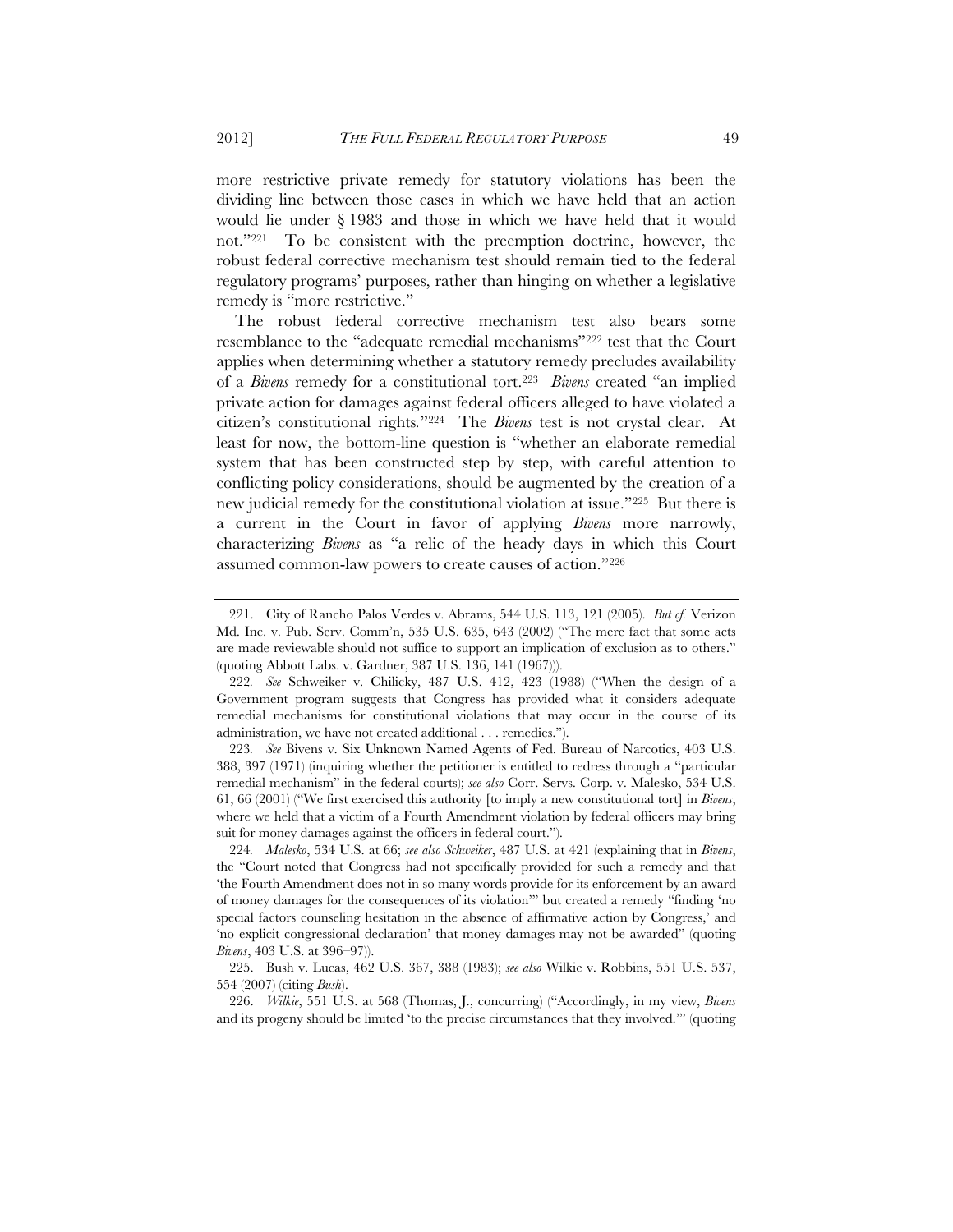The robust federal corrective mechanism test is related to the "detailed remedial scheme" test, which the Court uses to decide whether another remedy precludes courts from asserting jurisdiction over state officers under the *Ex parte Young* doctrine.227 The tests are related because in many preemption cases about cooperative federalist programs, plaintiffs will rely on *Ex parte Young* to avoid states' Eleventh Amendment immunity.228 The *Ex parte Young* doctrine allows litigants to challenge state action or inaction in federal court by suing state officials rather than the states themselves.229

When plaintiffs use the *Ex parte Young* doctrine to bring preemption claims about cooperative federalist regulatory systems, the "robust federal

The doctrine is rooted in legal "fiction." *See* Idaho v. Coeur d'Alene Tribe of Idaho, 521 U.S. 261, 281 (1997) (referring to "the *Ex parte Young* fiction"). *But see* Planned Parenthood of Hous. & Se. Tex. v. Sanchez, 403 F.3d 324, 334 n.47 (5th Cir. 2005) ("[O]ne school of thought holds that the Supremacy Clause itself creates [the *Ex parte Young* doctrine, as an] implied cause of action." (citing 13B CHARLES A. WRIGHT ET AL. FEDERAL PRACTICE AND PROCEDURE: JURISDICTION 2D § 3566, at 102 (1984)). *Cf.* Va. Office for Prot. & Advocacy v. Stewart, 131 S. Ct. 1632, 1638 (2011) ("This doctrine has existed alongside our sovereign-immunity jurisprudence for more than a century, accepted as necessary to permit the federal courts to vindicate federal rights." (quoting *Pennhurst*, 465 U.S. at 105) (internal quotation marks omitted)).

*Malesko*, 534 U.S. at 75 (Scalia, J., concurring))).

<sup>227</sup>*. See* Seminole Tribe of Fla. v. Florida, 517 U.S. 44, 74 (1996) ("[W]here Congress has prescribed a detailed remedial scheme for the enforcement against a State of a statutorily created right, a court should hesitate before casting aside those limitations and permitting an action against a state officer based upon *Ex parte Young*.").

<sup>228</sup>*. See* Blatchford v. Native Vill. of Noatak, 501 U.S. 775, 779 (1991) ("[W]e have understood the Eleventh Amendment to stand not so much for what it says, but for the presupposition of our constitutional structure which it confirms: that the States entered the federal system with their sovereignty intact; that the judicial authority in Article III is limited by this sovereignty . . . .").

<sup>229</sup>*. See Ex parte* Young, 209 U.S. 123, 159–60 (1908) ("It is simply an illegal act upon the part of a state official in attempting by the use of the name of the State to enforce a legislative enactment which is void because unconstitutional."); Edelman v. Jordan, 415 U.S. 651, 664 (1974) ("*Ex parte Young* was a watershed case in which this Court held that the Eleventh Amendment did not bar an action in the federal courts seeking to enjoin the Attorney General of Minnesota from enforcing a statute claimed to violate the Fourteenth Amendment of the United States Constitution."). The *Edelman* Court noted that *Ex parte Young* "has permitted the Civil War Amendments to the Constitution to serve as a sword, rather than merely as a shield, for those whom they were designed to protect." *Edelman*, 415 U.S. at 664. The doctrine, however, is generally limited to suits for prospective relief, as opposed to retroactive awards that are "in practical effect indistinguishable in many aspects from an award of damages against the State." *Id.* at 668. Also, the doctrine only applies to state violation of duties under *federal* law. Pennhurst State Sch. & Hosp. v. Halderman, 465 U.S. 89, 106 (1984) ("A federal court's grant of relief against state officials on the basis of state law, whether prospective or retroactive, does not vindicate the supreme authority of federal law. . . . We conclude that *Young* and *Edelman* are inapplicable in a suit against state officials on the basis of state law.").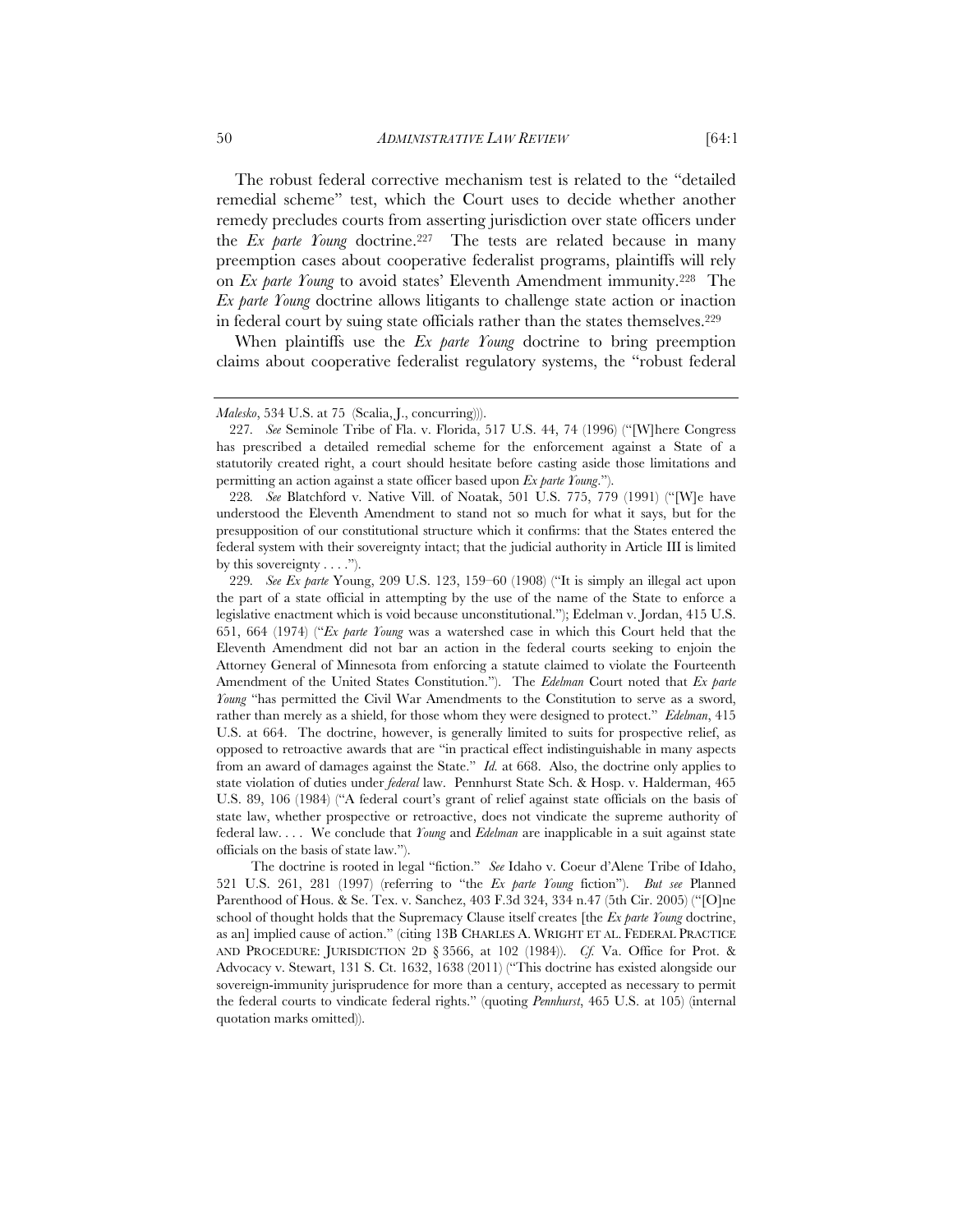corrective mechanism" test should serve as a special application of the detailed remedial scheme test. This is because the detailed remedial scheme test is ultimately about discerning Congress's intent.230 And, as discussed above,<sup>231</sup> the robust federal corrective mechanism test is grounded in preemption doctrine's ultimate touchstone—the "*full* purposes and objectives of Congress,"232 that is, the full federal regulatory purpose.233 Thus, the test should hinge on whether the relevant mechanism is reasonably calculated to remove any state-law obstacle to achievement of that purpose, i.e., to protect public health and welfare up to the minimum level of national standards and overcome bureaucratic inertia.234

# *D. An Illustrative Table*

The following table illustrates the discussion above in terms of the mechanisms—discussed in Part III.D for keeping states on track. For each illustrative federal corrective mechanism, the table specifies whether the mechanism is robust and the impact that mechanism should have on preemption analysis in the context of environmental cooperative federalist systems.

 <sup>230.</sup> In *Seminole Tribe of Florida v. Florida*, the Court declined to allow an *Ex parte Young* cause of action in deference to a statutory remedy that was not only lacked robustness, it was useless—since it was unconstitutional. 517 U.S. at 75–76. But the Court justified this result in terms of Congress's intent, explaining that when Congress tried (and failed) to create a limited remedy for state violations of the Indian Gaming Regulatory Act, 25 U.S.C. § 2710(d) (2006), Congress "strongly indicat[ed]" that it did not wish to impose broader *Ex parte Young* liability. 517 U.S. at 75–76.

<sup>231</sup>*. See supra* notes 213–14 and accompanying text*.*

<sup>232.</sup> Hines v. Davidowitz, 312 U.S. 52, 67 (1941) (emphasis added).

<sup>233</sup>*. See supra* notes 27–29 and accompanying text (showing that the Court's use of the phrase "purpose of Congress" in the preemption context really refers to the federal regulatory purpose).

<sup>234</sup>*. But see* Legal Envtl. Assistance Found., Inc. v. Pegues, 904 F.2d 640, 644 (11th Cir. 1990) ("Applying *Young* in these circumstances would ignore the important distinction between remedies implied to redress constitutional violations and remedies, whether implied or express, for violations of statutory rights."). But preemption claims can also arise in situations in which the Eleventh Amendment immunity of the states is not an issue, for example because of waiver, because the defendant is not a state, or because the action is before a state court.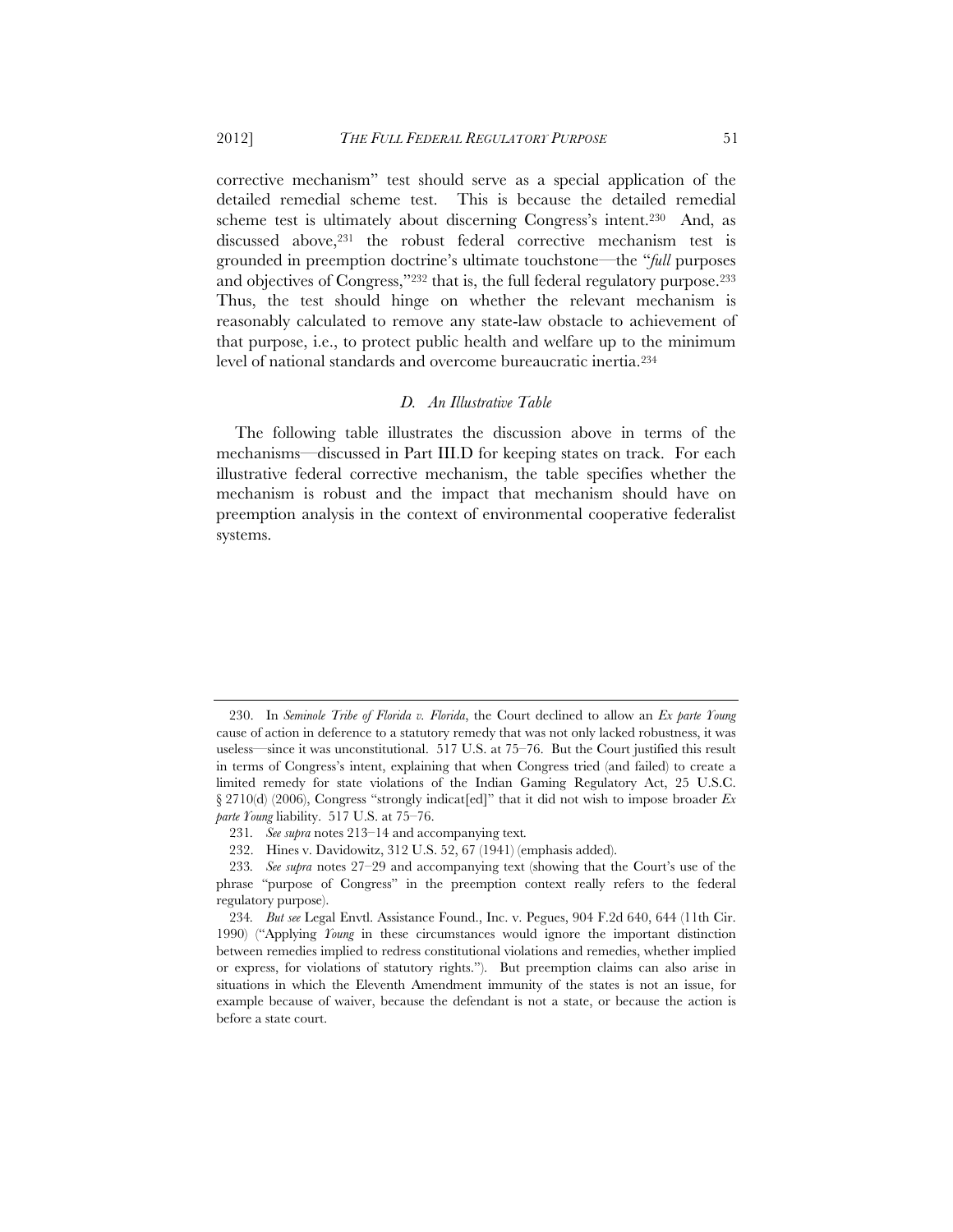| Federal                       | Is the Federal                | Impact on                           |
|-------------------------------|-------------------------------|-------------------------------------|
| Mechanism                     | <b>Mechanism Robust?</b>      | <b>Preemption Analysis</b>          |
| Federal approval              | Yes-EPA approval is a         | Because of this mechanism,          |
| and delegation <sup>235</sup> | system-wide review<br>and     | conflicts between the terms         |
|                               | thus likely to maintain the   | of EPA-approved state pro-          |
|                               | supremacy of national sta-    | grams and federal law (that         |
|                               | ndards. It is also subject to | do not result from post-            |
|                               | judicial review and there-    | approval state or federal           |
|                               | fore capable of overcoming    | changes) belong in Cate-            |
|                               | bureaucratic inertia.         | gory 2.                             |
| Federal                       | Maybe-EPA withdrawal          | $\frac{1}{1}$<br>If judicial review |
| withdrawal                    | is a system-wide fix and      | available, systemic conflicts       |
| proceedings <sup>236</sup>    | thus is likely to restore the | between EPA-approved                |
|                               | supremacy of national         | state programs and federal          |
|                               | standards. Judicial review    | mandates belong in Cate-            |
|                               | may be available to over-     | gory 2. Otherwise, such             |
|                               | come bureaucratic iner-       | conflicts belong in Cate-           |
|                               | $\text{tia}.^{237}$           | gory 3.                             |
| Direct EPA ad-                | Yes-This mechanism pre-       | This mechanism<br>should            |
| ministration<br>of            | serves supremacy of federal   | cause state conflicts with          |
| federal program               | mandates before even giv-     | applicable<br>federal<br>the        |
| changes pending               | ing the states a chance to    | mandates to be classified           |
| supplemental                  | drop the ball. Judicial rev-  | under Category 2. Before            |
| authorization of              | iew is available if filed     | EPA-approval, the federal           |
| state programs <sup>238</sup> | within sixty days after EPA   | mandate may be directly             |
|                               | publishes a final rule ann-   | applied and enforced.               |
|                               | ouncing the program           | Judicial review is available        |
|                               | change.                       | to correct any EPA attempt          |
|                               |                               | approve a conflicting<br>to         |
|                               |                               | state program change.               |

<sup>235</sup>*. See supra* notes 141–50 and accompanying text (discussing the EPA approval mechanism).

<sup>236</sup>*. See supra* notes 151–73 and accompanying text (discussing EPA authority to withdraw approval).

<sup>237</sup>*. See supra* notes 156–73 and accompanying text (discussing judicial review of EPA withdrawal proceedings).

<sup>238</sup>*. See supra* notes 146–47 and accompanying text (discussing RCRA's approach to keeping state programs up with federal program changes).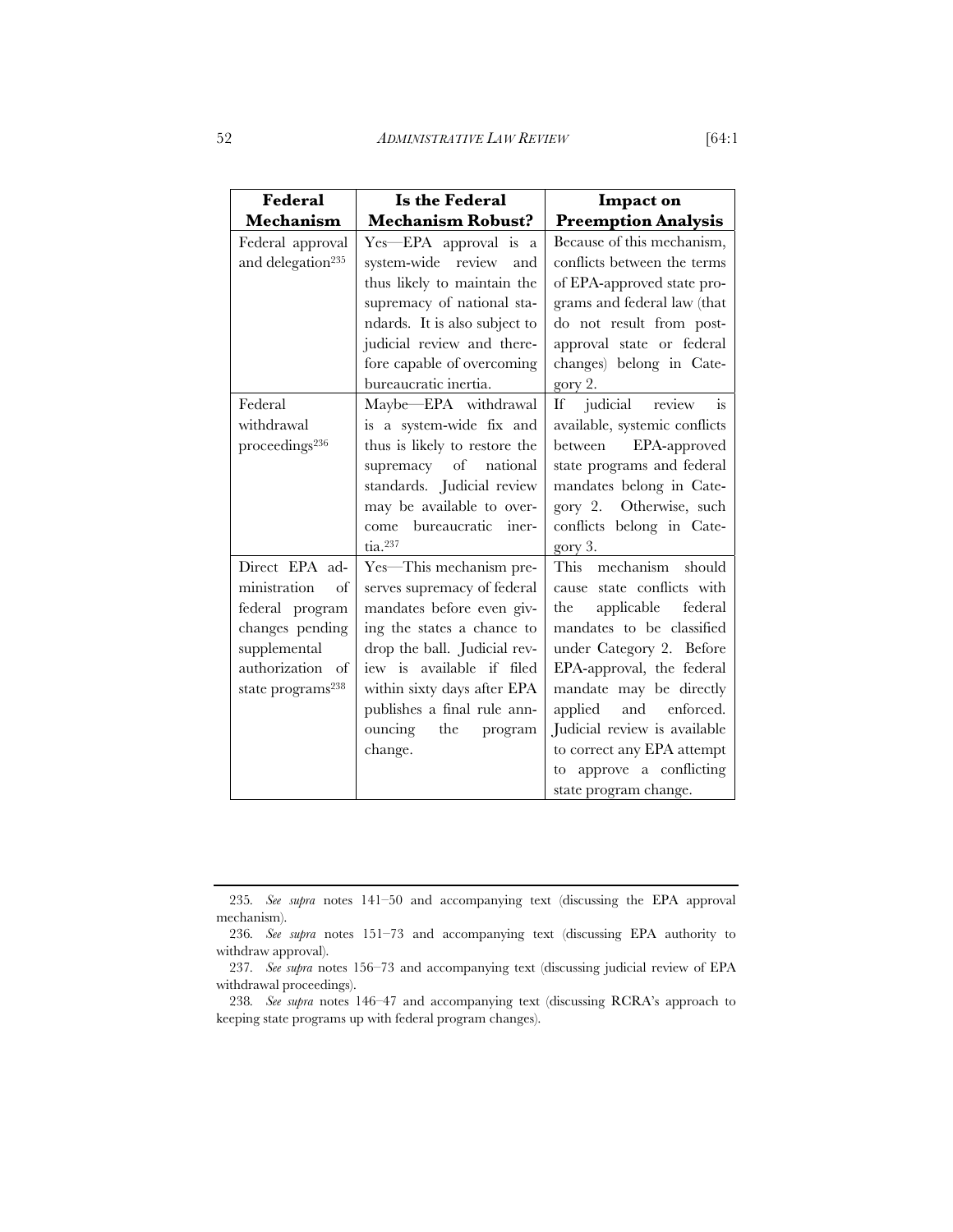| Federal                                                                                                 | Is the Federal                                                                                                                                                                                                                                                                                                                                                                     | Impact on                                                                                                                                                                                                                                                                       |
|---------------------------------------------------------------------------------------------------------|------------------------------------------------------------------------------------------------------------------------------------------------------------------------------------------------------------------------------------------------------------------------------------------------------------------------------------------------------------------------------------|---------------------------------------------------------------------------------------------------------------------------------------------------------------------------------------------------------------------------------------------------------------------------------|
| <b>Mechanism</b>                                                                                        | <b>Mechanism Robust?</b>                                                                                                                                                                                                                                                                                                                                                           | <b>Preemption Analysis</b>                                                                                                                                                                                                                                                      |
| Other system-<br>wide federal san-<br>ctions (e.g., with-<br>holding federal<br>$funds)$ <sup>239</sup> | No (at least with respect to<br>sanctions discussed in this<br>Article some of these<br>sanctions may be strong<br>enough to prod states into<br>compliance, and are thus<br>likely to restore the supre-<br>macy of national standards.<br>But federal causes of action<br>are generally not available<br>to overcome bureaucratic<br>inertia with respect to these<br>sanctions. | These mechanisms would<br>not prevent state action<br>that conflicts with federal<br>mandates from falling into<br>Category 3.                                                                                                                                                  |
| Federal object-<br>ion, amendment,<br>or termination of<br>illegal state per-<br>mits <sup>240</sup>    | Sometimes—when these<br>mechanisms apply, and<br>when judicial review is<br>available to overcome bur-<br>eaucratic inertia, they are<br>likely to restore the supre-<br>macy of national standards.<br>Some permitting problems,<br>however, may fall between<br>the cracks of these mech-<br>anisms.                                                                             | When judicial review is<br>available to overcome bur-<br>eaucratic inertia (i.e., in the<br>Clean Air Act's Title V<br>petition), the conflicts at<br>issue would fall into Cate-<br>gory 2. When judicial revi-<br>ew is unavailable, the con-<br>flicts belong in Category 3. |

<sup>239</sup>*. See supra* notes 174–77 and accompanying text (discussing sanctions such as withholding federal funds).

<sup>240</sup>*. See supra* notes 178–87 and accompanying text (discussing EPA authority to veto, modify, and terminate permits).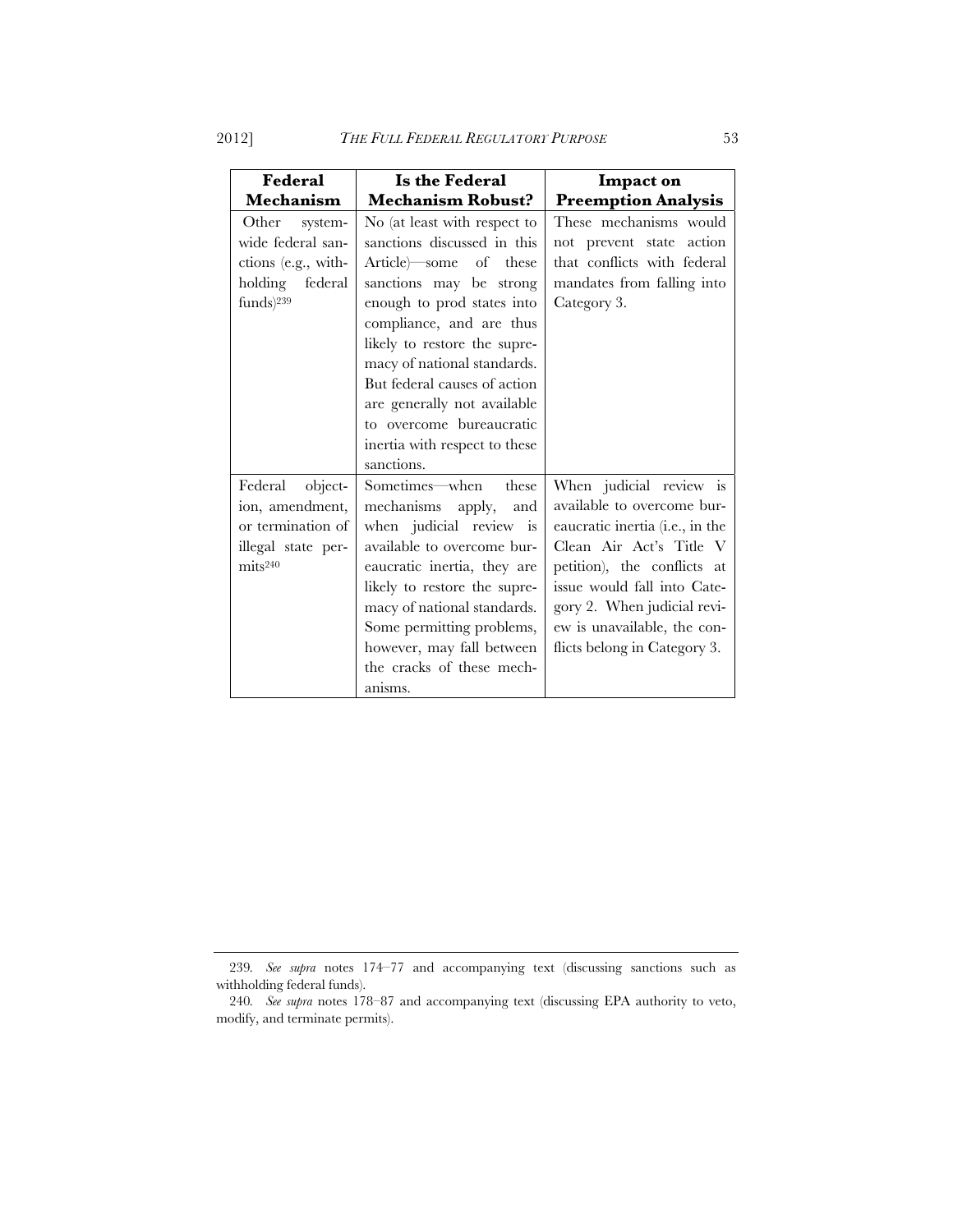54 *ADMINISTRATIVE LAW REVIEW* [64:1

| Federal                                 | Is the Federal                                                                                                                                                                                                                                                                                                                                                               | Impact on                                                                                                                      |
|-----------------------------------------|------------------------------------------------------------------------------------------------------------------------------------------------------------------------------------------------------------------------------------------------------------------------------------------------------------------------------------------------------------------------------|--------------------------------------------------------------------------------------------------------------------------------|
| <b>Mechanism</b>                        | <b>Mechanism Robust?</b>                                                                                                                                                                                                                                                                                                                                                     | <b>Preemption Analysis</b>                                                                                                     |
| Federal enforce-<br>ment <sup>241</sup> | $No$ —These mechanisms<br>offer important protections,<br>but do not directly address<br>state actions that conflict<br>with federal mandates.<br>Instead, review of such<br>state action would be<br>collateral—usually in the<br>context of an enforcement<br>target's defense. Also,<br>because federal agencies<br>enjoy enforcement disc-<br>retion, judicial review is | These mechanisms would<br>not prevent state action<br>that conflicts with federal<br>mandates from falling into<br>Category 3. |
|                                         | not available to overcome<br>bureaucratic inertia. <sup>242</sup>                                                                                                                                                                                                                                                                                                            |                                                                                                                                |

# *E. Changing Categories*

The full federal regulatory purpose, i.e., the ultimate touchstone in preemption analysis, should not become "ossified" except by unambiguous statutory language.<sup>243</sup> Thus, particular types of conflicts may change categories as EPA amends its regulations. For example, EPA's ability to impose sanctions (including with program withdrawal) on states with Clean Air Act programs that conflict with federal law probably does not qualify as robust. This is because EPA's authority in this regard is—under current case law—"committed to agency discretion by law," meaning that affected members of the public have no means to advance Congress's goal of overcoming bureaucratic inertia. But EPA could amend its regulations to create a petition process—including an administrative obligation to respond on the merits—that would provide a mechanism to overcome bureaucratic inertia. Similarly, courts can interpret federal regulatory mechanisms that seem robust to eliminate their ability to reliably overcome

<sup>241</sup>*. See supra* notes 188–95 and accompanying text (discussing federal enforcement authority).

<sup>242</sup>*. See supra* notes 166–70 and accompanying text (discussing enforcement discretion).

<sup>243</sup>*. See* Nat'l Cable & Telecomms. Ass'n v. Brand X Internet Servs., 545 U.S. 967, 983 (2005) (noting that if deference depended on whether the agency's construction came before a court's construction, it would "lead to the ossification of large portions of our statutory law" (quoting United States v. Mead Corp., 533 U.S. 218, 247 (2001) (Scalia, J., dissenting))).